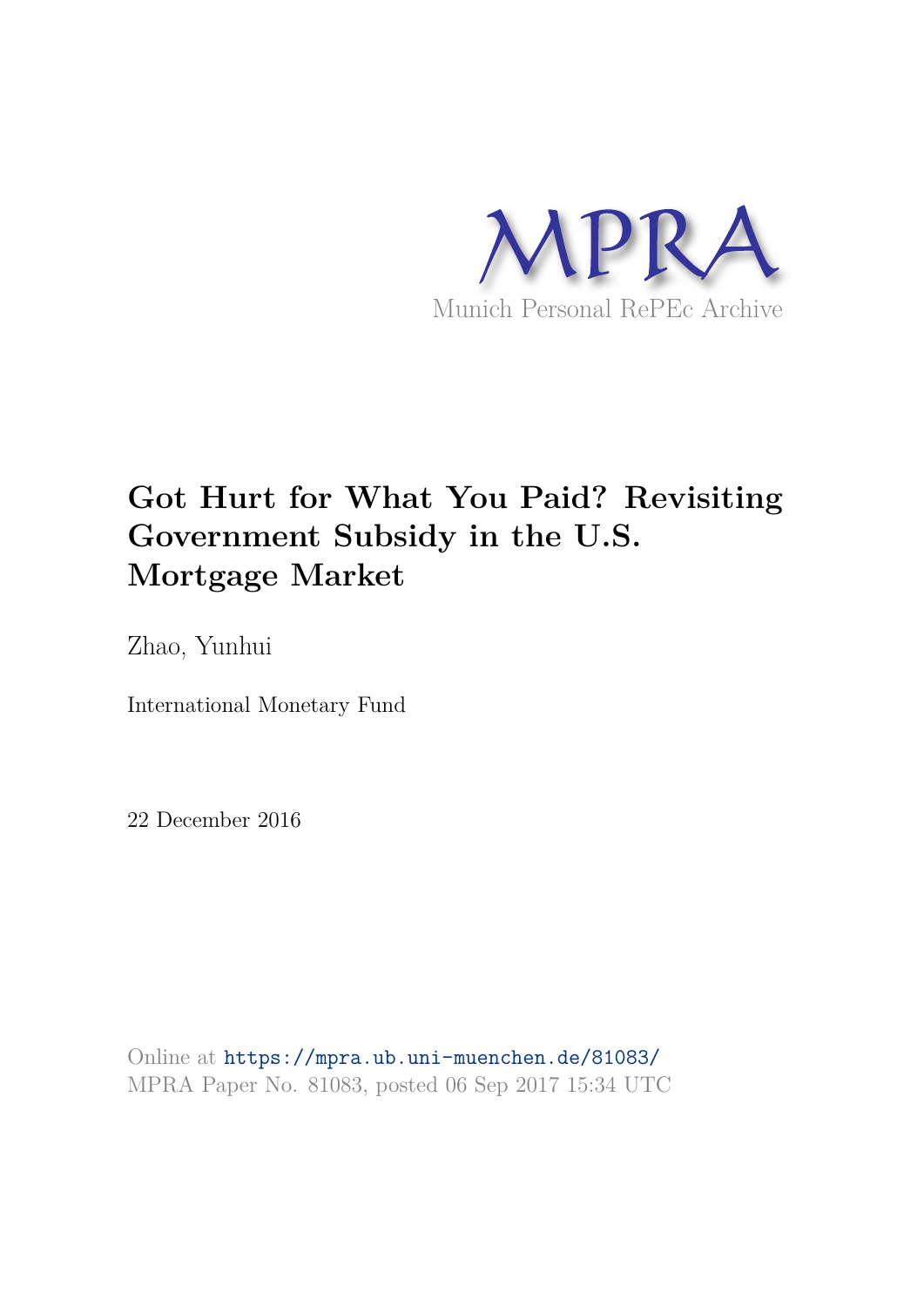# **Got Hurt for What You Paid? Revisiting Government Subsidy in the U.S. Mortgage Market**

Yunhui Zhao*a,* <sup>∗</sup>

*a* International Monetary Fund (IMF), Monetary and Capital Markets Department, F. S. Division, 700 19th Street NW, Washington, DC 20431, USA

August 1, 2017

#### **Abstract**

I evaluate the subsidized default insurance policy (implemented through the guarantee for Government-Sponsored Enterprises, GSEs) in the U.S. mortgage market both empirically and theoretically. Empirically, I find that the subsidy has raised mortgage interest rates for all loans strictly eligible for the subsidy (conforming loans), which is *contrary* to conventional wisdom. I do so by applying regression discontinuity designs and using the exogenous variation in mortgage rates generated by a mandate of U.S. Congress. My empirical strategy circumvents the endogeneity problem in conventional studies. Then I set up a screening model with asymmetric information, which explains my empirical results. Moreover, the model implies that the subsidy has hurt borrowers it was intended to help, even *without* considering the higher tax burden imposed on borrowers to finance the subsidy. The observed positive jumbo-conforming spread can also be explained by the model through incentive compatibility constraints associated with asymmetric information. My paper cautions regulators against interpreting the observed jumbo-conforming spread as an indication that the subsidy necessarily decreases mortgage rates and benefits conforming borrowers. Moreover, the paper shows that the subsidy raises household leverage, increases mortgage default rate, and ultimately undermines financial stability, calling for deeper housing finance reforms in the U.S. beyond the Dodd-Frank Act.

<sup>∗</sup>Corresponding author. Email: yzhao@imf.org. The paper is based on Chapter 1 of my PhD dissertation at New York University in May 2016. I am deeply indebted to my dissertation committee members *Viral Acharya, Hunt Allcott, Tim Christensen, Kris Gerardi, William Greene*, and *Ennio Stachetti*. I am also extremely grateful for the helpful discussions with Deepal Basak, Alessandro Bonatti, Yeon-Koo Che, Eduardo Davila, Joyee Deb, Anthony DeFusco, Kfir Eliaz, Eduardo Faingold, Chris Flinn, Scott Frame, Dan Greenwald, Joseph Gyourko, Martin Hackmann, Thomas Holmes, Przemek Jeziorski, Anastasios Karantounias, Sam Kruger, Alessandro Lizzeri, Federico Mandelman, Niko Matouschek, James Morsink, Alex Murray, Isabelle Perrigne, Paul Scott, Bowen Shi, Bruno Strulovici, Miguel Urquiola, Stijn Van Nieuwerburgh, Quang Vuong, Lawrence White, Tao Zha, and Jidong Zhou. All remaining errors are my own. The views expressed here are those of the author and do not necessarily represent the views of the IMF. This research did not receive any specific grant from funding agencies in the public, commercial, or not-for-profit sectors.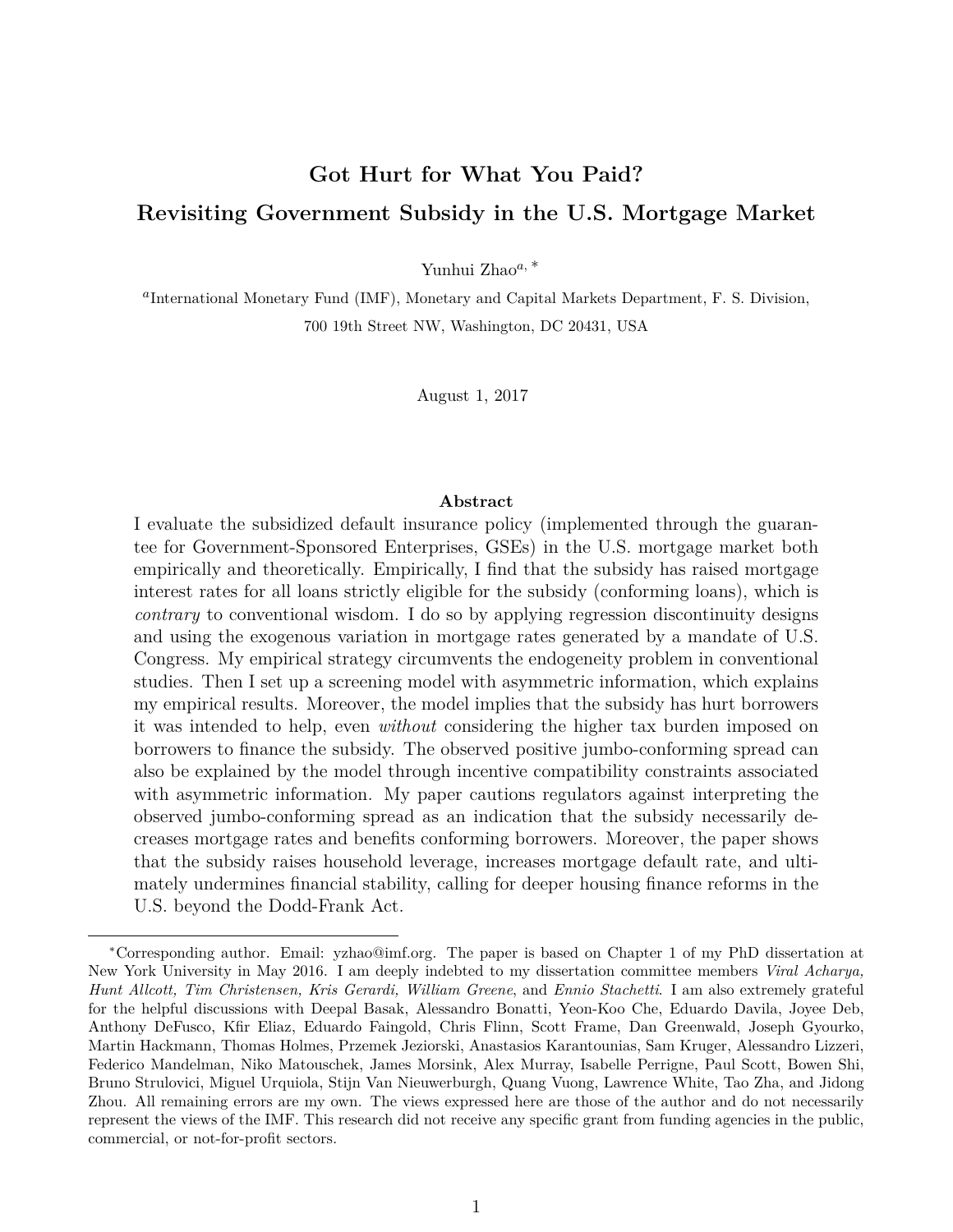# **Contents**

| $\mathbf{1}$    | Introduction                                                                                                            | 3   |
|-----------------|-------------------------------------------------------------------------------------------------------------------------|-----|
| $\overline{2}$  | <b>Empirical evidence</b>                                                                                               | 12  |
|                 | 2.1                                                                                                                     |     |
|                 | 2.2                                                                                                                     | -15 |
|                 | 2.3<br>Validity testings of the RD designs $\ldots \ldots \ldots \ldots \ldots \ldots \ldots \ldots \ldots$             | 18  |
|                 | 2.4                                                                                                                     | 19  |
|                 | 2.5                                                                                                                     | 21  |
| 3               | Benchmark model                                                                                                         | 23  |
|                 | 3.1                                                                                                                     | 23  |
|                 | 3.2                                                                                                                     |     |
|                 | 3.2.1                                                                                                                   | 25  |
|                 | 3.2.2                                                                                                                   |     |
|                 | 3.3                                                                                                                     | 27  |
|                 | Characterization of the optimal contracts $\dots \dots \dots \dots \dots \dots \dots \dots \dots \dots \dots$ 28<br>3.4 |     |
|                 | Single-Crossing Property (SCP) $\ldots \ldots \ldots \ldots \ldots \ldots \ldots \ldots \ldots 28$<br>3.4.1             |     |
|                 | 3.4.2                                                                                                                   |     |
|                 | 3.4.3<br>Properties of the optimal contracts $\dots \dots \dots \dots \dots \dots \dots \dots \dots \dots$              |     |
| $\overline{4}$  | Model with subsidy                                                                                                      | 33  |
|                 | Setup and solution procedure for optimal contracts $\dots \dots \dots \dots \dots \dots \dots$<br>4.1                   | 33  |
|                 | Positive analysis of subsidy for the strictly conforming group<br>$\hfill\ldots\ldots\ldots\ldots\ldots\ldots$<br>4.2   | 35  |
|                 | Normative analysis of subsidy for the strictly conforming group $\dots \dots \dots$<br>4.3                              | 37  |
|                 | 4.4                                                                                                                     | 37  |
|                 | 4.5                                                                                                                     |     |
| $5\overline{)}$ | Conclusion                                                                                                              | 40  |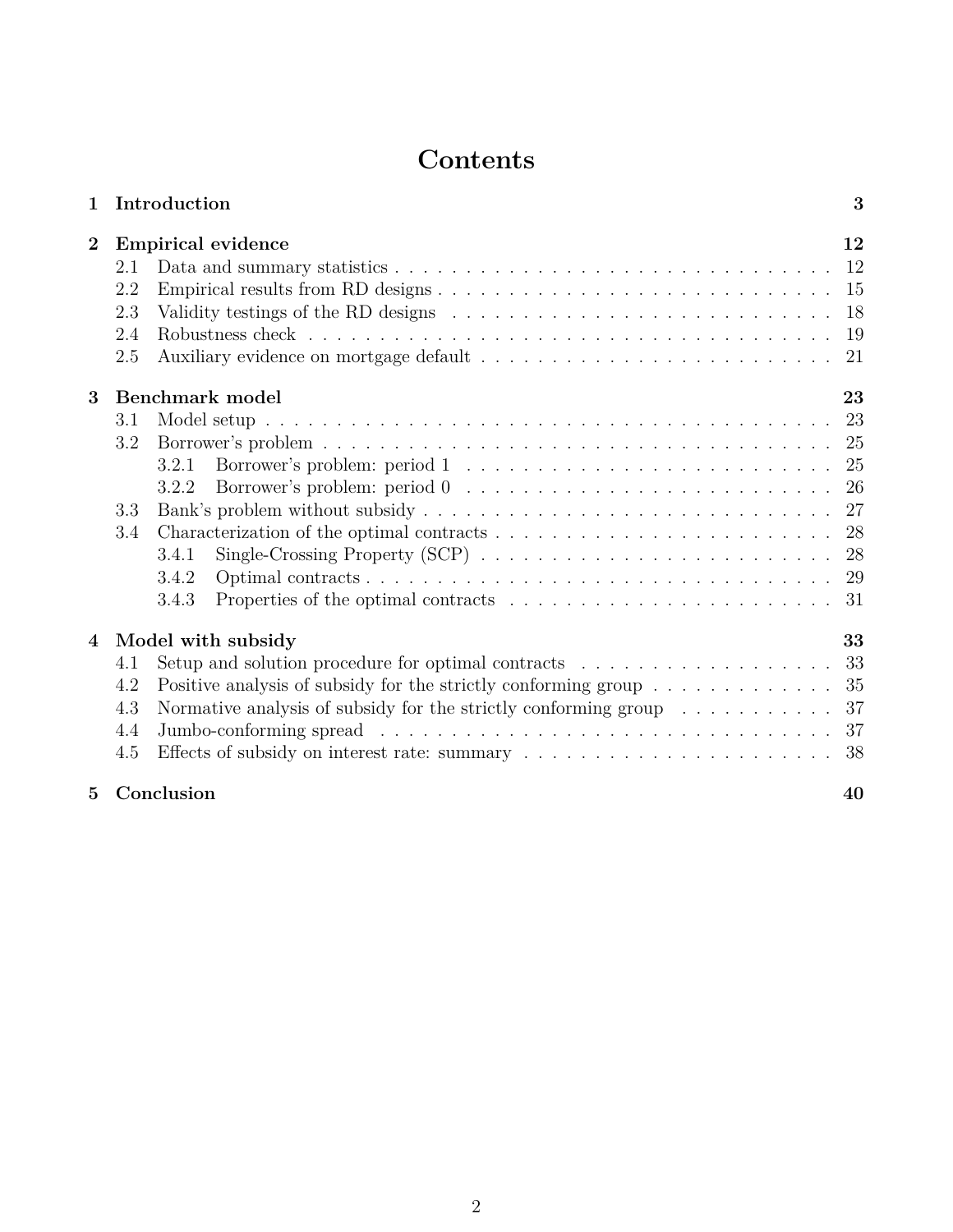# **1 Introduction**

It is widely believed that the subsidy through Government-Sponsored Enterprises' (GSEs) mortgage default insurance has decreased mortgage interest rates and benefited homebuyers in the U.S. The evidence frequently cited to support this conventional wisdom is the observed "jumboconforming spread:" mortgage loans which are just below the specified loan size limit and eligible for the subsidy (conforming loans) have a discontinuously lower interest rate than those just above (jumbo loans).

In this paper, I examine two questions surrounding this conventional wisdom. First, does the observed jumbo-conforming spread necessarily imply that the subsidy has decreased the interest rates of conforming loans, as policy makers intended when creating Fannie Mae in 1938? Applying regression discontinuity designs to loan-level data, I find that the opposite result actually holds, and I set up an asymmetric information theoretical model to interpret my empirical result. The model illustrates that my result is driven by the mortgage lender's strategic responses to the subsidy policy, including the lender's moral hazard and rent-extraction motive.

Second, does the subsidy improve the welfare of borrowers who qualify for the subsidy? I show that it does not. To the contrary, my model predicts that the subsidy decreases the welfare of these borrowers, even *without* taking into account the increased tax burden needed to finance the subsidy or the negative externality imposed by the increased mortgage defaults. The reason is that the subsidy, by providing the lender with a "safety net," induces the lender to behave opportunistically and to more aggressively "exploit" borrowers.

The contribution of my paper is twofold. My main empirical contribution is: I show that the supporting evidence for the conventional wisdom is subject to an endogeneity problem. This is because the subsidy policy is implemented in terms of the loan size, which is *endogenously* chosen by the borrower and thus is affected by the subsidy policy. Hence, it is possible that the subsidy has *increased* the interest rates of both the conforming and jumbo loans, but increased the jumbo loans by a larger amount so that we can still observe the jumbo-conforming interest rate spread (see Figure 1). To circumvent this problem, I instead use the exogenous variation in interest rates generated by a mandate issued by U.S. Congress in 1992, which is the "special affordable goal" (SAG) targeted at relatively poor borrowers. Since this mandate is implemented in terms of borrowers' incomes, which are unlikely to be manipulated by borrowers of GSE-insured loans, my empirical strategy provides a relatively clean way to identify the causal effect of the subsidy on interest rates. Using various time-to-default models, I also find that the subsidy raises mortgage default rates, which serves as auxiliary supporting evidence for my model's predictions.

My theoretical contribution is: I highlight the importance of accounting for the lender's strategic responses while designing the mortgage subsidy policy. I do so by introducing a model with asymmetric information to the literature on the GSEs' subsidized default insurance. Indeed, my model shows that due to the mortgage lender's moral hazard and rent extraction motive, the subsidy has raised mortgage interest rates and lowered the welfare of eligible borrowers, both in contrast to policy makers' intention. Moreover, the observed jumbo-conforming spread is simply a result of the incentive compatibility constraints associated with asymmetric information, rather than an indication that the subsidy has lowered the interest rates of conforming loans. A standalone prediction of my model is that the subsidy poses a threat to financial stability. Specifically, the subsidy raises household leverage, makes the household more susceptible to adverse macroeconomic shocks and thus increases the aggregate default rate, ultimately undermining financial stability.

The paper has two policy implications. First, on financial regultion and financial stability, the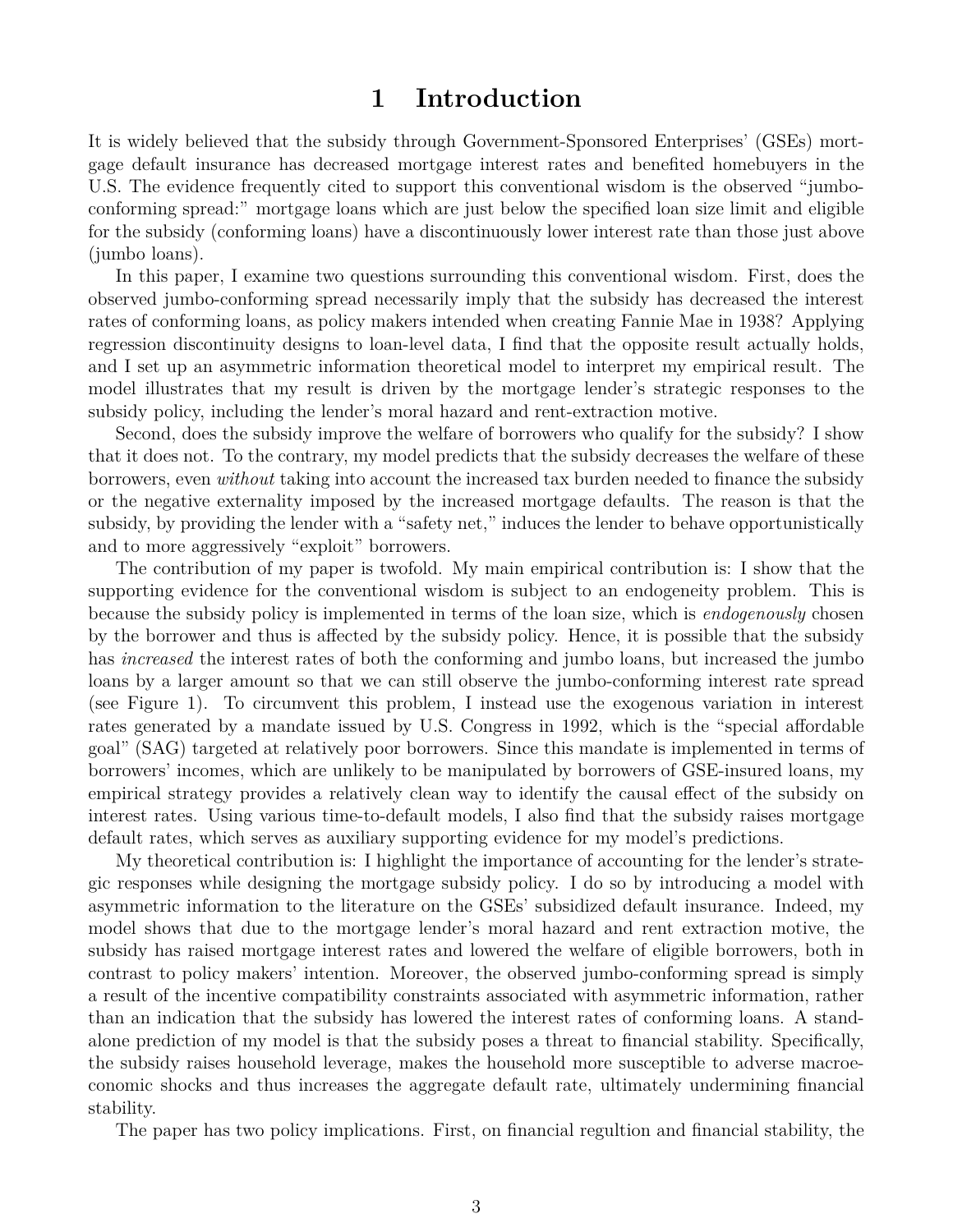

Figure 1: Illustration of Endogeneity

The dotted line represents the counterfactual schedule of the equilibrium interest rate and loan size without the subsidy/intervention. The introduction of the subsidy may have increased the interest rates both to the left and to the right of the subsidy eligibility cutoff (conforming loan limit, CLL), but increased the right by a larger amount. The red arrow on the horizontal axis represents the potential self-selection by borrowers. Note that the slopes of the lines in this figure are for illustration purpose; for more precise representations of the actual equilibrium, see Figure 9. Editorial comment: Color should be used for any figures in print.

paper cautions against interpreting the observed jumbo-conforming spread as an indication that the subsidy has decreased interest rates, benefited conforming borrowers, and enhanced financial stability. It also calls for deeper housing finance reforms in the U.S. because Dodd-Frank Act still maintains the substantial government support as in the pre-crisis period. Second, on macrofinancial surveillance, the paper highlights the importance of replacing the existing governmentbacked mortgage insurance system with a well-regulated private system, because the existing system imposes a fiscal burden on the government, increases financial fragility, and even hurts borrowers it was intended to help. This is in a similar spirit to the policy recommendation made in the 2014 Financial Sector Assessment Program by the IMF. It is also consistent with Australia's privatization experience in 1998. Plausible policy measures to transmit to such a private system include the lender risk sharing program as in Hong Kong (Canada is also actively considering such a program).

*Motivation and institutional background.* On September 6, 2008, the U.S. federal government committed to invest as much as \$188 billion through 2009 to keep the GSEs solvent. This amounted to about 1.3% of U.S. GDP in 2008. Indeed, as the New York Times (09/08/2008) wrote, it was "the biggest and costliest government bailout ever." As summarized by Frame, Wall, and White (2013), this bailout has sparked many debates about the role of the federal government in the housing finance system, with opinions ranging from no role at all to insuring against all credit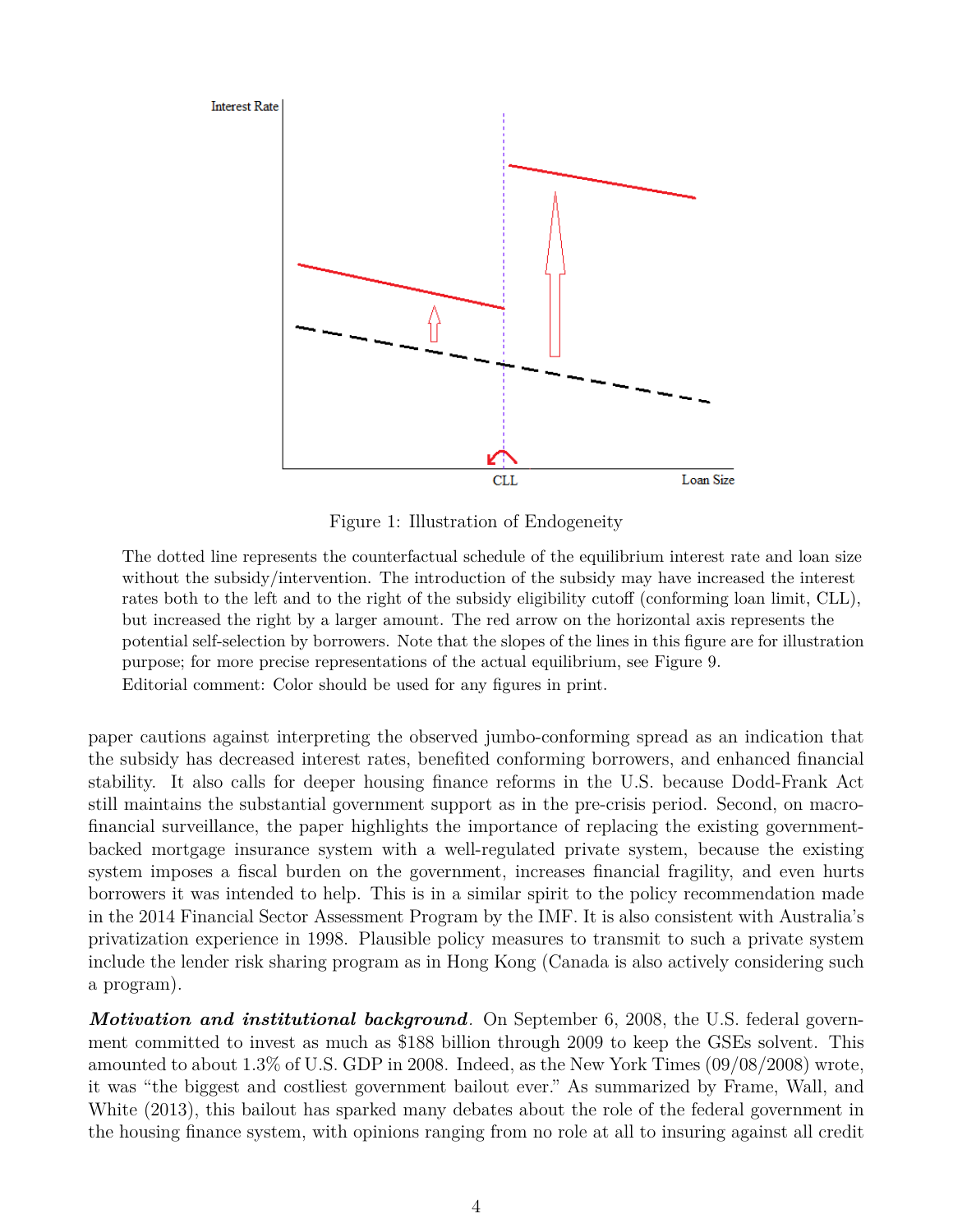losses. To shed light on these debates, it is important to understand the positive and normative effects of the subsidy to the housing finance system introduced through the government's backing of the housing GSEs.

In simple terms, the subsidy works as follows. Banks as a whole (consolidated to a single entity, referred to as "bank") provide loans to borrowers in the primary mortgage market.<sup>1</sup> If the loan amount is below the pre-specified conforming loan limit (CLL) (being a "conforming loan"),<sup>2</sup> then it is eligible to receive the GSEs' default insurance, so that in the event the borrower defaults, the GSEs will fully compensate the bank for any credit loss (although not all eligible loans actually receive the default insurance, every conforming loan has a positive probability of being insured by the GSEs *ex ante*). For example, in 2006 and 2007, this limit was \$417,000 in almost all states in the U.S.<sup>3</sup> If the loan amount is above the CLL (being a "jumbo loan"), then it is ineligible for the insurance.<sup>4</sup> Hence, the subsidy is effectively a default insurance program provided by the GSEs to the bank, but only for smaller loans.

This default insurance is subsidized (underpriced) for two reasons. On the one hand, the GSEs enjoy an implicit government guarantee: should the GSEs become insolvent due to mortgage credit losses, the federal government will step in and bail them out, which is exactly what happened in 2008. This implicit government guarantee increases investors' confidence in the GSEs and enables the GSEs to borrow at a lower cost from the financial market, which constitutes a benefit to the GSEs. On the other hand, the competition between the two major GSEs (Fannie Mae and Freddie Mac) implies that they will undercut each other when pricing the default insurance, passing through some of the subsidy benefit to the bank in the form of underpriced default insurance.<sup>5</sup> The focus of my paper is on the primary mortgage market between the borrowers and the bank, with the understanding that the bank receives a subsidy in the form of underpriced default insurance.

This subsidized default insurance is likely to have important effects on the equilibrium contract terms offered by the bank to borrowers. In particular, it is likely to have differential effects on conforming loans and jumbo loans. Panel (a) of Figure 2, extracted from Figure 1 in DeFusco and Paciorek (2014), plots the observed interest rate schedule with respect to loan size for fixed-rate loans originated in 2006. Panel (a) shows that the interest rate schedule displays a clear discontinuity at the CLL, with average interest rates on loans just above the CLL being approximately 20 basis points higher than those on loans just below. Panel (b) plots the histogram of the loan size, which shows that the frequency of the loan size bunches exactly at the CLL, and drops substantially just above the CLL. It is the discontinuity in Panel (a) that is cited as supportive empirical evidence for the conventional wisdom that the subsidized default insurance has decreased interest rates of conforming loans.

Moreover, with an underpriced default insurance scheme, the bank will optimally choose to over

<sup>&</sup>lt;sup>1</sup> Throughout the paper, the word "bank" also includes other non-bank mortgage originators.

 $2$  For simplicity, I do not consider other criteria for conforming loans, e.g., the credit score. Fortunately, in reality, the size limit criterion is enforced much more strictly than other criteria.

<sup>3</sup> Exceptions were Alaska, Hawaii, Guam and the U.S. Virgin Islands, where the CLLs were 50% higher. Moreover, since 2008, more "high-cost areas" are allowed to establish their own higher CLLs.

<sup>&</sup>lt;sup>4</sup> Some researchers regard jumbo loans as a strict subset of non-conforming loans, and understand loans which are below the CLL but fail to satisfy other criteria of GSE's insurance are "non-jumbo and non-conforming loans." I do not consider these loans, because I do not consider the conforming criteria other than the size limit.

<sup>5</sup> In practice, GSEs' subsidized default insurance is more complicated, and it is done through GSEs' securitization. That is, GSEs purchase mortgages loans from the bank in the secondary market, issue mortgage-backed securities (MBS) against a pool of mortgages, and provide default insurance on these MBS instead. For details, see Acharya et al. (2011, Page 13 and Page 187) and Guttentag (2010, Page 138).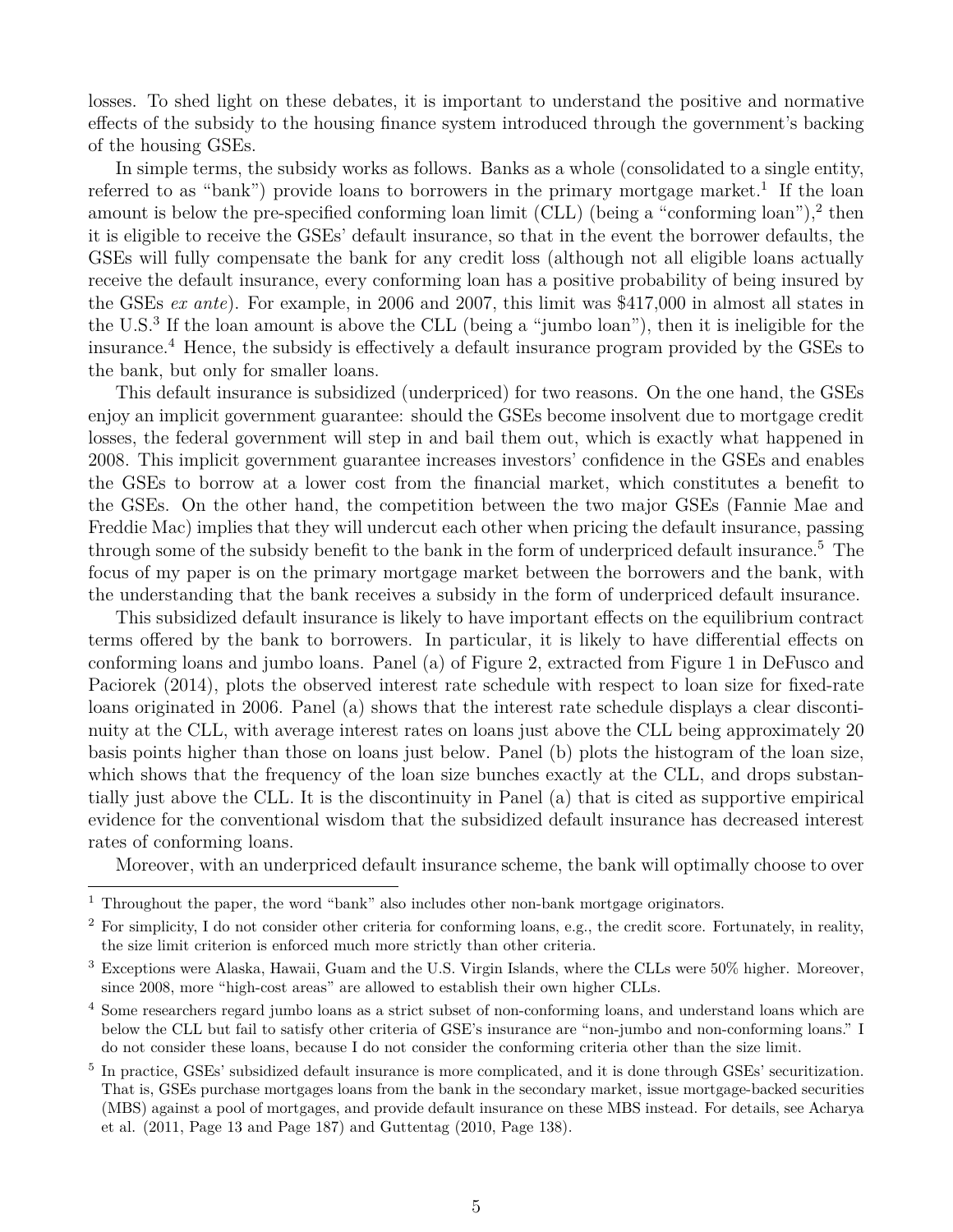

Figure 2: Interest rate-loan size plot (2006) and loan size histogram.

In Panel (a), each dot represents the mean interest rate in 2006 within a given \$5,000 bin relative to the CLL (\$417,000). The dashed lines are predicted values from a regression on the binned data. Panel (b) plots the fraction of all loans that are in any given \$5,000 bin relative to the conforming limit. Data in Panel (b) are pooled across years and the sample includes all transactions in the primary DataQuick sample that fall within \$400,000 of the conforming limit.

insure by taking excessive risk. There are two ways to do so. Firstly, the bank can take excessive risk through an extensive margin, i.e., by relaxing the lending criteria and extending mortgage loans to more borrowers. This is the margin studied by Keys et al. (2010). Secondly, the bank can take excessive risk through an intensive margin, i.e., by raising the interest rate and/or leverage ratio of the same borrower (for the same borrower, a higher interest rate and/or a higher leverage ratio means a larger repayment burden and thus a higher default risk). It is the intensive margin that is the focus of this paper.

*Summary of the empirical strategy.* The main empirical contribution of this paper is to apply regression discontinuity designs to estimate the causal effect of GSEs' subsidized default insurance on mortgage interest rates. Doing so can correct for the endogeneity problem in conventional studies, as explained above.

The main data set I use consists of the 30-year fixed-rate mortgage loan-level data collected by U.S. mortgage lenders under the Home Mortgage Disclosure Act (HMDA). My identification strategy exploits the variation in interest rates generated by the GSEs' SAG mandated by Congress.<sup>6</sup> Specifically, the SAG requires that at least a certain percentage of mortgage loans insured by GSEs<sup>7</sup> should be taken by borrowers with incomes below 60% of the median income of its metropolitan

<sup>6</sup> This is one of the three "affordable housing goals" or "mission goals." The other two are "underserved areas goal" (UAG) and "low- and moderate-income goal" (LMIG).

<sup>&</sup>lt;sup>7</sup> The percentage specified by the goal varies over time: it is  $20\%$ ,  $22\%$ ,  $23\%$  and  $25\%$  from 2004 to 2007.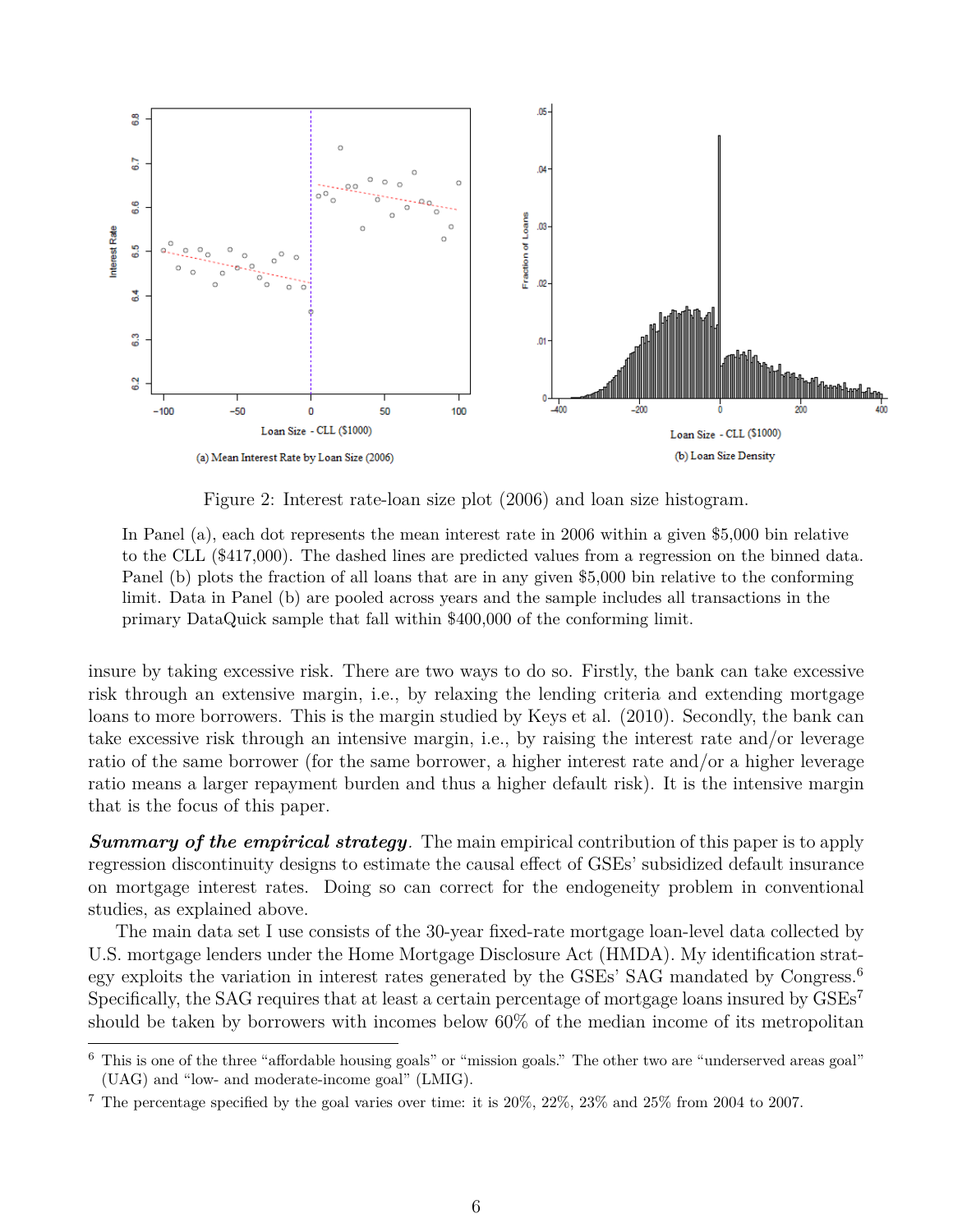statistical area (or nonmetropolitan county).<sup>8</sup>

My identification strategy can be summarized as follows. On the one hand, even if a mortgage loan falls below the loan size limit and is eligible to receive the subsidized default insurance (being a conforming loan), it does *not* necessarily get insured *ex post*. In fact, data show that only about 15% of the conforming loans actually get insured and receive the subsidy. On the other hand, the SAG implies that among the *conforming* loans, those taken by borrowers with incomes just below 60% of their MSA's median income will have a discontinuously higher *ex ante probability* to receive the subsidized default insurance than those with incomes just above. It is this higher *ex ante* subsidy probability that is the treatment in my empirical study. Since borrowers are unlikely to be able to manipulate their incomes and since the 60% income cutoff is arguably an exogenous rule,<sup>9</sup> borrowers just above and just below the  $60\%$  income cutoff are comparable (even in terms of the unobservable quality) except for the discontinuity in the *ex ante* probability of receiving the subsidized default insurance. Hence, any discontinuity in the interest rate at the 60% cutoff can be attributed to the discontinuity in the *ex ante* subsidy probability, and thus to the subsidy itself.

Using this strategy, I find that loans with a *discontinuously* higher *ex ante* subsidy probability also have a *discontinuously* higher interest rate than those with a lower probability, even after controlling for borrower characteristics such as income and lien status. The difference is about 14 basis points on average, which amounts to about 4% of the sample average (17 basis points using data with income ratios between 59% and 61%). These effects seem to be economically small, but since the SAG eligibility is far from capturing the full effect of the GSEs' subsidized default insurance itself (it only measures the *ex ante probability* to receive that subsidy), the actual effect of the subsidy may still be economically large. These empirical findings imply that the subsidized default insurance has raised mortgage interest rates of conforming loans, which is contrary to conventional wisdom.

To better understand the empirical strategy, consider two borrowers from the same area. Suppose both borrowers take conforming loans, so both of them are eligible to receive the subsidy. Furthermore, suppose the first borrower has an income equal to 59.9% of the area's median income, and the second borrower has an income equal to 60.1%. These two borrowers are so similar to each other that their fundamental characteristics such as the credit scores and all other unobservable characteristics are also very similar. The only significant difference is that the 59.9% borrower has a discontinuously higher *ex ante* probability to receive the default insurance subsidy than the 60.1% borrower. If we find that the 59.9% borrower also has a discontinuously higher interest rate, then it must be caused by the discontinuously higher subsidy probability. This is the main idea of regression discontinuity designs.

As auxiliary supporting evidence to the theoretical model discussed below, I also show that the subsidy raises mortgage default rates of all conforming loans. I do so by applying various timeto-default models (including Exponential, Weibull, and Lognormal models) to the single-family loan-level data released in 2013. I find that all else being equal, being more likely to receive the government's mortgage subsidy shortens the conforming mortgage's time to default, i.e., raises the mortgage's default risk.

<sup>&</sup>lt;sup>8</sup> In practice, there is another criterion for the SAG, which is based on the census-tract income. To get cleaner results, I restrict my sample to loans which have satisfied the borrower-income-based criterion.

<sup>&</sup>lt;sup>9</sup> Some recent studies show evidence of mortgage borrowers misreporting incomes, but mainly in the non-GSE insured mortgages and low-documentation mortgages. See Subsection 2.3 for more discussions.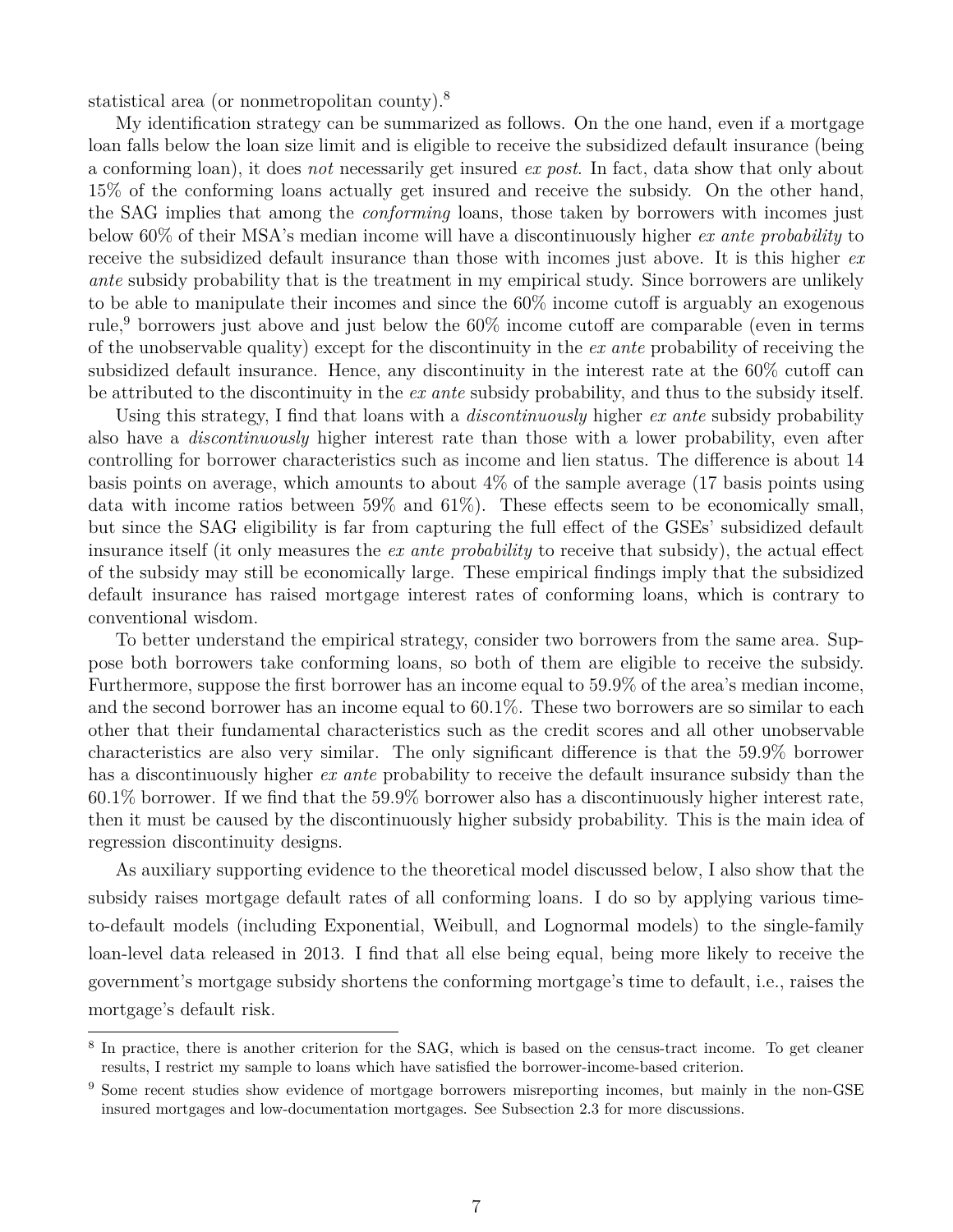*Summary of the theoretical section*. The empirical section of my paper implies that the subsidy has raised mortgage interest rates of conforming loans, which is contrary to conventional wisdom. How to interpret this seemingly counterintuitive empirical result? Why does the bank charge the borrower more after receiving a subsidy? The theoretical section attempts to explain these via a two-period monopolistic screening model with asymmetric information. Moreover, it also sheds light on the welfare implications of the subsidy.

In the model, the monopolistic bank is unable to observe the true qualities of a continuum of borrowers. Thus, the bank has to design pairs of loan size and interest rate in period 0, subject to borrowers' participation and incentive compatibility constraints. In period 1, the stochastic housing price is realized. If the borrower defaults, the bank forecloses on the house and seizes the collateral value; if the borrower repays, the model ends. In the equilibrium without the subsidy, a higher-quality borrower is strictly less leveraged (taking a smaller loan size), and also pays a strictly lower interest rate. These results are consistent with the finance literature.

The introduction of subsidized default insurance fundamentally alters the equilibrium contracts. In particular, the subsidy causes a moral hazard problem on the part of the bank. It is this moral hazard problem that plays a key role in raising the mortgage interest rate. The intuition is as follows: the subsidized default insurance actually provides the bank with a safety net, and induces the bank to behave opportunistically. Specifically, suppose the bank raises the mortgage interest rate after the subsidy policy is implemented. If the borrower does not default at the higher interest rate, then the bank can receive a larger interest payment and get a higher profit; but even if the borrower does default at the higher interest rate, the bank can still recover the loss from Fannie Mae and Freddie Mac. That is, the subsidy induces an asymmetric payoff structure to the bank (receiving all the benefits on the upside, but being protected on the downside). As a result, the bank will optimally choose to raise the interest rate under the subsidy.

One may wonder if the result is solely driven by the assumption of a monopolistic banking industry. Four responses can be made:

Firstly, as discussed above, the "bank" in my model is actually the entire consolidated mortgage lending system in the US. This includes all banks and other mortgage lenders. Therefore, the results in my model capture the intrinsic problem faced by the entire mortgage lending industry as a whole rather than an individual mortgage lender. Hence, the competition among different mortgage lenders is unlikely to qualitatively change the results.

Secondly, a vast literature on relationship banking, such as Sharpe (1990) and Kim, Kliger, and Vale (2003), suggests that the incumbent bank has monopoly power due to its informational advantage over competitors, or due to the borrower's large switching cost. For example, Kim, Kliger, and Vale (2003) estimate the switching cost to be roughly one-third of the average interest rate on loans in the Norwegian market. Indeed, a sizable number of borrowers do take mortgages from the banks with which they have already established a relationship.

Thirdly, the presence of asymmetric information acts as a countervailing force to the usual undercutting force associated with competition among banks. Specifically, when a bank undercuts the interest rate for a particular customer in an attempt to steal customers from other banks, it will also induce other customers of the undercutting bank to mimick and take the contract of this customer. Moreover, the undercutting bank cannot prevent such mimicking from happening because it cannot observe the true types of customers due to information asymmetry. Such mimicking will decrease the undercutting bank's total profit and may prevent the bank from undercutting in the first place.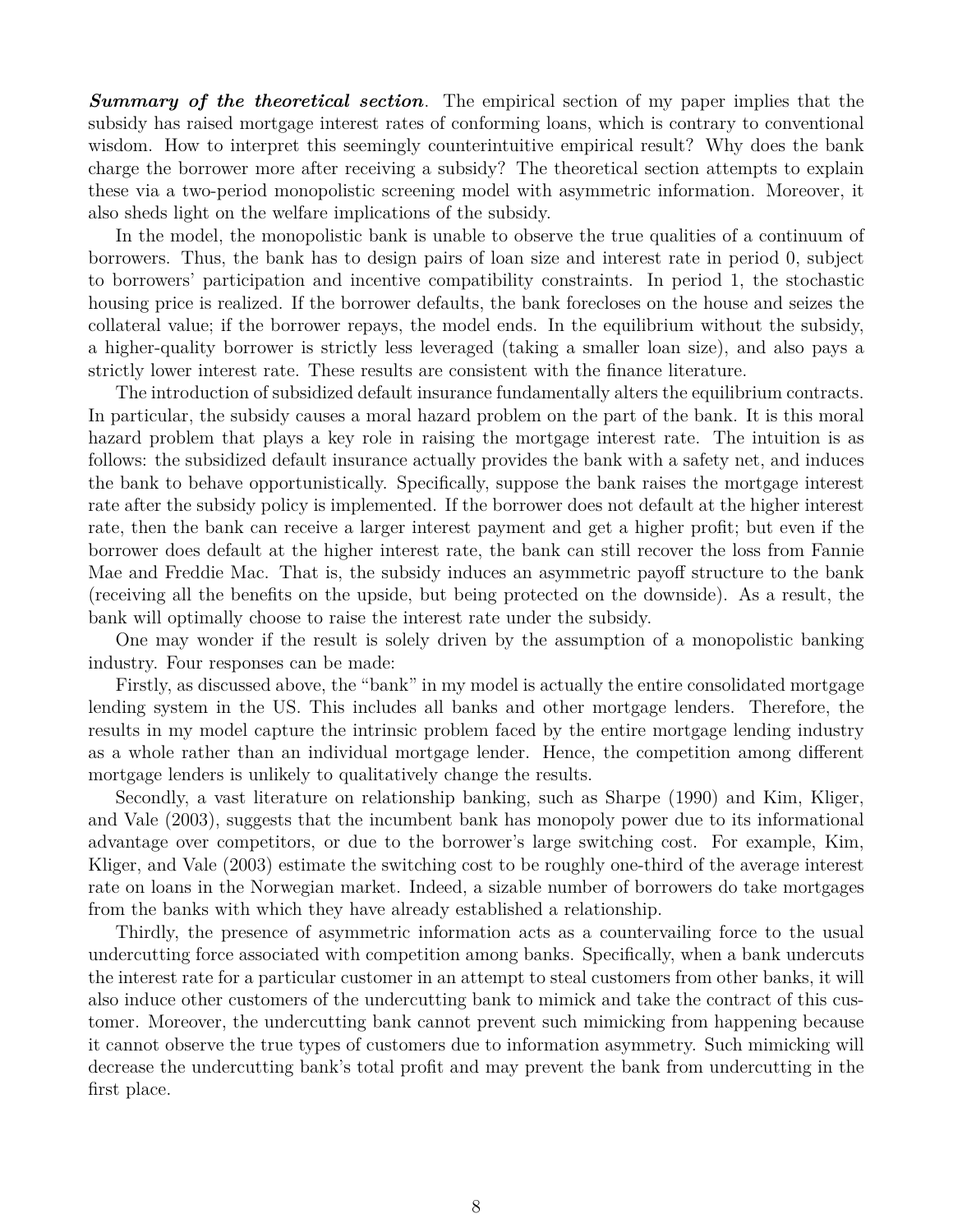Lastly, the mortgage origination business in the U.S. is relatively concentrated.<sup>10</sup> The limited number of dominant banks in the market makes it possible for them to collude and split the monopoly profit.<sup>11</sup> Some recent papers such as Anzoategui, Chivakul, and Maliszewski (2015) also allow for market power by the bank and a positive profit in equilibrium (although they do not study the mortgage lending industry in the U.S.). Hence, all arguments made in the monopolistic case are likely to apply to an oligopolistic case. As such, I study the monopoly case for simplicity.

Another important prediction of the model is that the subsidy has increased the default probabilities of all conforming borrowers. By the Law of Large Numbers, it has also increased the aggregate default rate in the entire mortgage market. This result implies that the subsidy mechanism via Fannie Mae and Freddie Mac's default insurance has increased the systematic risk in the housing finance system, posing a threat to financial stability. This result is consistent with that in Acharya et al. (2011), which provides another robustness check of my model.

To be consistent with the data, the model also needs to explain the observed positive jumboconforming spread. This can be explained by incentive compatibility constraints associated with asymmetric information. Specifically, if the bank designed a lower interest rate for a loan just above the CLL, then the borrower taking the contract at the CLL would want to deviate to that contract because he can obtain a larger loan size at a lower interest rate. Therefore, in equilibrium, the interest rates for loans just above the CLL must have strictly higher interest rates than loans equal to the CLL.<sup>12</sup> Hence, the observed positive jumbo-conforming spread is simply a result of the incentive compatibility constraints associated with asymmetric information, rather than an indication that the subsidy policy has lowered interest rates of conforming loans.

The second research question this paper attempts to answer is the welfare effect of the subsidy. When creating Fannie Mae in 1938 and Freddie Mac in 1970, one important intention of the federal government was to improve consumer welfare through promoting mortgage lending. Indeed, this is one of the most frequently used arguments to support GSEs. However, under the set-up of this paper, I find that the subsidy decreases consumer welfare, which is also contrary to conventional wisdom. The intuition follows from the bank's moral hazard problem and rent extraction motive: exactly because the subsidy allows the bank to more aggressively "exploit" borrowers by charging higher interest rates, the welfare of borrowers will be lower after the subsidy is introduced. This is true even if we do not consider the increased tax burden needed to finance the subsidy or the negative externality imposed by increased mortgage defaults.

To better understand this welfare result, consider one particular borrower. Suppose this borrower took a mortgage contract with the bank before the subsidy was introduced, and suppose he got 10 units of consumer surplus from this contract relative to his outside option (i.e., not borrowing). After the subsidy is introduced, the bank raises the interest rate in the new contract offered to this borrower. Suppose he can only get 8 units of surplus instead of 10 from the new contract. However, he will still want to accept this new contract because he will get 0 if he drops out of the mortgage market, and he will get an even lower surplus if he takes the contract designed for another borrower. This, in turn, is because the bank has raised the interest rates of all other borrowers in the new contract menu; and the bank has done so in such a way that each borrower

<sup>&</sup>lt;sup>10</sup>From Q1 2012 to Q1 2014, the top 5 mortgage lenders account for about  $40\%$  of the market. These lenders are Wells Fargo, JPMorgan, Bank of America, U.S. Bancorp, and Citigroup. Data source: Forbes.

 $11$ The collusive equilibrium can be sustained by a dynamic game with infinite horizon, where the equilibrium strategy is such that the deviating bank will be punished by all other banks if it "cheats" and undercuts the interest rate.

 $12$ Moreover, the bank will optimally shift all loans slightly above the CLL to be just equal to the CLL so that it can receive the subsidy for these loans. Therefore, the equilibrium loan size will jump *discontinuously* from the CLL to a higher level, and thus the interest rate will also jump *discontinuously*.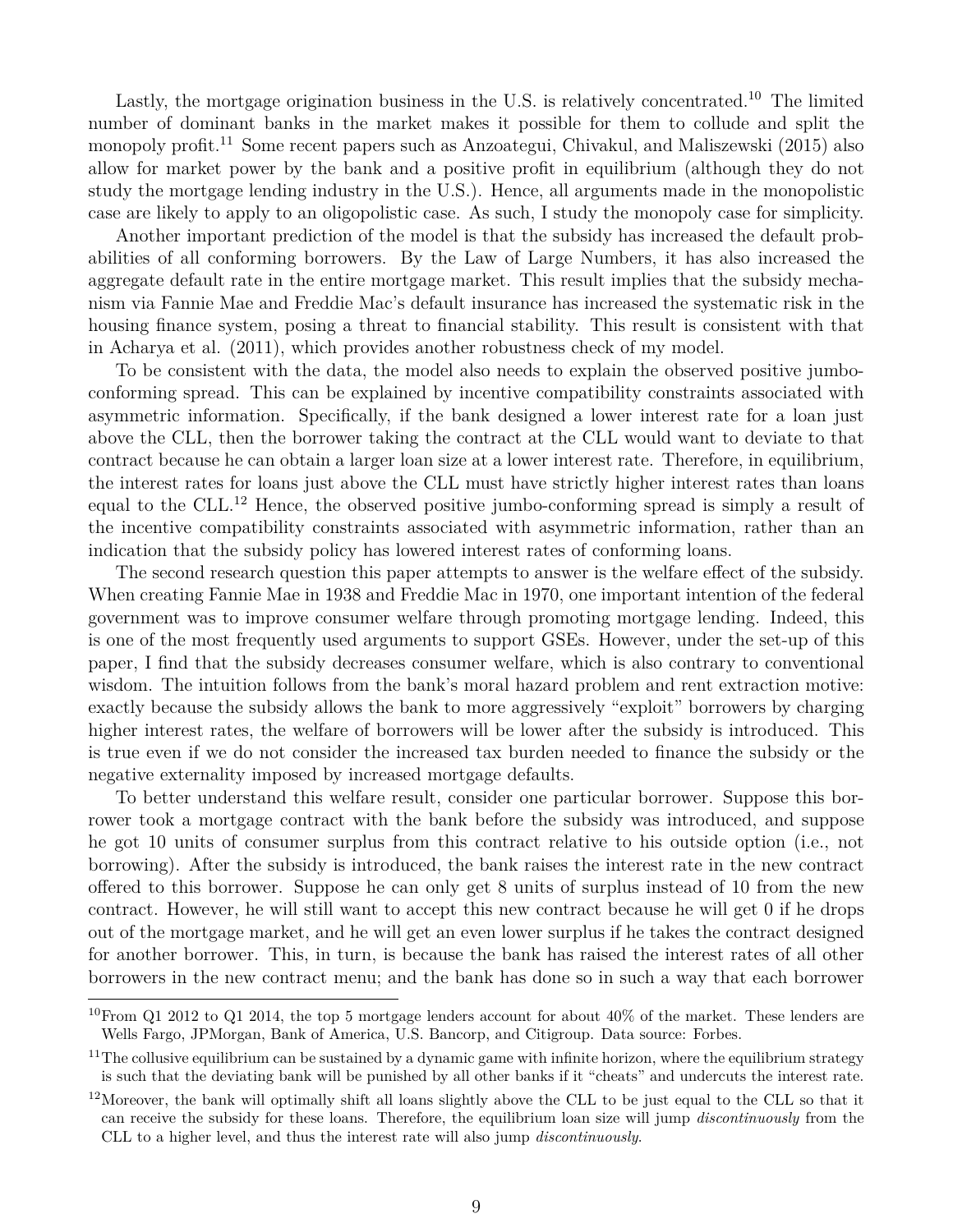will be worse off by deviating. By uniformly raising the interest rates for all borrowers, the bank can force the borrowers to "choose the lesser of two evils" and thus extract more consumer surplus while still satisfying all borrowers' participation and incentive compatibility constraints.

*Related literature.* My paper is related to the vast literature on estimating the size of the jumbo-conforming spread and the interpretation of the spread. This includes Cotterman and Pearce (1996), Ambrose, Buttimer, and Thibodeau (2001), Naranjo and Toevs (2002), Passmore, Sparks, and Ingpen (2002), and Ambrose, LaCour-Little, and Sanders (2004). McKenzie (2002) provides a summary. The estimates in these studies vary substantially, from as low as a few basis points to as high as 60 basis points. These studies generally regress the interest rate on a "jumbo" dummy under a particular parametric form, and interpret the coefficient of the jumbo dummy as the jumbo-conforming spread. Exceptions include Sherlund (2008), who non-parametrically estimates the effect of loan size and loan-to-value ratio on interest rate while assuming the jumbo dummy enters linearly.

Moreover, most of these studies interpret the estimated jumbo-conforming spread as a proxy for the reduction in mortgage interest rates due to the GSE subsidy. One of the few exceptions is Passmore (2005), who points out that GSE shareholders and/or mortgage originators may capture some or all of the subsidy and not pass it on to homeowners. The result of my paper is in line with that of Passmore (2005), but goes one step further: the subsidy not only fails to be passed on to homeowners, but also hurts them due to its very presence.

As shown theoretically by Burgess, Passmore, and Sherlund (2005), the estimated jumboconforming spread is only a coarse measure of the GSEs' influence on mortgage rates. The reason emphasized by the authors is that mortgage rates depend on many factors other than the GSEs' subsidized default insurance, including the funding cost and the spreads needed to compensate for the credit, prepayment, and maturity mismatch risks of the mortgage. Each of these factors could be priced differently for jumbo versus conforming mortgages, thereby affecting the jumboconforming spread. Therefore, the authors conduct a second-step regression, which is to regress the jumbo-conforming spread (estimated using the traditional regression approach) on a measure of GSEs' funding advantage and the aforementioned factors. The authors then interpret the coefficient of the GSEs' funding advantage in the second-step regression as a more precise measure of GSEs' (causal) effect on mortgage rates.

As Kaufman (2014) points out, these studies are vulnerable to selection bias and sorting bias by borrowers, i.e., borrowers of higher quality (who would receive lower interest rates anyway) may have sorted into conforming loans, which causes bias in the estimate of the jumbo-conforming spread in the aforementioned studies. Sherlund (2008) attempts to address these biases. He uses geographic location to control for unobserved borrower characteristics, although assuming loans similar to each other in terms of loan size, loan-to-value ratio or geographic location might also be similar in other unobservable borrower characteristics. Kaufman (2014) instruments for a loan's conforming status using a discontinuous function of the home appraisal value, and finds that GSE purchase/insurance has lowered interest rates by about 10 basis points over the period from 2003 to 2007.<sup>13</sup>

Although the instrumental variable approach in Kaufman (2014) can help address the sorting bias and thus identify the effect of the subsidy on the interest rates of conforming loans relative to jumbo loans, it cannot identify the effect of the subsidy on *conforming* loans relative to the *no-subsidy* case. To identify that effect using a reduced-form study, we would need the pre-subsidy

<sup>&</sup>lt;sup>13</sup>Adelino, Schoar, and Severino (2014) and Fuster and Vickery (2015) use similar instruments for conforming status.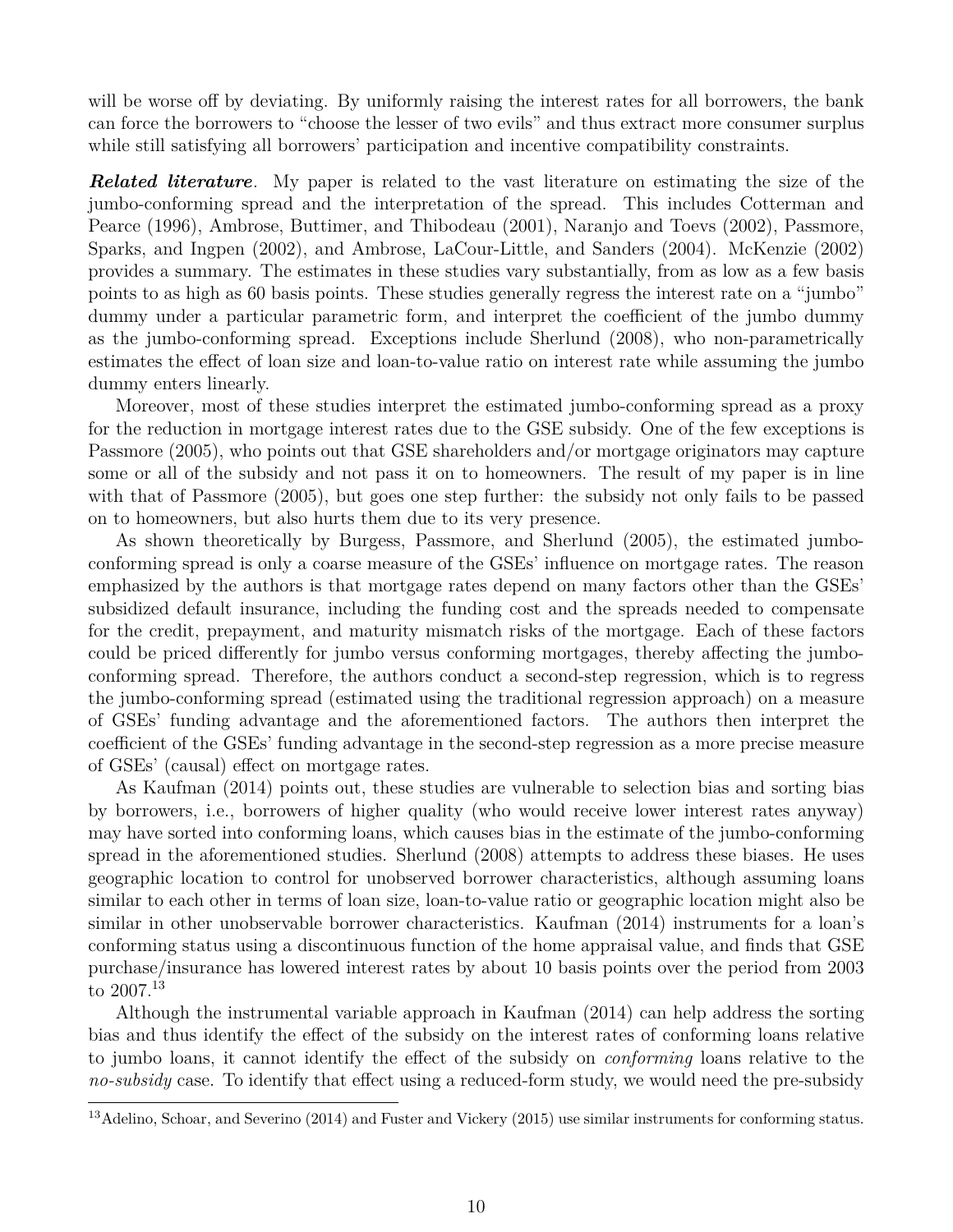data. Given such data, we could use the variation in the interest rates (of conforming loans) before and after the introduction of the subsidy program. Unfortunately, such pre-subsidy data are not available because the subsidy was introduced in 1938 for Fannie Mae and 1970 for Freddie Mac; therefore, a theoretical model is needed to identify that effect. Of course, variation in the probability of receiving the subsidy generated by the mandate of Congress can be used to provide indirect evidence on the effect of the subsidy on conforming loans. That is the empirical strategy used in this paper, as noted earlier.<sup>14</sup>

In addition to the aforementioned literature, my paper also contributes to the growing literature on more general government interventions in the mortgage market. There are several forms of such interventions, including the mortgage interest tax deductibility, the tax exemption of imputed rental income of owner-occupied housing, and the loan insurance by GSEs. Most existing work focuses on the effects of the first two interventions. Examples include Gervais (2002), Poterba and Sinai (2008), Chambers, Garriga, and Schlagenhauf (2009), Poterba and Sinai (2011), Sommer and Sullivan (2013), and Floetotto, Kirker, and Stroebel (2016). Unlike these studies, this paper instead focuses on the third intervention and the associated mortgage interest rate subsidy.

There are some recent papers that also study the third intervention, using general equilibrium macroeconomic models. Important contributions include Jeske, Krueger, and Mitman (2013) and Elenev, Landvoigt, and Van Nieuwerburgh (2015). Using a model with heterogeneous, infinitelylived households and competitive housing and mortgage markets, Jeske, Krueger, and Mitman (2013) find that eliminating this subsidy leads to a large decline in mortgage origination and increases aggregate welfare by 0.5% in consumption equivalent variation.

In a related paper that emphasizes the role of the financial sector, Elenev, Landvoigt, and Van Nieuwerburgh (2015) develop a rich new model of the mortgage market in which both borrowers and banks can default on their liabilities. They find that the underpriced GSE mortgage insurance leads to an excessive financial sector leverage and lower mortgage rates, as well as more mortgage defaults, resulting in a welfare loss. It is worth noting that although their paper implies that the mortgage interest rate itself decreases as the subsidy increases, the spread (between the interest rate and the risk-free rate) still increases in their paper since the risk-free rate decreases by a larger amount as the subsidy increases. Since my paper treats the risk-free rate as fixed and does not model this general equilibrium effect, the prediction of a higher interest rate in my paper is still consistent with theirs, with the understanding that the interest rate in my model is actually the spread in theirs. Of course, this also means that my paper cannot capture the systematic impact of GSEs on the macroeconomy manifested in the risk-free rate, as in any partial equilibrium model.

There are several differences between my paper and these papers. First, these papers assume perfect information between the lenders and borrowers, while my paper assumes asymmetric information between them and focuses on the interaction between information asymmetry and government subsidy. Because information asymmetry is a fundamental feature in the mortgage market, my paper provides a complementary understanding to the literature. Second, in these papers, all mortgages are eligible for the subsidy, whereas my paper explicitly models the subsidy eligibility (i.e., only loans below the CLL are eligible). Since the conventional wisdom is based

<sup>&</sup>lt;sup>14</sup>Bhutta (2012) and Moulton (2014) also use this strategy to study GSEs' affordable housing goals, although they focus on the effect on GSE insurance (purchases) and volume of loan originations, rather than on interest rates. Bhutta (2012) finds that the UAG has a positive but limited effect on GSE purchases and the mortgage origination volume. Moulton (2014) studies all the three mission goals (SAG, UAG, and LMIG). He finds that the SAG increased GSE purchases but had no effect on mortgage lending (loan volumes and fraction of high-price loans), and that the UAG or LMIG did not alter GSE purchases or mortgage lending. These results are consistent with my empirical findings to the extent that the subsidy policy does not benefit consumers as much as intended.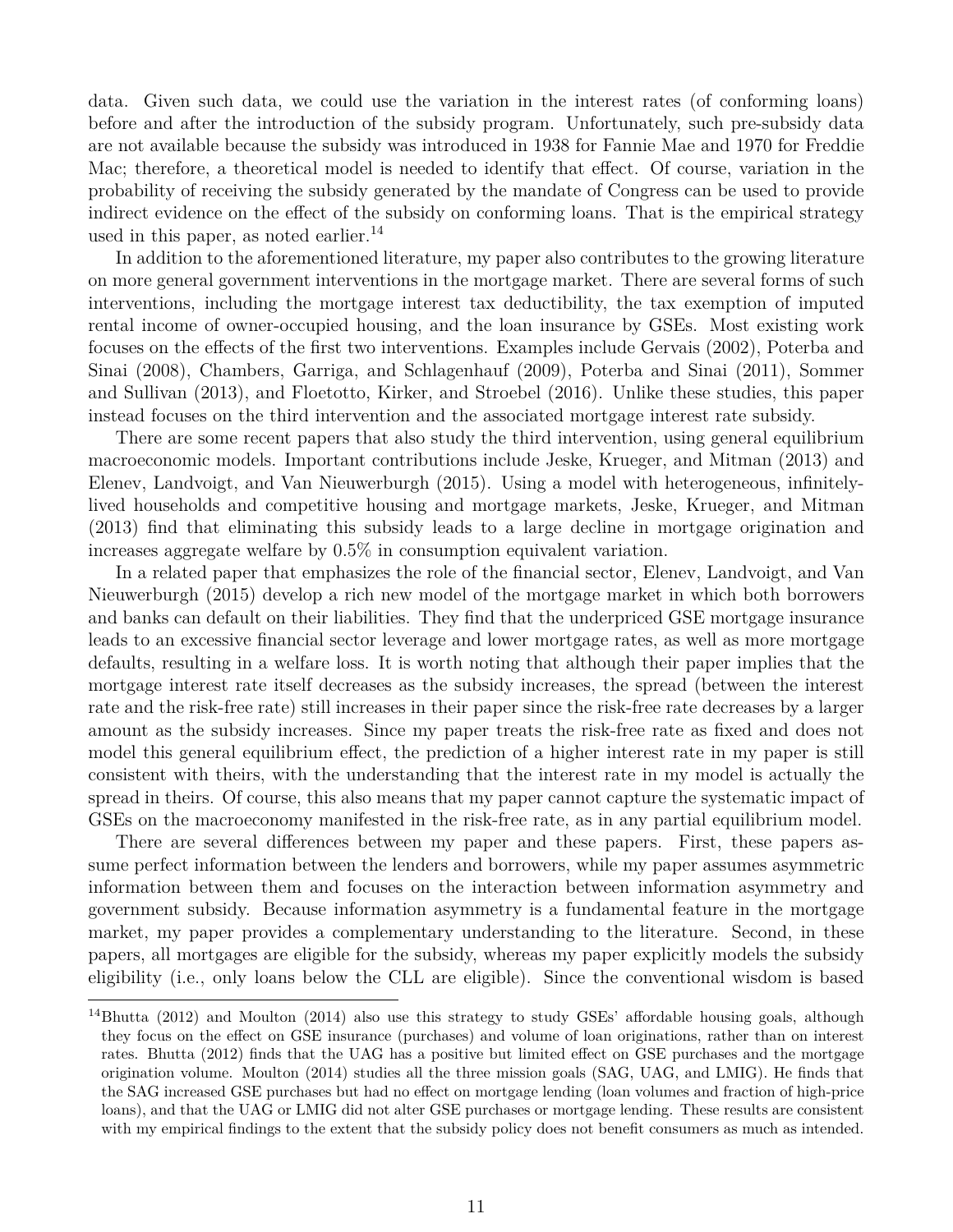on the interest rate gap around the CLL, explicitly modeling the CLL provides a direct way to examine the conventional wisdom.

More broadly, my paper is connected to the literature on government bailout of the financial sector, such as Acharya and Yorulmazer (2007), and Farhi and Tirole (2012). This literature studies the direct bailout of the *banks*, whereas my paper focuses on the indirect subsidy done through the bailout of the *GSEs* with an explicit modeling of the collateralized lending. Finally, my paper is related to the literature on securitization and mortgage contract design, including Keys et al. (2010), Keys, Seri, and Vig (2010), Bubb and Kaufman (2014), and Piskorski and Tchistyi (2010).

The rest of the paper is organized as follows. Section 2 presents the empirical section. Section 3 presents the benchmark model without subsidy. Section 4 presents the model with subsidy and the discussions on the effects of the subsidy. Section 5 concludes. The appendices collect some proofs.

# **2 Empirical evidence**

## **2.1 Data and summary statistics**

The primary data source used in this study is the loan application-level data provided by U.S. mortgage lenders under the HMDA. The HMDA requires lenders to disclose information about the geographic location and other characteristics of the mortgage loans to facilitate enforcement of the fair lending laws. The lenders currently covered by the HMDA account for approximately 80% of all home lending nationwide, so the HMDA data set provides a representative picture of most home lending in the U.S. Since 1990, HMDA has required covered lenders to provide individuallevel mortgage application information instead of the census-tract aggregate information in each calendar year (Avery et al. (2007)). The vast majority of these are 30-year fixed-rate loans.

Before explaining the data cleaning procedure, I would like to make several remarks on the data set. *First,* although the HMDA data set does not contain information on the contract interest rate, it does report the spread between the annual percentage rate (APR) and the applicable Treasury yield for the high-price loans since 2004.<sup>15</sup> Since the APR also reflects the "points" and other fees paid by the borrower,<sup>16</sup> it is a more accurate measure of the borrowing cost than the interest rate itself, and may be more suitable for the study of consumer welfare. *Second,* the focus of the empirical study is to examine the change (rather than the level) of the interest rate caused by the subsidy. Assuming that the subsidy does not affect the risk-free rate (which seems a plausible assumption given that the risk-free rate is determined by many other macroeconomic factors), the change of the spread is equal to that of the interest rate, so the unavailability of the data on interest rate levels does not affect the identification of the effect of the subsidy. *Third,* although the HMDA data set does not provide the borrower's credit score, this does not cause a bias in the estimation as long as the regression discontinuity design is valid. The reason is that the credit scores (and

<sup>&</sup>lt;sup>15</sup>More precisely, the spread is reported for first-lien loans with spreads equal to or greater than 3 percentage points, and for second-lien loans with spreads equal to or greater than 5 percentage points. The HMDA high-price loans are generally considered as subprime loans (Mayer and Pence, 2009).

<sup>&</sup>lt;sup>16</sup>Points, also called "discount points," are a form of prepaid interest. One point equals one percent of the loan amount. Borrowers can offer to pay points as a method to reduce the interest rate on the loan and to obtain a lower monthly payment in exchange for this upfront payment. By charging a borrower points, a lender effectively increases the yield on the loan above the amount of the stated interest rate.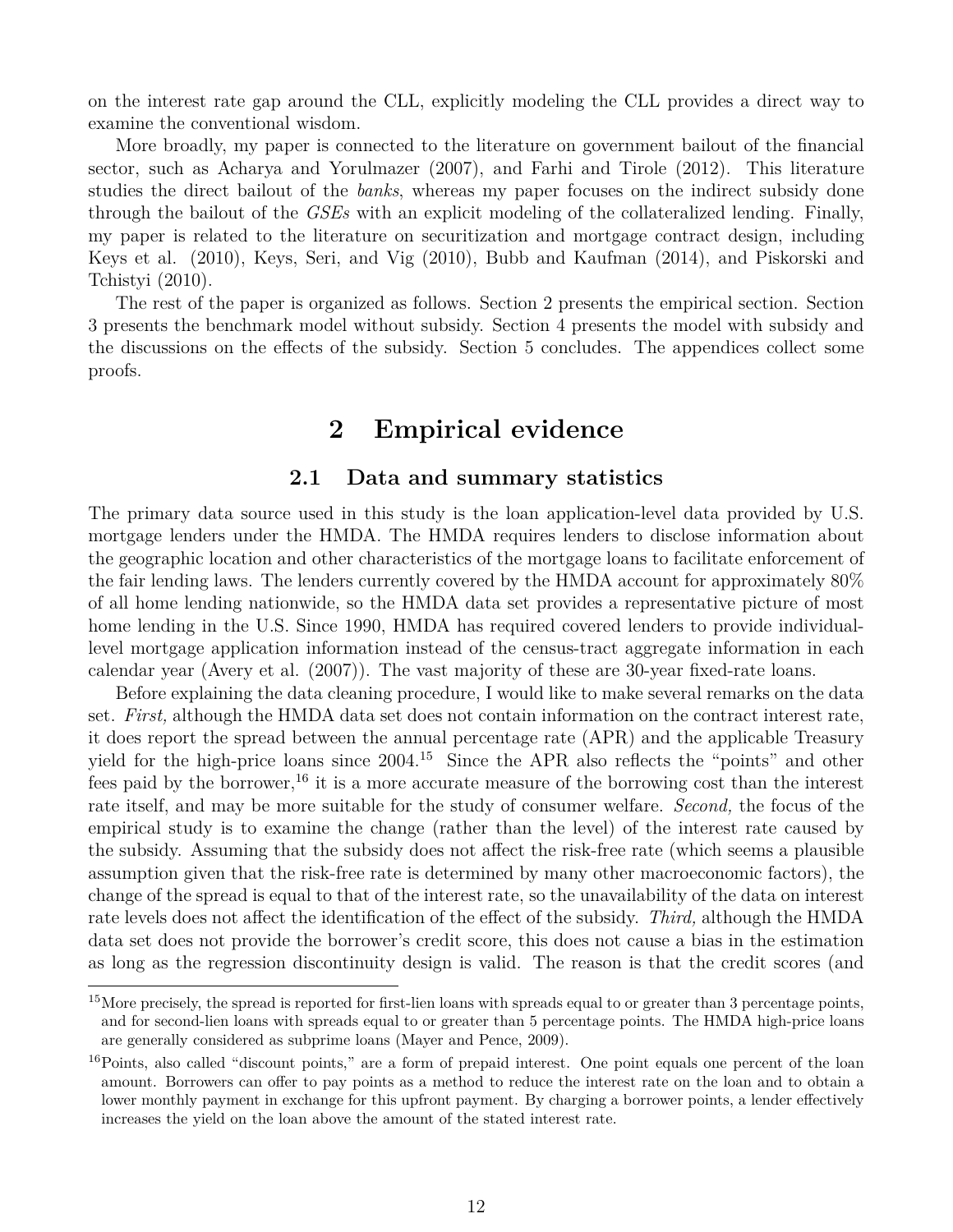all unobservable characteristics) of borrowers who are sufficiently close to the 60% income cutoff must change in a smooth way, and thus cannot explain the *discontinuous* change in interest rates across the 60% income cutoff (indeed, non-mortgage loans such as credit card lendings and auto loans do not differentially target borrowers based on the same  $60\%$  income limit).<sup>17</sup> In addition, the HMDA data set does provide information on whether a loan is insured by GSEs. This allows me to restrict the sample to loans that are *ex post* insured by GSEs, which can make the loans more comparable.

One may wonder how we can identify the effect of the subsidy if we only use the loans that have received the subsidy (i.e., being insured by GSEs). Regarding this, the crucial point is that my identification is achieved by using the *ex ante* different *probabilities* of receiving the subsidy (being insured by GSEs). Even though banks generally originate a loan knowing *ex ante* whether the loan will be eligible for the GSE subsidy (by running the loans through the GSEs' automated underwriting software), it is always uncertain whether that loan will actually be insured by GSEs *ex post*. Indeed, as explained in the Introduction, only about 15% of the conforming loans actually get insured and receive the subsidy. This implies that even among the loans that have received the GSE subsidy *ex post*, the bank understands there are still two *distinctive* groups at the time of setting the interest rates: one group has a discontinuously higher *ex ante* probability to receive the subsidy (the group with borrower incomes below the 60% cutoff), and the other group has a lower *ex ante* probability. If we can show that the first group also has a discontinuously higher interest rate, then it follows that the GSE subsidy has raised the mortgage interest rate. And by using loans that were actually insured by GSEs *ex post*, we can better control for the unobservables, while still achieving the identification.

The sample period used in this study is from 2004 to 2007. I choose this period because the U.S. adopted a different definition of MSA in 2004, and because the bailout of GSEs in 2008 may have had a systematic impact on mortgage lending. I also merge the HMDA data set with the MSA median income data released by the U.S. Department of Housing and Urban Development to determine each loan's status of the SAG.

To focus on loans insured by the GSEs, I conduct the following procedure to further clean the data: (1) drop loans larger than the CLL; (2) drop loans insured by the Federal Housing Administration, or guaranteed by the Veterans Administration; (3) drop refinance loans and homeimprovement loans, and keep home-purchase loans only; (4) drop denied and withdrawn applications, and keep originated loans only; (5) following Bhutta (2012), drop loans in Alaska, Hawaii, Guam, and the U.S. Virgin Islands ; (6) drop loans for which the sex, race, ethnicity information is not provided by the borrower;  $(7)$  drop loans for which the spread information is not available.<sup>18</sup> The data cleaning yields a total of 1,712,419 observations.

The summary statistics of the cleaned data is presented in Table 1. From 2004 to 2007, the average interest rate spread of all loans in the sample is about  $5.37\%$ .<sup>19</sup> This is a relatively high

 $17$ Other mortgage market features, such as prepayment and the possibility of taking piggyback loans, are unlikely to affect my identification because these features do not display a discontinuity exactly at the 60% income cutoff.

<sup>&</sup>lt;sup>18</sup>After going through Steps  $(1)-(6)$ , there about 17% of originated loans for which the spread information is available in 2004-2007. Hence, the empirical testing conducted here is based on a relatively small subset of loans (subprime loans), and thus the empirical results support my model's prediction to the extent of the representativeness of the selected sample. However, given the role played by the subprime loans in the recent financial crisis, it is important to study the pricing of these loans.

<sup>&</sup>lt;sup>19</sup>The 30-year Treasury annual rates was  $4.91\%$  in 2006, and  $4.84\%$  in 2007. Hence, the average interest rates on the mortgage contracts were about 10.2808% and 10.2108%, respectively. Note that the 30-year Treasury constant maturity series was discontinued on February 18, 2002 and reintroduced on February 9, 2006, so the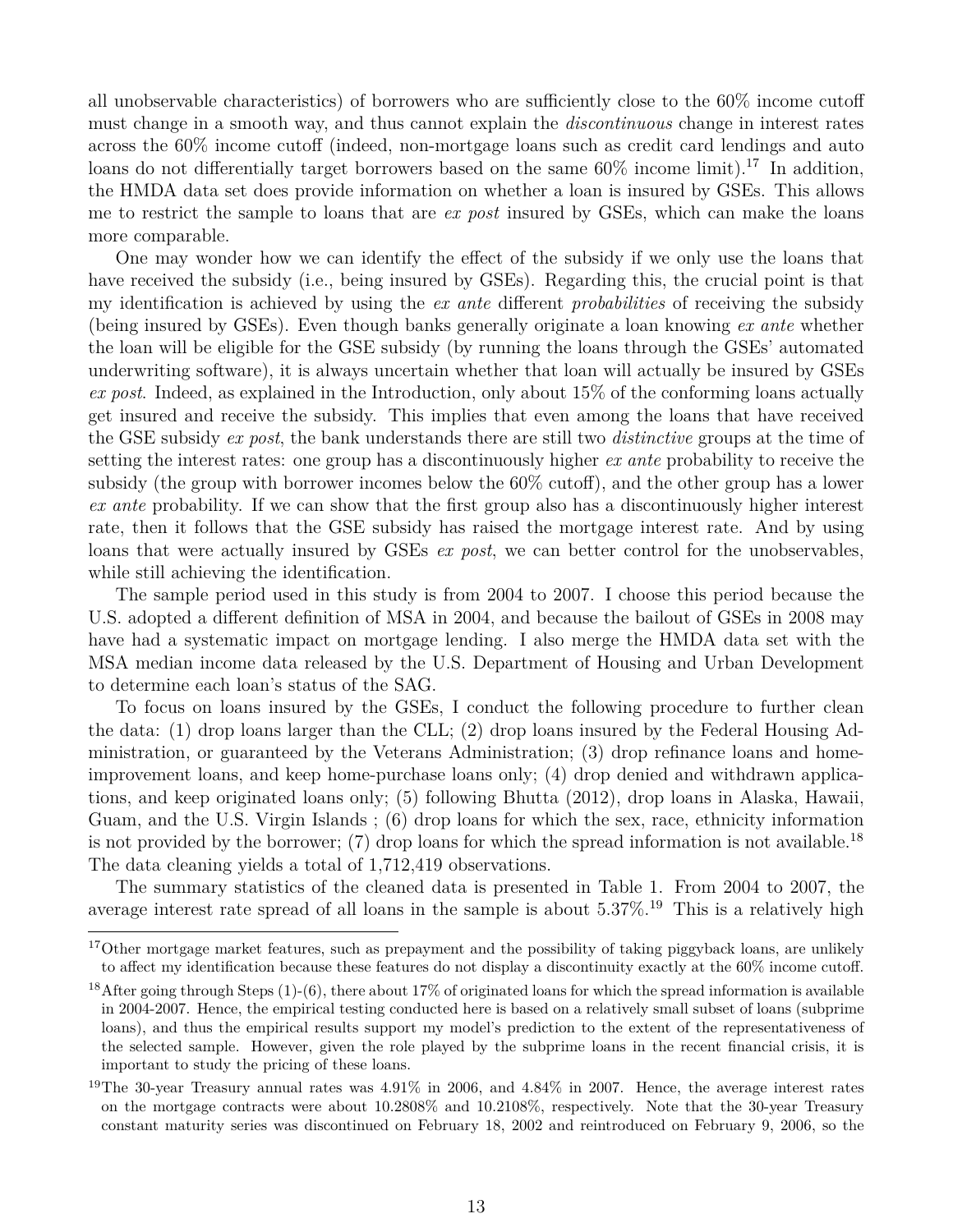spread, but one reason is that this spread is based on the APR which is higher than the contract interest rate. The average loan size is about \$133,000, and the average fraction of loans eligible for the SAG is 7.65%.

Table 1 also presents the summary statistics for the GSE-insured and non-insured groups, respectively. As the table makes clear, the means of most variables significantly differ from each other in the two groups. The two-sample t-test also confirms this result. For example, the mean spread of the non-insured group is larger than that of the insured group by about 46% (1.72 percentage points). In addition, almost all of the GSE-insured loans are first-lien loans, whereas only 64.67% of the non-insured loans are first-lien loans. The average incomes in these two groups also differ substantially, with the GSE-insured group being poorer than the non-insured group. These make economic sense, given that GSEs try to pick less risky loans while still satisfying the mission goal of serving relatively poor borrowers. These substantial differences between the two groups make it necessary to limit the sample to GSE-insured loans only. Doing so can also mitigate the bias due to the omitted variables in the HMDA data.

|                     | (1)        |           |             | (2)      | (3)         |          |  |  |
|---------------------|------------|-----------|-------------|----------|-------------|----------|--|--|
|                     | All        |           | GSE-insured |          | Non-insured |          |  |  |
|                     | sd<br>mean |           | mean        | sd       | mean        | sd       |  |  |
|                     |            |           |             |          |             |          |  |  |
| Spread              | 5.3708     | (1.557)   | 3.7543      | (0.865)  | 5.4751      | (1.534)  |  |  |
| b                   | 133.0124   | (97.690)  | 151.4767    | (82.838) | 131.8204    | (98.452) |  |  |
| <b>SAG</b>          | 0.0765     | (0.266)   | 0.1636      | (0.370)  | 0.0709      | (0.257)  |  |  |
| Income              | 87.4729    | (54.960)  | 71.1500     | (47.948) | 88.5252     | (55.216) |  |  |
| <b>IncomeRatio</b>  | 1.4921     | (0.921)   | 1.2271      | (0.822)  | 1.5092      | (0.924)  |  |  |
| FirstLien           | 0.6679     | (0.471)   | 0.9964      | (0.060)  | 0.6467      | (0.478)  |  |  |
| Male                | 0.6448     | (0.479)   | 0.6621      | (0.473)  | 0.6437      | (0.479)  |  |  |
| Hispanic            | 0.2370     | (0.425)   | 0.1618      | (0.368)  | 0.2419      | (0.428)  |  |  |
| Black               | 0.1674     | (0.373)   | 0.1615      | (0.368)  | 0.1678      | (0.374)  |  |  |
| Tract-to-MSA        | 1.1283     | (0.273)   | 1.1042      | (0.259)  | 1.1299      | (0.274)  |  |  |
|                     |            |           |             |          |             |          |  |  |
| <b>Observations</b> |            | 1,712,419 |             | 103,758  | 1,608,661   |          |  |  |

Table 1: Summary statistics for both GSE-insured and non-insured loans

 $b =$ loan size; IncomeRatio = borrower's income/MSA's median income; Tract-to-MSA = census tract's median income/MSA's median income.

The summary statistics for the GSE-insured loans are presented in Table 2. To facilitate the discussions in the statistical analyses to come, I also present the summary statistics of loans around 5%, 2% and 1% of the 60% income cutoff. Note that although the average spread around the cutoff is quantitatively similar to that of the entire group of the insured loans, the average loan size and income are much smaller than those of the entire group.

annual interest rates for 2004 and 2005 cannot be backed out.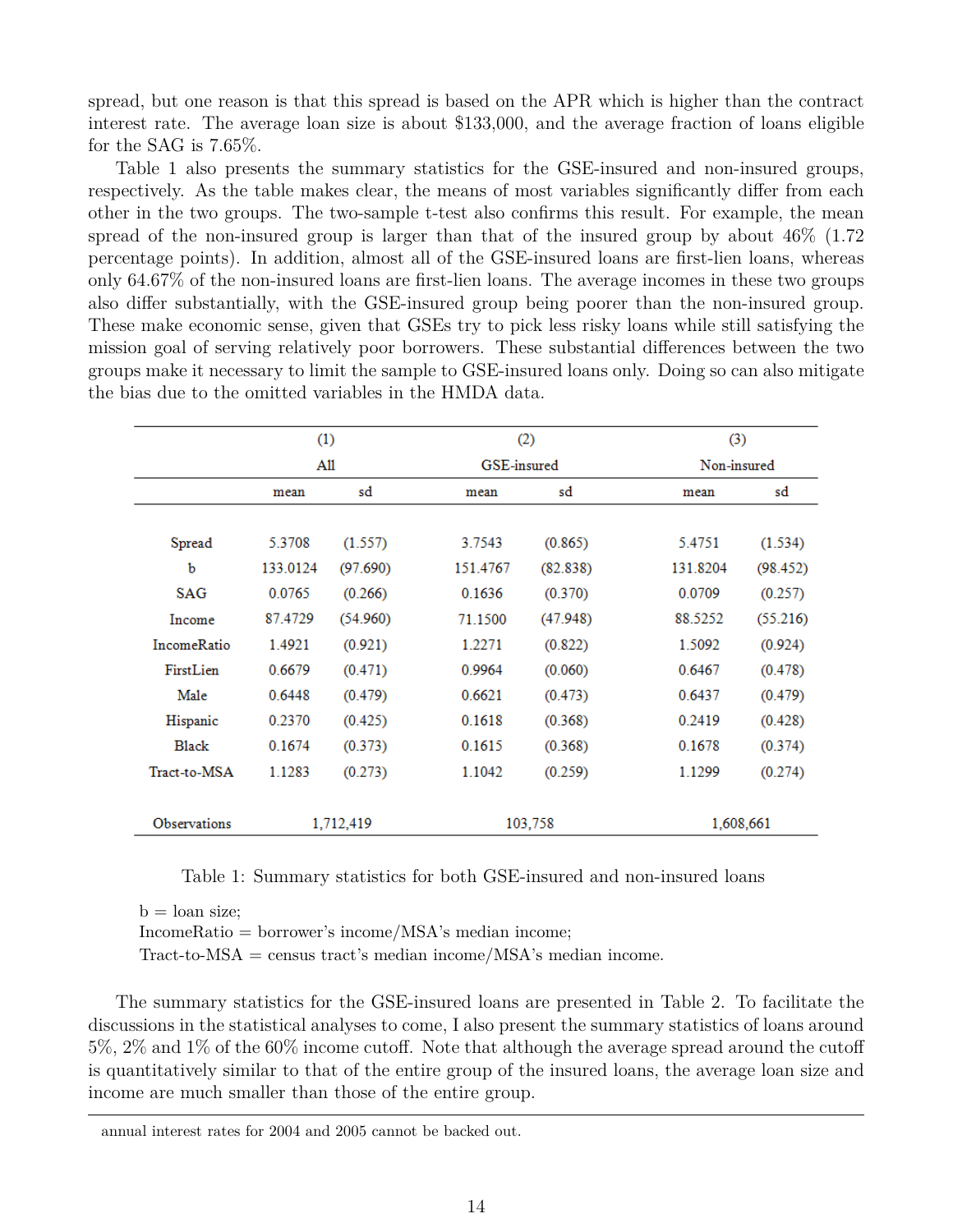|                                   | (1)      |          | (2)         |             | (3)         |                    | (4)         |             |
|-----------------------------------|----------|----------|-------------|-------------|-------------|--------------------|-------------|-------------|
|                                   |          | All      |             | 0.55 <      |             | 0.58 <             |             | 0.59 <      |
|                                   |          |          |             | IncomeRatio |             | <b>IncomeRatio</b> |             | IncomeRatio |
|                                   |          |          | ${}_{0.65}$ |             | ${}_{0.62}$ |                    | ${}_{0.61}$ |             |
|                                   | mean     | sd       | mean        | sd          | mean        | sd                 | mean        | sđ          |
|                                   |          |          |             |             |             |                    |             |             |
| Spread                            | 3.7543   | (0.865)  | 3.7559      | (0.857)     | 3.7412      | (0.828)            | 3.7215      | (0.800)     |
| b                                 | 151.4767 | (82.838) | 108.8084    | (44.827)    | 110.2886    | (44.605)           | 108.9057    | (45.140)    |
| <b>SAG</b>                        | 0.1636   | (0.370)  | 0.4846      | (0.500)     | 0.4987      | (0.500)            | 0.5154      | (0.500)     |
| Income                            | 71.1500  | (47.948) | 35.9851     | (5.892)     | 36.0299     | (5.764)            | 35.8797     | (5.694)     |
| IncomeRatio                       | 1.2271   | (0.822)  | 0.6012      | (0.029)     | 0.5999      | (0.011)            | 0.5996      | (0.006)     |
| FirstLien                         | 0.9964   | (0.060)  | 0.9983      | (0.041)     | 0.9986      | (0.038)            | 0.9989      | (0.033)     |
| Male                              | 0.6621   | (0.473)  | 0.5982      | (0.490)     | 0.5915      | (0.492)            | 0.5962      | (0.491)     |
| Hispanic                          | 0.1618   | (0.368)  | 0.1474      | (0.355)     | 0.1432      | (0.350)            | 0.1480      | (0.355)     |
| <b>Black</b>                      | 0.1615   | (0.368)  | 0.1859      | (0.389)     | 0.1933      | (0.395)            | 0.1854      | (0.389)     |
| 1.1042<br>Tract-to-MSA<br>(0.259) |          |          | 1.0400      | (0.194)     | 1.0414      | (0.194)            | 1.0483      | (0.202)     |
|                                   |          |          |             |             |             |                    |             |             |
| <b>Observations</b>               | 103.758  |          |             | 8,872       |             | 3,513              | 1,845       |             |

Table 2: Summary statistics for GSE-insured loans

## **2.2 Empirical results from RD designs**

I begin with a graphical analysis of the SAG's effect at the 60% income ratio cutoff, using 2006 as an example. See Figure 3, which plots the average values of the outcome variable (the interest rate spread) for different values of the assignment variable (the ratio of borrower income to MSA median income). In addition, I fit the data non-parametrically on either side of the cutoff. As illustrated in Figure 3, the discontinuity in the fitted lines at the income ratio cutoff provides initial evidence of an SAG-induced discontinuous increase in the interest rate spread in 2006. The following statistical analysis confirms such a discontinuity.

Specifically, I use regression discontinuity (RD) designs to estimate the effect of being eligible for the SAG on mortgage interest rates. Although unobservable characteristics pose a challenge for the identification in general, a valid RD design can still identify the causal effect of the treatment on the outcome variable, as noted earlier. In particular, for this study, the treatment is having a higher *ex ante* priority for the subsidized default insurance, the outcome variable is the interest rate spread, and the assignment variable is the ratio of the borrower's income over the MSA's median income.

Following Imbens and Lemieux (2008), I use a local linear regression in the RD design. Specifically, I control for the assignment variable on either side of the cutoff, captured by the interaction term between the assignment variable and the SAG dummy. As discussed later, all other covariates change continuously at the cutoff in my study, so controlling for the assignment variable should be sufficient to identify the causal effect. However, including a set of controls provides a robustness check and also reduces the variance, as noted by Lee and Lemieux (2010).

The regression results with various specifications are presented in Table 3. All specifications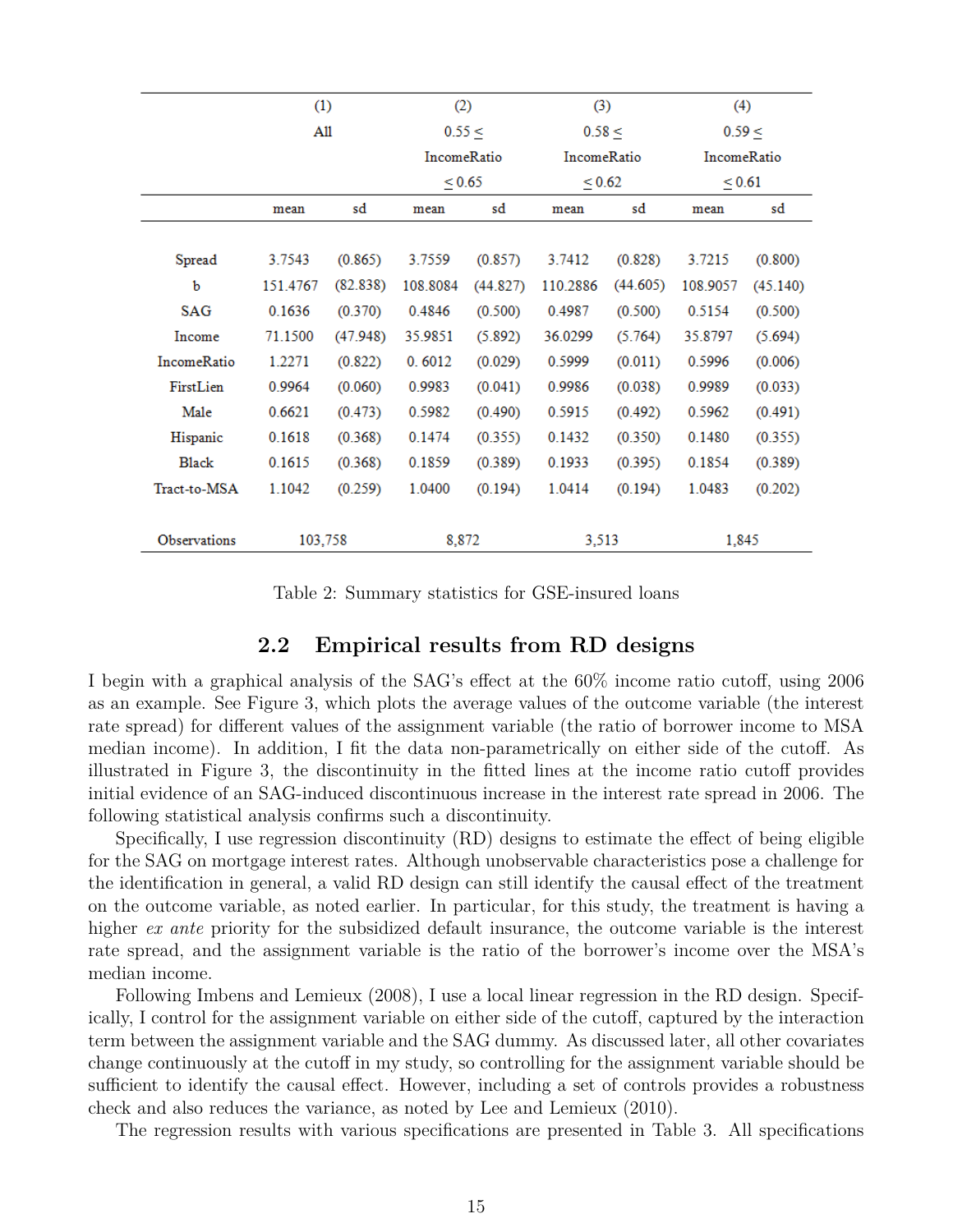

Figure 3: Discontinuity in interest rate spread at the SAG cutoff (2006).

control for year fixed effects. Column (1) is the results of global regressions using all observations, and Columns (3)-(8) are results using observations close to the cutoff. For example, Column (5) uses loans with borrower incomes falling between 58% and 62% of their MSA's median income. The closer to the cutoff, the more reliable the RD's result, provided that there are enough observations and that the RD design remains valid. Columns (3)-(8) control for MSA fixed effects, where standard errors are clustered at the MSA-level. All columns control for the income ratio (the assignment variable), and all even-numbered columns also control for the income level (in addition to the income ratio) in order to mitigage the omitted variable bias. As shown in Table 3, the coefficients of the SAG are very similar with and without the income level, confirming the validity of the RD design.

The key variable of interest in Table 3 is the SAG dummy. Columns (5)-(6) show that being eligible for the SAG has a statistically significant effect on the interest rate spread, and it raises the spread (and the interest rate) by 11 basis points, amounting to about 2.9% of the average spread in the corresponding sample. Using loans that are even closer to the cutoff (for borrowers with incomes between 59% and 61% of their MSA median income), Columns (7)-(8) find that the SAG eligibility raises the spread by 17 basis points, amounting to about 4.6% of the average spread in the corresponding sample. These effects are economically small, but since the SAG eligibility is far from capturing the full effect of the GSEs' subsidized default insurance itself,<sup>20</sup> the actual effect of the subsidy may still be economically large. These four columns establish the key empirical result

 $^{20}$ Recall that the SAG eligibility only measures the probability to receive that subsidy.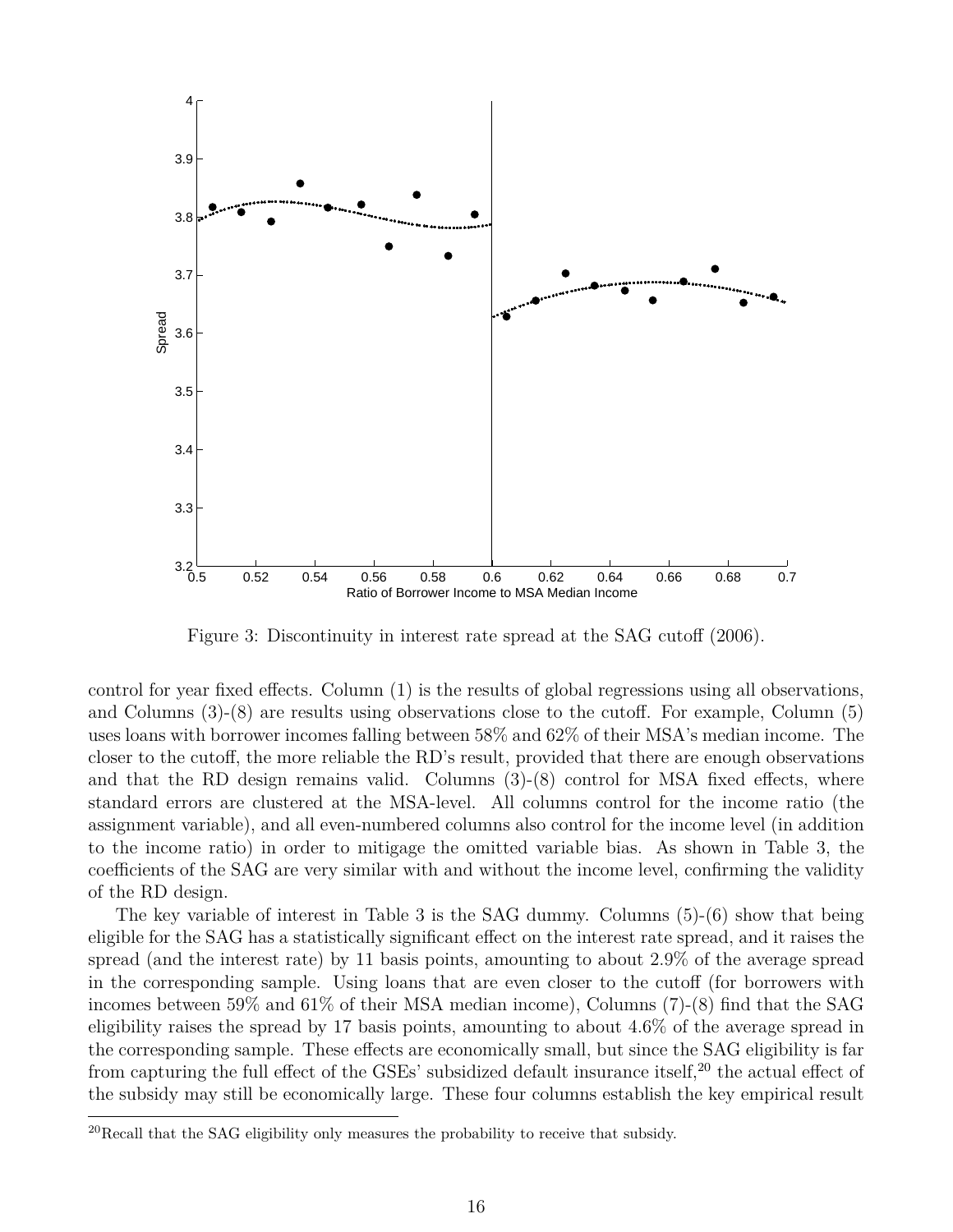| Spread                 | (1)<br>global | (2)<br>global with<br>income | (3)<br>5% with<br><b>MSA</b> | (4)<br>5% with<br>MSA and | (5)<br>2% with<br><b>MSA</b> | (6)<br>2% with<br>MSA and | (7)<br>1% with<br><b>MSA</b> | (8)<br>1% with<br>MSA and |
|------------------------|---------------|------------------------------|------------------------------|---------------------------|------------------------------|---------------------------|------------------------------|---------------------------|
|                        |               |                              |                              | income                    |                              | income                    |                              | income                    |
|                        |               |                              |                              |                           |                              |                           |                              |                           |
| <b>SAG</b>             | $-0.0308**$   | $-0.0332***$                 | 0.0279                       | 0.0271                    | $0.1078*$                    | $0.1082*$                 | $0.1719*$                    | $0.1659*$                 |
|                        | (0.012)       | (0.007)                      | (0.450)                      | (0.465)                   | (0.074)                      | (0.072)                   | (0.062)                      | (0.077)                   |
| Income                 |               | $-0.0019***$                 |                              | $-0.0132$                 |                              | 0.0038                    |                              | 0.0414                    |
|                        |               | (0.000)                      |                              | (0.245)                   |                              | (0.846)                   |                              | (0.176)                   |
| Second-lien            | 2.4030***     | 2.4140***                    | 3.5169***                    | 3.5154***                 | 3.6244***                    | 3.6222***                 | 3.3437***                    | 3.2749***                 |
|                        | (0.000)       | (0.000)                      | (0.000)                      | (0.000)                   | (0.000)                      | (0.000)                   | (0.000)                      | (0.000)                   |
| Female                 | $-0.0101*$    | $-0.0106*$                   | $-0.0139$                    | $-0.0140$                 | $-0.0372$                    | $-0.0372$                 | $-0.0536$                    | $-0.0535$                 |
|                        | (0.070)       | (0.058)                      | (0.507)                      | (0.505)                   | (0.213)                      | (0.213)                   | (0.257)                      | (0.259)                   |
| Not Hispanic or Latino | $0.0826***$   | $0.0942***$                  | $-0.0100$                    | $-0.0109$                 | 0.0314                       | 0.0316                    | 0.0108                       | 0.0144                    |
|                        | (0.000)       | (0.000)                      | (0.713)                      | (0.688)                   | (0.472)                      | (0.468)                   | (0.841)                      | (0.788)                   |
| Asian                  | $-0.1568***$  | $-0.1506***$                 | 0.0466                       | 0.0454                    | 0.0299                       | 0.0302                    | $-0.1085$                    | $-0.1038$                 |
|                        | (0.000)       | (0.000)                      | (0.719)                      | (0.726)                   | (0.839)                      | (0.838)                   | (0.672)                      | (0.686)                   |
| <b>Black</b>           | $0.2011***$   | $0.2002***$                  | 0.3293***                    | 0.3289***                 | $0.3039**$                   | $0.3043**$                | 0.1032                       | 0.1071                    |
|                        | (0.000)       | (0.000)                      | (0.006)                      | (0.006)                   | (0.020)                      | (0.020)                   | (0.645)                      | (0.633)                   |
| Native Hawaiian or     | $-0.0297$     | $-0.0305$                    | 0.2680                       | 0.2681                    | $-0.1196$                    | $-0.1191$                 | $-0.3927$                    | $-0.3807$                 |
| Other Pacific Islander | (0.533)       | (0.523)                      | (0.239)                      | (0.237)                   | (0.620)                      | (0.622)                   | (0.159)                      | (0.173)                   |
| White                  | $-0.0243$     | $-0.0268$                    | 0.0588                       | 0.0588                    | $-0.0113$                    | $-0.0109$                 | $-0.1522$                    | $-0.1483$                 |
|                        | (0.424)       | (0.378)                      | (0.582)                      | (0.581)                   | (0.922)                      | (0.924)                   | (0.463)                      | (0.475)                   |
| IncomeRatioPrim L      | $-0.0196$     | 0.0980                       | $-0.0861$                    | 0.6816                    | 1.3762                       | 1.1703                    | 16.5731                      | 13.9400                   |
|                        | (0.816)       | (0.248)                      | (0.929)                      | (0.542)                   | (0.701)                      | (0.753)                   | (0.278)                      | (0.380)                   |
| IncomeRatioPrim R      | 0.0057        | $0.1075***$                  | 1.6552*                      | 2.4353**                  | 6.0874*                      | 5.8920                    | $-2.5920$                    | $-6.7756$                 |
|                        | (0.138)       | (0.000)                      | (0.061)                      | (0.025)                   | (0.089)                      | (0.134)                   | (0.829)                      | (0.583)                   |
| Observations           | 103,758       | 103,758                      | 8,872                        | 8,872                     | 3,513                        | 3,513                     | 1,845                        | 1,845                     |
| R-squared              | 0.066         | 0.067                        | 0.104                        | 0.104                     | 0.170                        | 0.170                     | 0.208                        | 0.210                     |

Table 3: RD design results for the SAG

(1) P-values are in parentheses; \*\*\* means  $p<0.01$ , \*\* means  $p<0.05$ , and \* means  $p<0.1$ .

 $(2)$  SAG = 1 if the loan is eligible for the SAG.

(3) IncomeRatioPrim = IncomeRatio – 0.60. IncomeRatioPrim\_L = IncomeRatioPrim\*SAG. IncomeRatioPrim\_R  $=$  IncomeRatioPrim<sup>\*</sup>(1-SAG).

(4) The baseline case of the dummy variable for race is American Indian or Alaska Native.

of the paper: having a higher subsidy probability *raises* the interest rate spread of *conforming* loans, as well as the interest rate level itself (assuming the risk-free rate is unaffected). This result contrasts with the conventional wisdom.

Note that although the SAG eligibility decreases the spread in the global regressions and has no effect in the 5% regressions, these effects are likely driven by the fact that it is hard to correctly identify the economically small effect of the SAG using observations sufficiently far from the cutoff. Thus, we can mainly rely on Columns (5)-(8) when interpreting the results.

Other covariates in the regressions provide a way to double check the empirical strategy used in the paper. As expected, the status of being a second-lien loan significantly increases the spread, both statistically and economically. In addition, the effects of the gender and almost all race dummies are statistically insignificant. This makes economic sense given that the very intention of the HMDA is to prevent from gender and racial discrimination and to enforce fair lending.

The covariate that has an unexpected sign is the dummy variable Black: loans for Black borrowers are found to have a higher spread than those for all other races. However, we can still reconcile this unexpected sign as follows. On the one hand, I have included some variables which are not used by the bank when making the lending decision, such as race and gender. On the other hand, due to data restriction, I have omitted some important variables such as the credit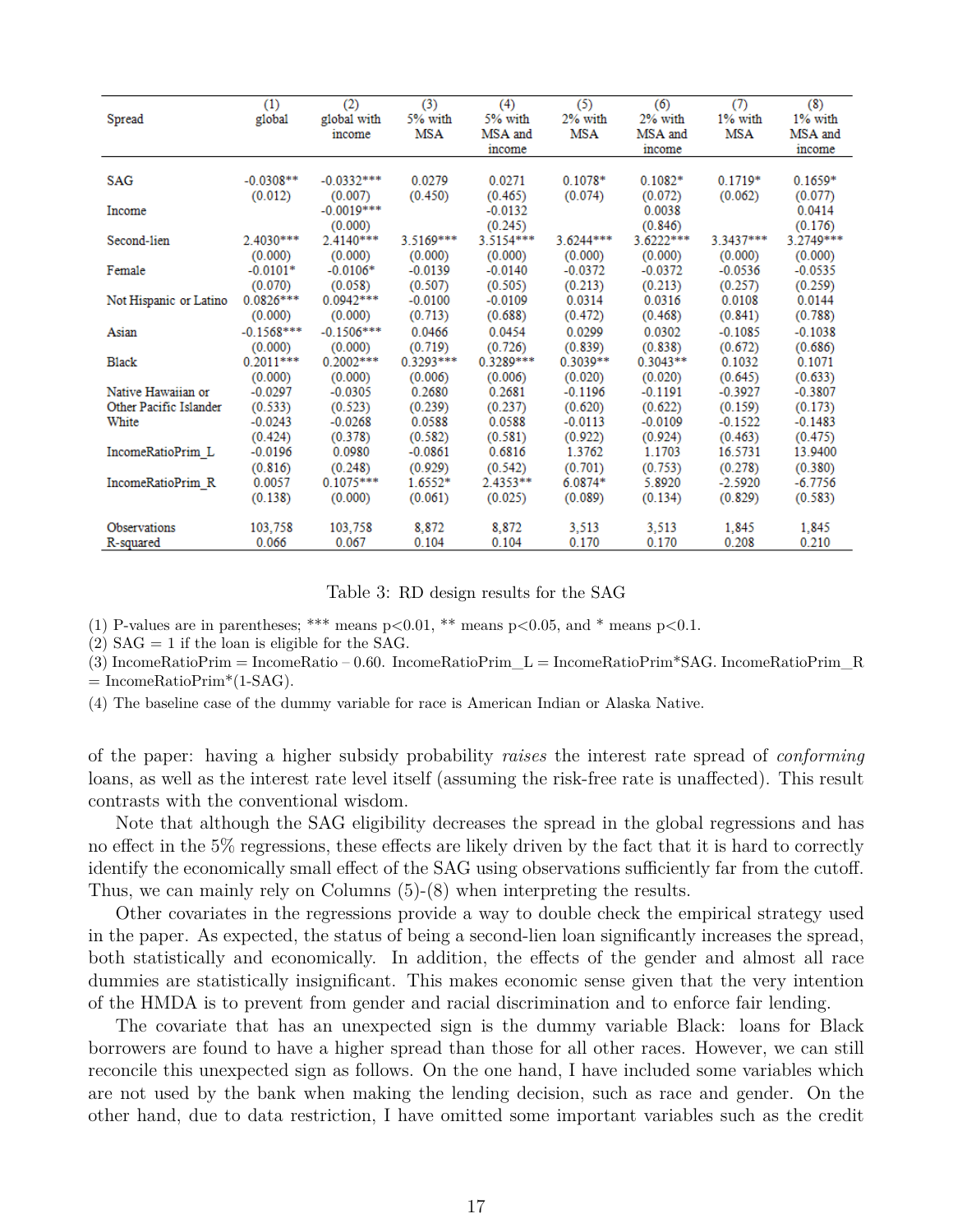score. Since the credit score is likely to be correlated with race and gender, I have effectively used race and gender as a proxy for the omitted variable. Given that Black borrowers may have a lower credit score on average, the positive coefficient of the Black dummy may just reflect the effect of the omitted credit score. Indeed, as we move closer to the cutoff, the omitted variable problem becomes less severe (due to balanced distributions of the omitted variable on both sides of the cutoff), and thus the Black dummy becomes statistically insignificant, as Columns (7)-(8) indicate.

## **2.3 Validity testings of the RD designs**

Two conditions are needed for the RD designs to be valid. First, the subjects should have an imprecise control over the assignment variable, otherwise the design suffers from a self-selection problem. In our case, this self-selection problem means that borrowers manipulate (i.e., misreport) their incomes to be just below or above the median income of their MSA, depending on whether the offered equilibrium interest rates for loans below the income cutoff are lower or higher than those above. However, such a mis-reporting is unlikely, given that the borrowers of GSE-insured mortgage loans are required to submit verifiable income documents when applying for these loans. Some recent studies show evidence of mortgage borrowers misreporting incomes; examples include LaCour-Little and Yang (2013), Jiang, Nelson, and Vytlacil (2014), Ambrose, Conklin, and Yoshida (2016), and Mian and Sufi (Forthcoming). However, as pointed out by these studies, this phenomenon mainly exists in the non-GSE insured mortgages and low-documentation mortgages.<sup>21</sup> Given that my paper only considers the loans actually insured by GSEs and that GSEs have strict rules regarding the income documentation, the misreporting is unlikely to be a concern in my case. These arguments support the validity of the RD designs in terms of the first condition.

The second condition is that the baseline covariates other than the assignment variable (such as the income level) should have smooth distributions across the cutoff, so that we can attribute the discontinuity in the outcome variable to that in the treatment status. One way to check this is to simply plot the bin means of baseline covariates and visually check whether the bin mean displays a discontinuity at the cutoff. As Figure 4 makes clear, all covariates are distributed smoothly across the cutoff, including the average income, the fraction of first-lien loans, the fraction of loans to male borrowers, etc.

An alternative and more rigorous way to test the second condition is to do a separate local linear regression for each baseline covariate, replacing the outcome variable by the covariate in the local linear regression. As noted by Lee and Lemieux (2010), with multiple covariates, it is useful to combine the multiple and separate tests into a single test statistic. The authors suggest running a Seemingly Unrelated Regression (SUR) for each covariate, and then performing a  $\chi^2$  test for all the coefficients of the treatment dummy being zero. I follow the suggestion, and the  $\chi^2$  statistic in my case turns out to be 2.07, with a p-value of 0.9132. Hence, we cannot reject the null hypothesis that all the coefficients of the treatment dummy are zero. In sum, the RD designs conducted in this paper have passed the validity tests.

<sup>&</sup>lt;sup>21</sup>For example, Mian and Sufi (Forthcoming) find that fraud was most prevalent "among mortgages originated from 2002 to 2005 sold for non-GSE securitization." Ambrose, Conklin, and Yoshida (2016) find that "the majority of adverse selection and income falsification is confined to a specific borrower group", which consists of borrowers who originated low-documentation loans but could have easily originated full-documentation mortgages instead. Moreover, the same study warns against policies that are based on the assumption of income falsification in other borrower groups and that are designed to eliminate activities associated with excesses in mortgage originations.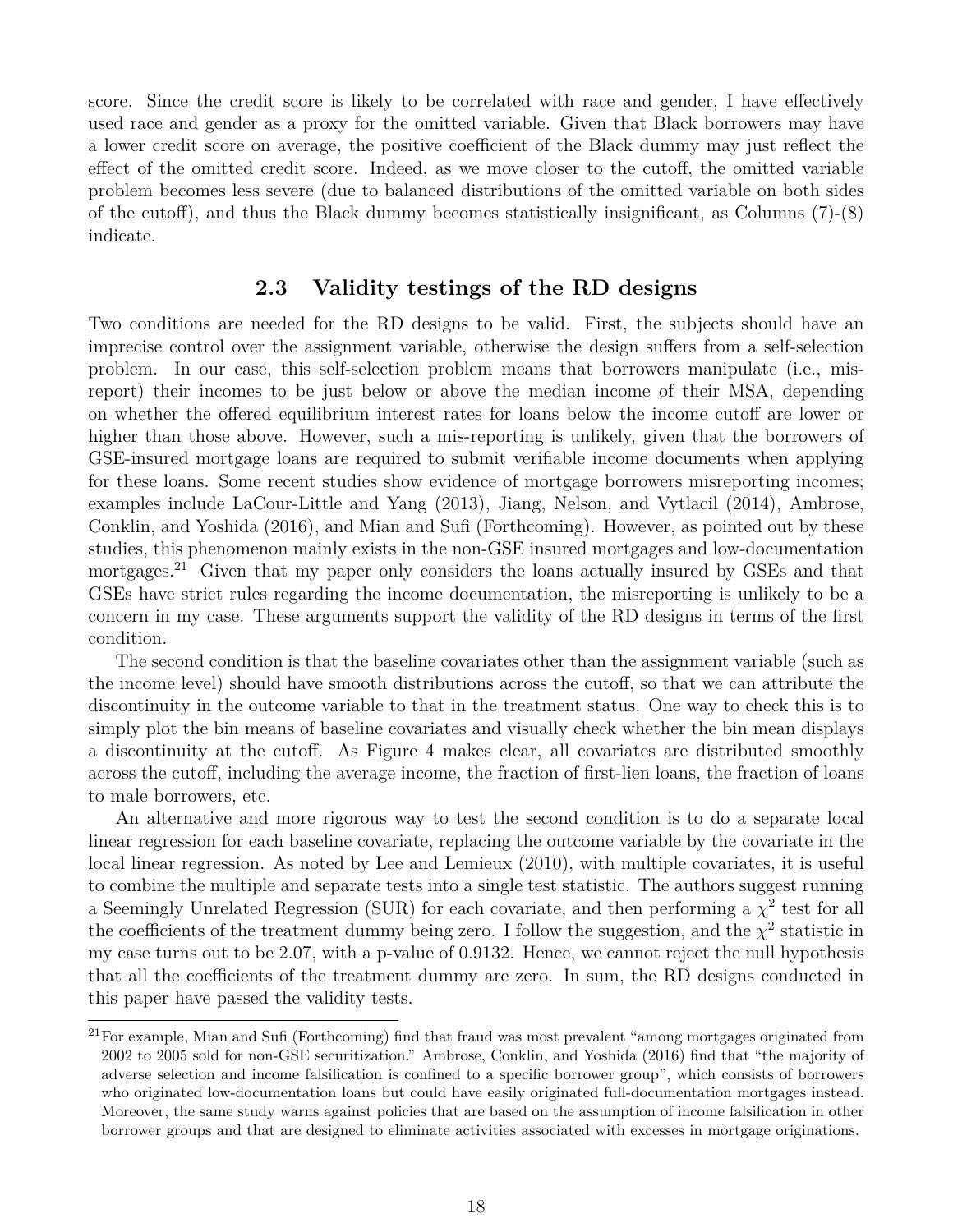

Figure 4: Validity testing for the SAG: balanced distributions of covariates.

## **2.4 Robustness check**

This subsection presents a range of robustness checks. First, I conduct some falsification tests to rule out the possibility that the discontinuity results for the SAG are spurious. Specifically, since Figure 3 seems to contain another discontinuity at the income ratio of 57%, I conduct the RD designs at this income ratio, as well as at 63% to account for the symmetry. The regression results for these falsification tests are presented in Table 4 and Table 5. As the two tables make clear, SAG is insignificant in all local regressions (Columns (3)-(8)), in both the 57% and 63% cases). These results confirm that the discontinuous jump of the interest rate at the 60% cutoff is unlikely to be generated by spurious results, but rather by the underlying subsidy mechanism associated with the  $60\%$  cutoff.

Second, I conduct some robustness checkes using a different data set. Since the HMDA data only contain the spread instead of the interest rate itself, one may wonder if the results with SAG are just driven by this measurement error. To examine this, I use a random sample extracted from another data set, which contains the interest rate information. This is the single-family loan-level  $(SFLL)$  data released by Freddie Mac.<sup>22</sup> I also examine the period from 2004 to 2007, and I follow a similar data cleaning procedure as for the HDMA data where possible. In addition, I keep loans with FICO scores above 620 to make the loans more comparable, since 620 is said to be another conforming criterion used by GSEs. The ultimate sample used in the robustness check contains 47,961 observations.

The SFLL data set does not provide geographic information needed to determine the SAG

 $^{22}I$  do not use the SFLL data for the main result because it does not have the data for borrower income. Instead, I impute the borrower income information from the "back-end" debt-to-income (DTI) ratio.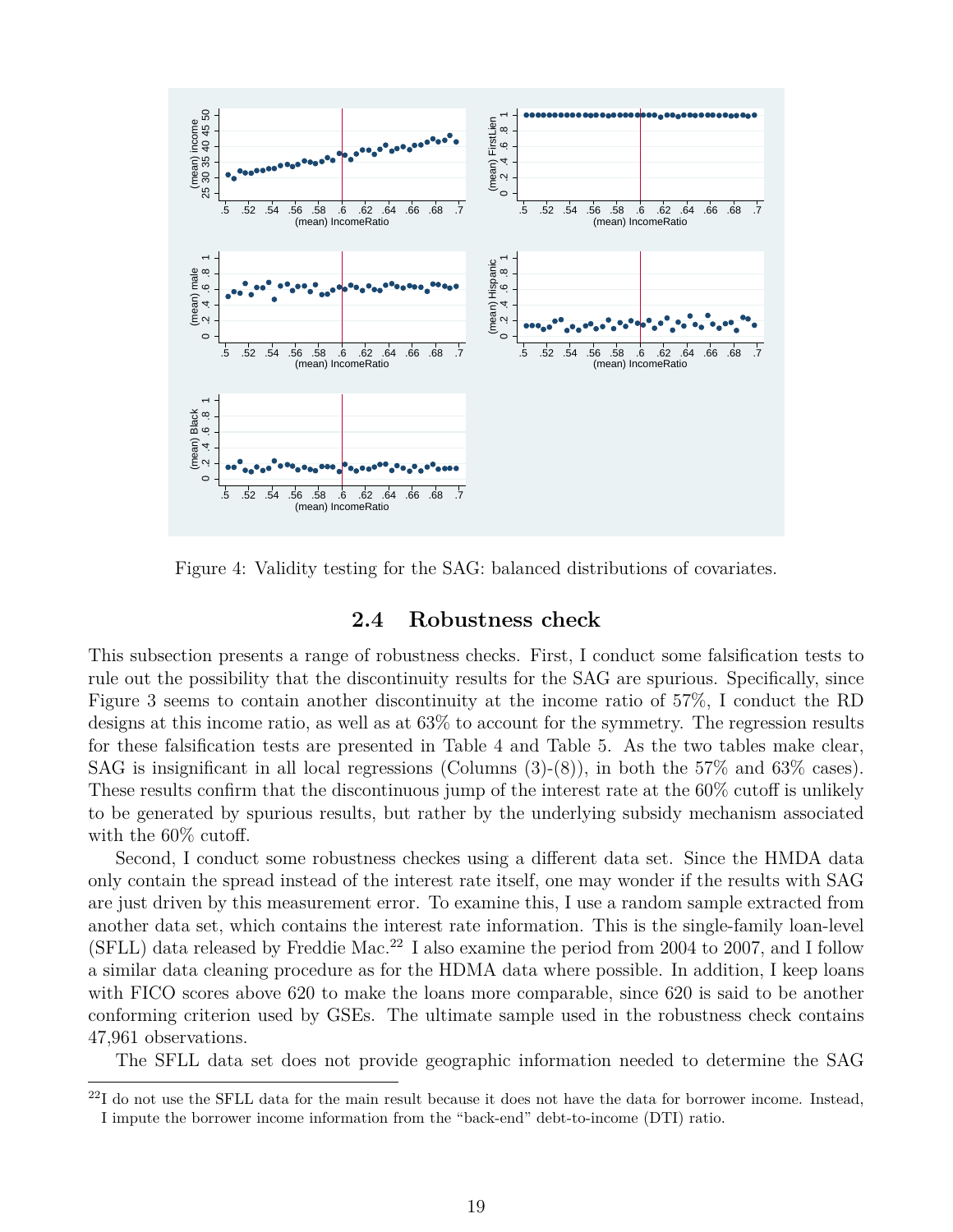| Spread                 | (1)          | (2)                     | (3)         | (4)                    | (5)       | (6)                  | (7)        | (8)                  |
|------------------------|--------------|-------------------------|-------------|------------------------|-----------|----------------------|------------|----------------------|
|                        | global       | global                  | 5% with     | 5% with                | 2% with   | 2% with              | 1% with    | 1% with              |
|                        |              | with<br>income          | <b>MSA</b>  | MSA and<br>income      | MSA       | MSA and<br>income    | MSA        | MSA and<br>income    |
| SAG                    | $-0.0207$    | $-0.0233*$              | $-0.0145$   | $-0.0141$              | $-0.0069$ | $-0.0047$            | $-0.0570$  | $-0.0546$            |
|                        | (0.114)      | (0.075)                 | (0.728)     | (0.734)                | (0.918)   | (0.944)              | (0.605)    | (0.624)              |
| Income                 |              | $-0.0019***$<br>(0.000) |             | $-0.0245**$<br>(0.048) |           | $-0.0318$<br>(0.277) |            | $-0.0202$<br>(0.691) |
| Second-lien            | 2.4035***    | 2.4145***               | 3.8372***   | 3.8469***              | 4.2639*** | 4.2564***            | 3.7318**   | 3.7267**             |
|                        | (0.000)      | (0.000)                 | (0.000)     | (0.000)                | (0.001)   | (0.001)              | (0.013)    | (0.013)              |
| Female                 | $-0.0104*$   | $-0.0109*$              | $-0.0487**$ | $-0.0487**$            | $-0.0213$ | $-0.0213$            | $-0.0541$  | $-0.0541$            |
|                        | (0.062)      | (0.051)                 | (0.020)     | (0.020)                | (0.544)   | (0.545)              | (0.307)    | (0.308)              |
| Not Hispanic or Latino | 0.0825***    | $0.0941***$             | $-0.0003$   | $-0.0023$              | $-0.0104$ | $-0.0123$            | $-0.0706$  | $-0.0700$            |
|                        | (0.000)      | (0.000)                 | (0.993)     | (0.949)                | (0.828)   | (0.795)              | (0.302)    | (0.304)              |
| Asian                  | $-0.1563***$ | $-0.1501***$            | 0.0429      | 0.0399                 | $-0.0035$ | $-0.0087$            | $-0.0610$  | $-0.0641$            |
|                        | (0.000)      | (0.000)                 | (0.702)     | (0.723)                | (0.987)   | (0.968)              | (0.849)    | (0.842)              |
| <b>Black</b>           | 0.2012***    | $0.2004***$             | 0.2812***   | 0.2779***              | 0.2790    | 0.2788               | 0.2244     | 0.2288               |
|                        | (0.000)      | (0.000)                 | (0.001)     | (0.001)                | (0.106)   | (0.105)              | (0.358)    | (0.354)              |
| Native Hawaiian or     | $-0.0295$    | $-0.0302$               | 0.2278      | 0.2258                 | 0.3736    | 0.3775               | 0.4931     | 0.4947               |
| Other Pacific Islander | (0.536)      | (0.526)                 | (0.121)     | (0.124)                | (0.163)   | (0.155)              | (0.222)    | (0.225)              |
| White                  | $-0.0242$    | $-0.0266$               | 0.0263      | 0.0230                 | 0.0753    | 0.0765               | 0.1361     | 0.1400               |
|                        | (0.426)      | (0.381)                 | (0.744)     | (0.775)                | (0.631)   | (0.624)              | (0.552)    | (0.545)              |
| Not Hispanic or Latino | 0.0825***    | $0.0941***$             | $-0.0003$   | $-0.0023$              | $-0.0104$ | $-0.0123$            | $-0.0706$  | $-0.0700$            |
|                        | (0.000)      | (0.000)                 | (0.993)     | (0.949)                | (0.828)   | (0.795)              | (0.302)    | (0.304)              |
| IncomeRatioPrim L      | 0.0305       | 0.1485                  | $-1.2367$   | 0.2511                 | $-2.0000$ | $-0.1194$            | $-14.0361$ | $-12.8680$           |
|                        | (0.763)      | (0.145)                 | (0.177)     | (0.841)                | (0.585)   | (0.978)              | (0.348)    | (0.407)              |
| IncomeRatioPrim R      | $0.0070*$    | $0.1085***$             | $-0.3891$   | 1.0627                 | 2.9499    | 4.9946               | 11.8213    | 13.3020              |
|                        | (0.065)      | (0.000)                 | (0.702)     | (0.430)                | (0.515)   | (0.305)              | (0.362)    | (0.341)              |
| <b>Observations</b>    | 103,758      | 103,758                 | 8,448       | 8,448                  | 3.349     | 3.349                | 1.721      | 1,721                |
| R-squared              | 0.066        | 0.067                   | 0.103       | 0.103                  | 0.148     | 0.148                | 0.200      | 0.200                |

Table 4: Falsification Test results for the SAG at 57%

(1) P-values are in parentheses; \*\*\* means  $p<0.01$ , \*\* means  $p<0.05$ , and \* means  $p<0.1$ .

 $(2)$  SAG = 1 if the loan is eligible for the SAG.

 $(3)$  IncomeRatioPrim = IncomeRatio – 0.60. IncomeRatioPrim L = IncomeRatioPrim\*SAG. IncomeRatioPrim R  $=$  IncomeRatioPrim<sup>\*</sup>(1-SAG).

(4) The baseline case of the dummy variable for race is American Indian or Alaska Native.

status of a loan. As a result, I impute the borrower's income and study the effect of the "low- and moderate-income goal (LMIG)," which is another mission goal mandated by Congress. Specifically, the goal requires that at least a certain percentage of mortgage loans purchased by GSEs should be for borrowers with incomes below 100% of the median income of its MSA (or nonmetropolitan county).<sup>23</sup> Similar with the case of the SAG, I apply the RD designs and compare interest rates around the 100% income ratio cutoff.

The results for the LMIG with various specifications are presented in Table 6. Across all columns of Table 6, as expected, both the FICO score and the income level have significantly negative effects on the interest rate, and the LTV has a significantly positive effect. For example, a 1 point increase in the FICO score lowers the interest rate by about 0.06 basis point. However, again contrary to conventional wisdom, being eligible for the LMIG (and having a higher priority for the subsidized default insurance) has a statistically positive effect on the interest rate. The magnitude is 20-25 basis points, amounting to 3-4% of the average interest rate in the corresponding sample.

<sup>&</sup>lt;sup>23</sup>The percentage of the goal varies over time: it was  $42\%$  for 1997-2000, 50% for 2001-2003, etc.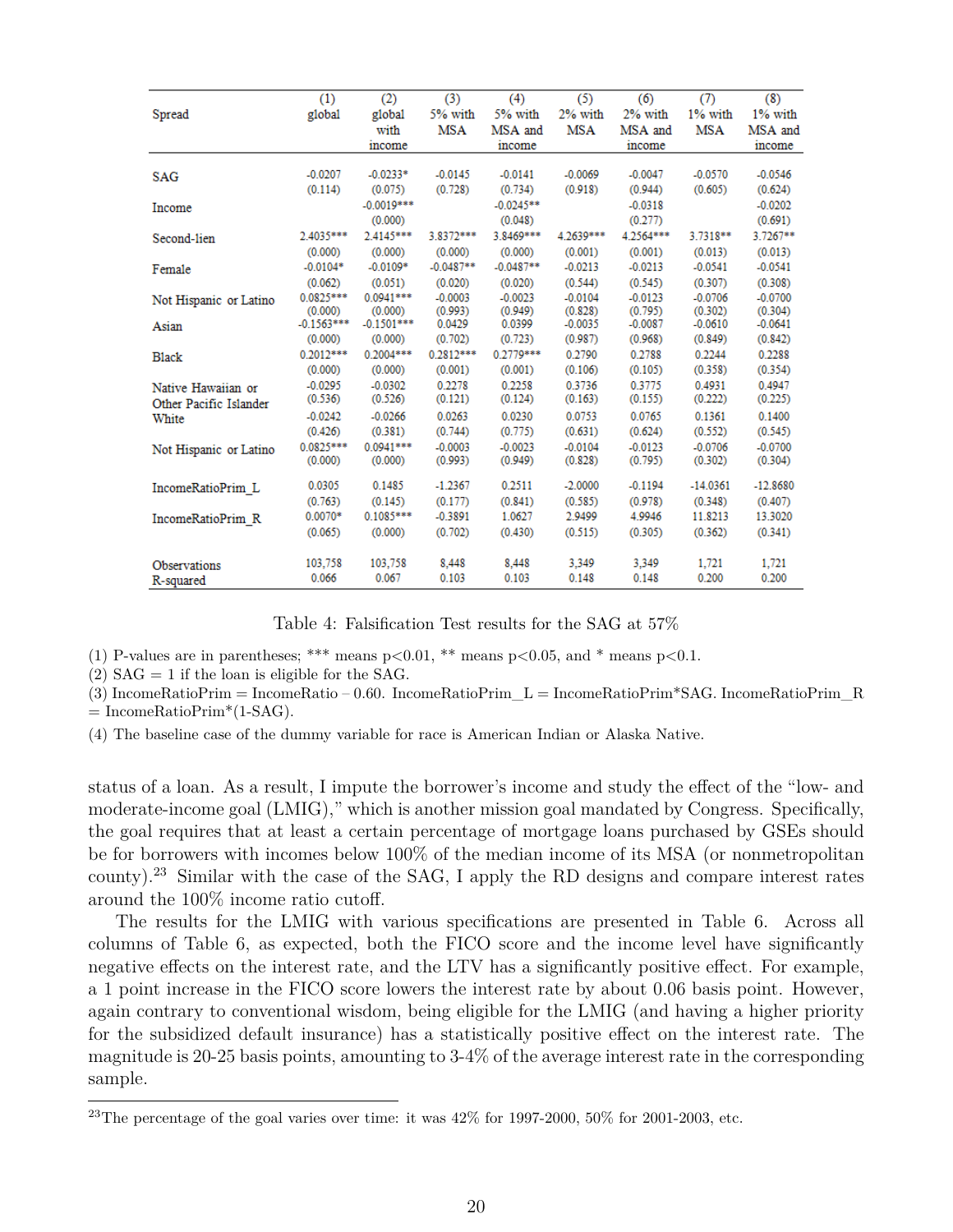| Spread                 | (1)<br>global | (2)<br>global with<br>income | (3)<br>5% with<br><b>MSA</b> | (4)<br>5% with<br>MSA and<br>income | (5)<br>2% with<br><b>MSA</b> | (6)<br>2% with<br>MSA and<br>income | $\overline{(\mathcal{I})}$<br>1% with<br><b>MSA</b> | (8)<br>1% with<br>MSA and<br>income |
|------------------------|---------------|------------------------------|------------------------------|-------------------------------------|------------------------------|-------------------------------------|-----------------------------------------------------|-------------------------------------|
| <b>SAG</b>             | $-0.0456***$  | $-0.0474***$                 | $-0.0152$                    | $-0.0154$                           | $-0.0021$                    | 0.0018                              | 0.0379                                              | 0.0434                              |
|                        | (0.000)       | (0.000)                      | (0.675)                      | (0.672)                             | (0.970)                      | (0.975)                             | (0.743)                                             | (0.704)                             |
| Income                 |               | $-0.0019***$<br>(0.000)      |                              | 0.0044<br>(0.714)                   |                              | $-0.0261$<br>(0.189)                |                                                     | $-0.0292$<br>(0.261)                |
| Second-lien            | 2.4024***     | 2.4134***                    | 3.2483***                    | 3.2497***                           | 3.3783***                    | 3.3669***                           | 3.6571***                                           | 3.6552***                           |
|                        | (0.000)       | (0.000)                      | (0.000)                      | (0.000)                             | (0.000)                      | (0.000)                             | (0.000)                                             | (0.000)                             |
| Female                 | $-0.0099*$    | $-0.0103*$                   | 0.0063                       | 0.0063                              | $-0.0030$                    | $-0.0031$                           | $-0.0025$                                           | $-0.0019$                           |
|                        | (0.077)       | (0.064)                      | (0.765)                      | (0.766)                             | (0.923)                      | (0.922)                             | (0.958)                                             | (0.969)                             |
| Not Hispanic or Latino | $0.0828***$   | $0.0945***$                  | $-0.0106$                    | $-0.0104$                           | $-0.0227$                    | $-0.0239$                           | $-0.0273$                                           | $-0.0257$                           |
|                        | (0.000)       | (0.000)                      | (0.687)                      | (0.693)                             | (0.597)                      | (0.578)                             | (0.600)                                             | (0.623)                             |
| Asian                  | $-0.1571***$  | $-0.1509***$                 | 0.1178                       | 0.1173                              | 0.1448                       | 0.1416                              | $-0.2065$                                           | $-0.1960$                           |
|                        | (0.000)       | (0.000)                      | (0.377)                      | (0.378)                             | (0.505)                      | (0.515)                             | (0.690)                                             | (0.704)                             |
| Black                  | $0.2012***$   | 0.2004 ***                   | 0.3995***                    | 0.3991 ***                          | $0.4441**$                   | $0.4425**$                          | 0.0698                                              | 0.0766                              |
|                        | (0.000)       | (0.000)                      | (0.000)                      | (0.000)                             | (0.025)                      | (0.024)                             | (0.875)                                             | (0.863)                             |
| Native Hawaiian or     | $-0.0299$     | $-0.0307$                    | 0.2549                       | 0.2539                              | 0.4550                       | 0.4541                              | $-0.1355$                                           | $-0.1282$                           |
| Other Pacific Islander | (0.531)       | (0.520)                      | (0.191)                      | (0.194)                             | (0.310)                      | (0.308)                             | (0.859)                                             | (0.867)                             |
| White                  | $-0.0240$     | $-0.0265$                    | 0.0878                       | 0.0872                              | 0.0991                       | 0.0976                              | $-0.2608$                                           | $-0.2538$                           |
|                        | (0.429)       | (0.383)                      | (0.374)                      | (0.378)                             | (0.584)                      | (0.587)                             | (0.552)                                             | (0.562)                             |
| IncomeRatioPrim L      | $-0.0731$     | 0.0458                       | 0.7539                       | 0.4872                              | 1.0995                       | 2.9879                              | -4.5741                                             | -4.9940                             |
|                        | (0.306)       | (0.526)                      | (0.402)                      | (0.708)                             | (0.726)                      | (0.371)                             | (0.791)                                             | (0.768)                             |
| IncomeRatioPrim R      | 0.0036        | $0.1057***$                  | 0.5898                       | 0.3239                              | $-0.4953$                    | 1.0779                              | 13.7251                                             | 17.9379                             |
|                        | (0.351)       | (0.000)                      | (0.542)                      | (0.770)                             | (0.881)                      | (0.749)                             | (0.276)                                             | (0.162)                             |
| <b>Observations</b>    | 103,758       | 103,758                      | 9,088                        | 9,088                               | 3,678                        | 3,678                               | 1,835                                               | 1,835                               |
| R-squared              | 0.066         | 0.067                        | 0.117                        | 0.117                               | 0.163                        | 0.164                               | 0.205                                               | 0.206                               |

Table 5: Falsification Test results for the SAG at 63%

(1) P-values are in parentheses; \*\*\* means  $p<0.01$ , \*\* means  $p<0.05$ , and \* means  $p<0.1$ .

 $(2)$  SAG = 1 if the loan is eligible for the SAG.

(3) IncomeRatioPrim = IncomeRatio – 0.60. IncomeRatioPrim\_L = IncomeRatioPrim\*SAG. IncomeRatioPrim\_R  $=$  IncomeRatioPrim<sup>\*</sup>(1-SAG).

(4) The baseline case of the dummy variable for race is American Indian or Alaska Native.

## **2.5 Auxiliary evidence on mortgage default**

As auxiliary supporting evidence for the theoretical model (to be presented in subsequent sections), I also examine the effect of the subsidy on mortgage default rates of conforming loans. I do so by applying various duration or time-to-default models (including Exponential, Weibull, and Lognormal models) to the SFLL loan performance data set. I follow exactly the same data-cleaning procedure as the data set used to produce Table 6 (e.g., also study the period from 2004 to 2007), except that I use the monthly performance information of the mortgage loans. The ultimate sample contains 2,559,329 observations.

Specifically, I use the following empirical framework:

$$
S_i = \beta_0 + \beta_1 Subsidy_i + \beta_2 BorrowerChar_i + \epsilon_i \tag{1}
$$

where  $S_i$  is the survival time of loan *i* (i.e., time to default, in number of months). Subsidy<sub>*i*</sub> is the "subsidy propensity" of loan *i*, which is captured by the *LMIG<sup>i</sup>* dummy described above. Again, if  $LMIG_i = 1$ , it indicates that loan *i* is *ex ante* more likely to receive the subsidy and thus has a higher subsidy propensity. *BorrowerChar<sup>i</sup>* is the vector of borrower characteristics of loan *i*, such as credit score and income.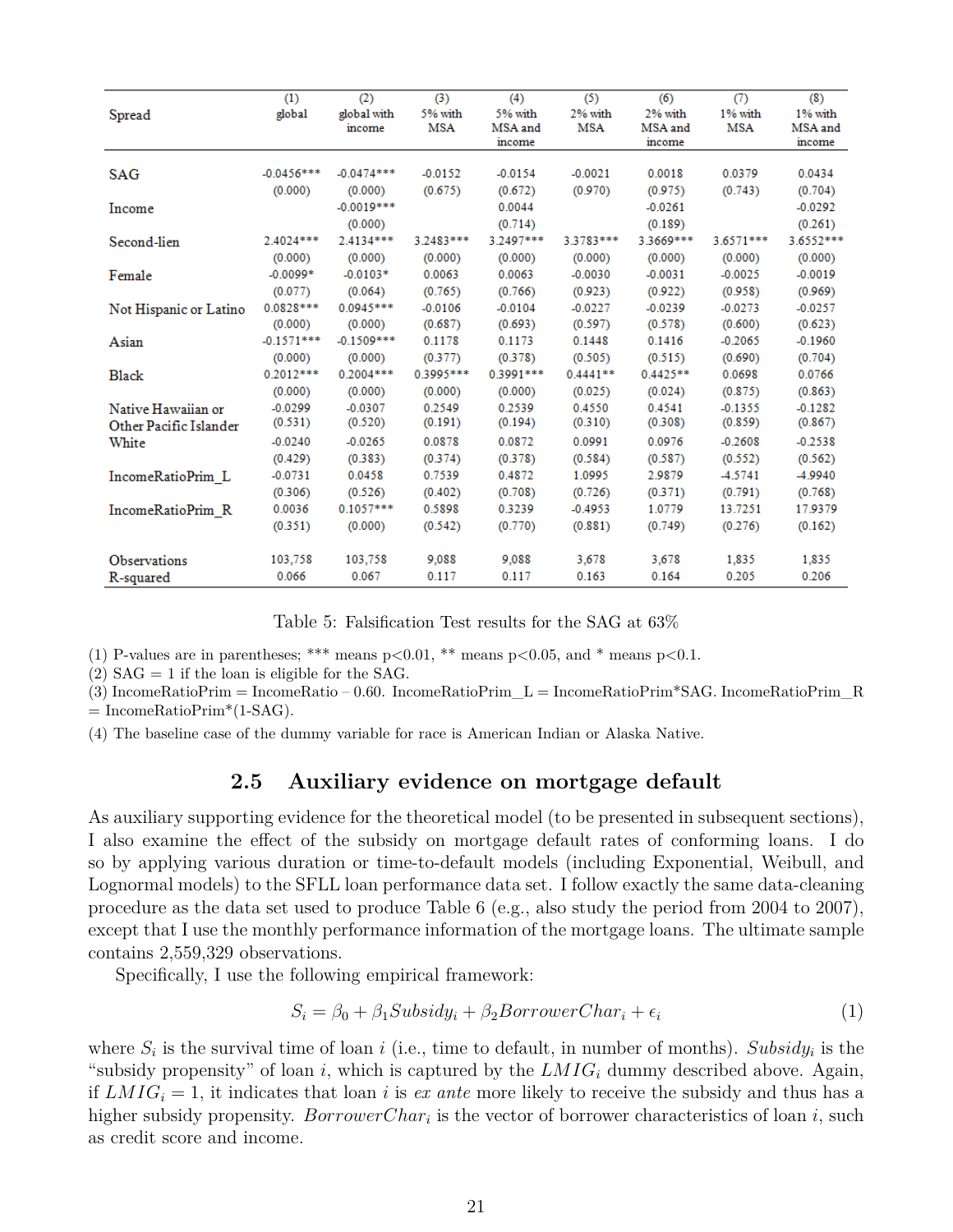| <b>Interest Rate</b> | (1)<br>global | (2)<br>global with<br>income | (3)<br>5%   | (4)<br>5% with<br>income | (5)<br>3%       | (6)<br>3% with<br>income | (7)<br>2%      | (8)<br>2% with<br>income |
|----------------------|---------------|------------------------------|-------------|--------------------------|-----------------|--------------------------|----------------|--------------------------|
| <b>LMIG</b>          | 0.0020        | 0.0029                       | 0.0979      | 0.1001                   | $0.1984**$      | $0.1992**$               | $0.2562**$     | $0.2524**$               |
| <b>FICO</b>          | (0.913)       | (0.876)                      | (0.182)     | (0.172)                  | (0.037)         | (0.036)                  | (0.037)        | (0.040)                  |
|                      | $-0.0005***$  | $-0.0005***$                 | $-0.0005**$ | $-0.0005**$              | $-0.0008***$    | $-0.0008***$             | $-0.0006*$     | $-0.0006*$               |
| <b>LTV</b>           | (0.000)       | (0.000)                      | (0.022)     | (0.028)                  | (0.005)         | (0.006)                  | (0.081)        | (0.084)                  |
|                      | $0.0043***$   | $0.0043***$                  | 0.0059***   | 0.0057***                | $0.0061***$     | $0.0060***$              | $0.0071***$    | $0.0070***$              |
| Income               | (0.000)       | (0.000)<br>$-0.0024***$      | (0.000)     | (0.000)<br>$-0.0025*$    | (0.000)         | (0.000)<br>$-0.0016$     | (0.000)        | (0.000)<br>$-0.0024$     |
| MSA college          | $-0.0030***$  | (0.000)<br>$-0.0020***$      | $-0.0030*$  | (0.096)<br>$-0.0011$     | $-0.0048*$      | (0.431)<br>$-0.0033$     | $-0.0027$      | (0.363)<br>$-0.0007$     |
| IncomeRatioPrim L    | (0.000)       | (0.000)                      | (0.090)     | (0.615)                  | (0.050)         | (0.286)                  | (0.390)        | (0.865)                  |
|                      | $-0.2536***$  | $-0.1219$                    | 8.6513      | 8.4932                   | 11.0505         | 10.3582                  | 63.4838        | 61.1125                  |
| IncomeRatioPrim R    | (0.006)       | (0.200)                      | (0.345)     | (0.354)                  | (0.586)         | (0.610)                  | (0.103)        | (0.117)                  |
|                      | 0.2649        | $0.4023**$                   | 2.4529      | 3.0107                   | 38.3895*        | 39.0203*                 | 18.2800        | 17.1127                  |
| IncomeRatioPrim2 L   | (0.133)       | (0.024)                      | (0.794)     | (0.749)                  | (0.054)         | (0.051)                  | (0.638)        | (0.660)                  |
|                      | $-0.7142***$  | $-0.7224***$                 | 272.7786    | 260.8051                 | 101.5716        | 45.2966                  | 7.230.8168     | 6.954.7399               |
| IncomeRatioPrim2 R   | (0.002)       | (0.001)                      | (0.524)     | (0.542)                  | (0.948)         | (0.977)                  | (0.109)        | (0.124)                  |
|                      | $-0.6407$     | $-0.6852$                    | $-251.6613$ | $-265.9723$              | $-3.185.1832**$ | $-3.214.3421***$         | 146.1488       | 397.0764                 |
| IncomeRatioPrim3 L   | (0.210)       | (0.180)                      | (0.578)     | (0.556)                  | (0.046)         | (0.044)                  | (0.975)        | (0.932)                  |
|                      | $-0.8173***$  | $-0.8182***$                 | 2,547.9374  | 2,426.2178               | $-9.145.7807$   | $-10.282.1672$           | 243.913.5802   | 235,185.4578             |
| IncomeRatioPrim3 R   | (0.000)       | (0.000)                      | (0.652)     | (0.667)                  | (0.789)         | (0.764)                  | (0.100)        | (0.114)                  |
|                      | 0.4564        | 0.5032                       | 4,857.7864  | 4.997.9052               | 67.620.2224*    | 68.096.5327*             | $-71.979.5064$ | $-81.964.9666$           |
|                      | (0.250)       | (0.205)                      | (0.423)     | (0.410)                  | (0.057)         | (0.055)                  | (0.642)        | (0.597)                  |
| <b>Observations</b>  | 47,961        | 47,961                       | 1,343       | 1,343                    | 830             | 830                      | 566            | 566                      |
| R-squared            | 0.375         | 0.375                        | 0.354       | 0.356                    | 0.359           | 0.359                    | 0.363          | 0.364                    |

Table 6: RD design results for the LMIG

(1) P-values are in parentheses; \*\*\* means  $p<0.01$ , \*\* means  $p<0.05$ , and \* means  $p<0.1$ .

(2) LMIG=1 if the borrower satisfies the criterion of the "Low-and-Moderate-Income Goal," and 0 otherwise.

(3) IncomeRatio = borrower income/MSA median income. IncomeRatioPrim = IncomeRatio – 1.

IncomeRatioPrim\_L = IncomeRatioPrim\*LMIG. IncomeRatioPrim<sup> $2$ </sup>\_L = IncomeRatioPrim<sup> $2*$ LMIG, and so on.</sup>

Two points are worth noting regarding the empirical framework:

Firstly, I do not use a period-by-period Probit or Logistic model with the dependent variable being a dummy variable indicating whether loan *i* defaults in month *t*. The reason is that, as Bajari, Chu, and Park (2011) point out, we essentially observe *only one* outcome for each loan, which is the time to default. The period-by-period Probit or Logistic model treats the status of the loan in *each month* as a separate observation, which articially deflates the standard errors. By contrast, the time-to-default framework used in this paper circumvents this problem by treating each loan as one observation.

Secondly, I do not include loan characteristics (such as interest rate and loan size) as additional regressors. I claim that this is a more appropriate specification than the empirical model with loan characteristics. To see this, suppose we do include loan characteristics and estimate the following equation (where *LoanChar<sup>i</sup>* is the vector of loan characteristics of loan *i*):

$$
S_i = \alpha_0 + \alpha_1 \text{Subsidy}_i + \alpha_2 \text{LoanChar}_i + \alpha_3 \text{BorrowerChar}_i + \eta_i \tag{2}
$$

The problem with Specification (2) is that in reality, loan characteristics are also *endogenously* chosen by the borrower, and thus we have to include the following equation in the estimation system:

$$
LoanChar_i = \gamma_0 + \gamma_1 Subsidy_i + \gamma_2 BorrowerChar_i + u_i \tag{3}
$$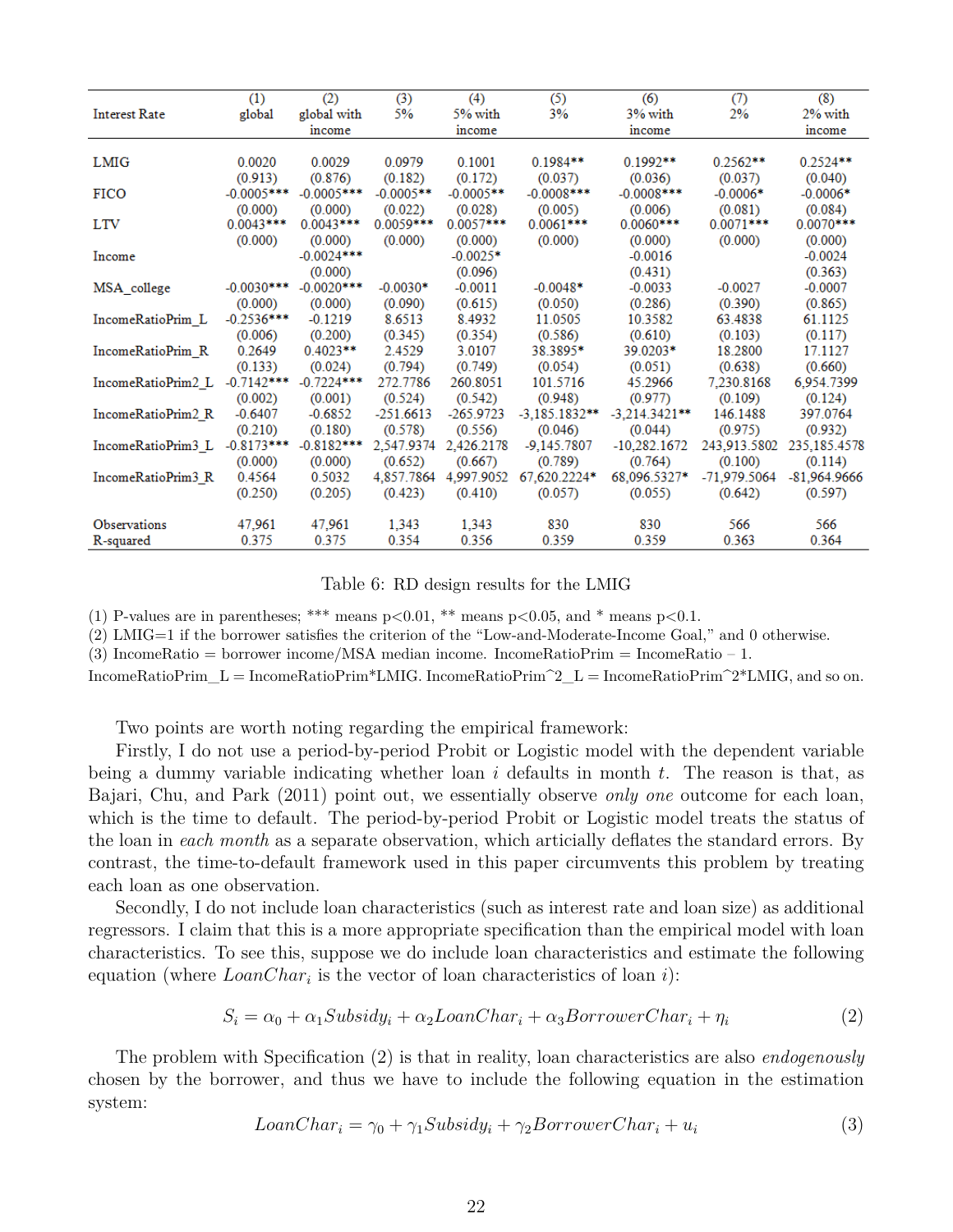Plugging equation (3) into equation (2), we get the following after some rearrangements:

$$
S_i = (\alpha_0 + \gamma_0 \alpha_2) + (\alpha_1 + \gamma_1 \alpha_2) \text{Subsidy}_i + (\alpha_3 + \gamma_2 \alpha_2) \text{Borrower} Char_i + (\eta_i + u_i \alpha_2) \tag{4}
$$

Equation (4) is equivalent to equation (1) that is used in the paper. In other words, equation (1) is the reduced form of the joint system consisting of equations (2) and (3), and thus captures the net effect of the subsidy on the time to default.

The results for the various duration models are presented in Table 7. Columns (2), (4) and (6) control for MSA fixed effects and use robust standard errors, so the interpretation is mainly based on these more reliable columns. Across these columns, as expected, a mortgage loan with a higher FICO score will have a longer time to default, i.e., a lower default risk, *ceteris paribus*. 24 Importantly, five out of the six columns in Table 7 indicate that being eligible for the LMIG (and having a higher priority for the subsidized default insurance) has a statistically negative effect on the mortgage's time to default. Although the coefficient of LMIG in one specification of the Lognormal model (Column (6)) is insignificant, the reported Akaike information criteria suggest that the most reliable model is the Weibull model with MSA fixed effects and robust standard errors (Column (4)). These results suggest that the subsidy raises a conforming loan's default risk and makes the entire housing finance system more fragile. These results are consistent with the predictions in the theoretical model presented below.

## **3 Benchmark model**

## **3.1 Model setup**

There are two periods in the model: the contracting period  $n = 0$ , and the default period  $n = 1$ . There is a continuum of borrowers (agents). Each borrower is characterized by a private scalar type  $\theta$ . Denote the cumulative distribution function (cdf) of the type distribution by  $F(\cdot)$ , and the probability density function (pdf) by  $f(\cdot)$ , both defined on  $[\underline{\theta}, \overline{\theta}]$  where  $0 \le \underline{\theta} < \overline{\theta} < +\infty$ . There is a monopolistic bank (principal), who designs a menu of mortgage loan contracts consisting of a loan size  $b(\theta)$  and a gross interest rate  $R(\theta)$  for each  $\theta$  at period 0. Note that this model is different from the standard credit rationing model as in Stiglitz and Weiss (1981) in the sense that there is a continuum of interest rates instead of only one market interest rate that applies to all borrowers.

The type *θ* represents the unobserved quality of the borrower. Specifically, if a type-*θ* borrower repays the mortgage, he can keep his house and receive a monetary benefit *θ* due to his enhanced credit record. Hence, a borrower with a higher  $\theta$  is less likely to default, and thus a higher *θ* represents a higher "quality index" or a lower "risk index" of the borrower from the bank's perspective. An alternative but equivalent interpretation is that *θ* represents the default cost: if the borrower defaults, his credit record will be damaged, and thus will incur a cost of *θ*. Kawai, Onishi, and Uetake (2013) model the type of the borrower in a similar way.

At period 0, each borrower receives a publicly observable vector  $Z_0$ , consisting of current income  $y_0$ , credit score *s*, housing demand  $h_0$ , a common current housing price  $p_0$  (common to all borrowers, in terms of dollars per square feet), the distribution of future income *y*1, and the distribution of common future housing price  $p_1$  (cdf denoted by  $G(.)$ ). Based on the  $Z_0$  of all borrowers and

<sup>&</sup>lt;sup>24</sup>The estimated effects of income in Columns  $(4)$  and  $(6)$  are insignificant and may seem to be less intuitive. However, this can be explained by the multicollinearity between FICO score and income. That is, most of the effect of the income variable is likely to have been captured by FICO score, which makes the income variable itself insignificant.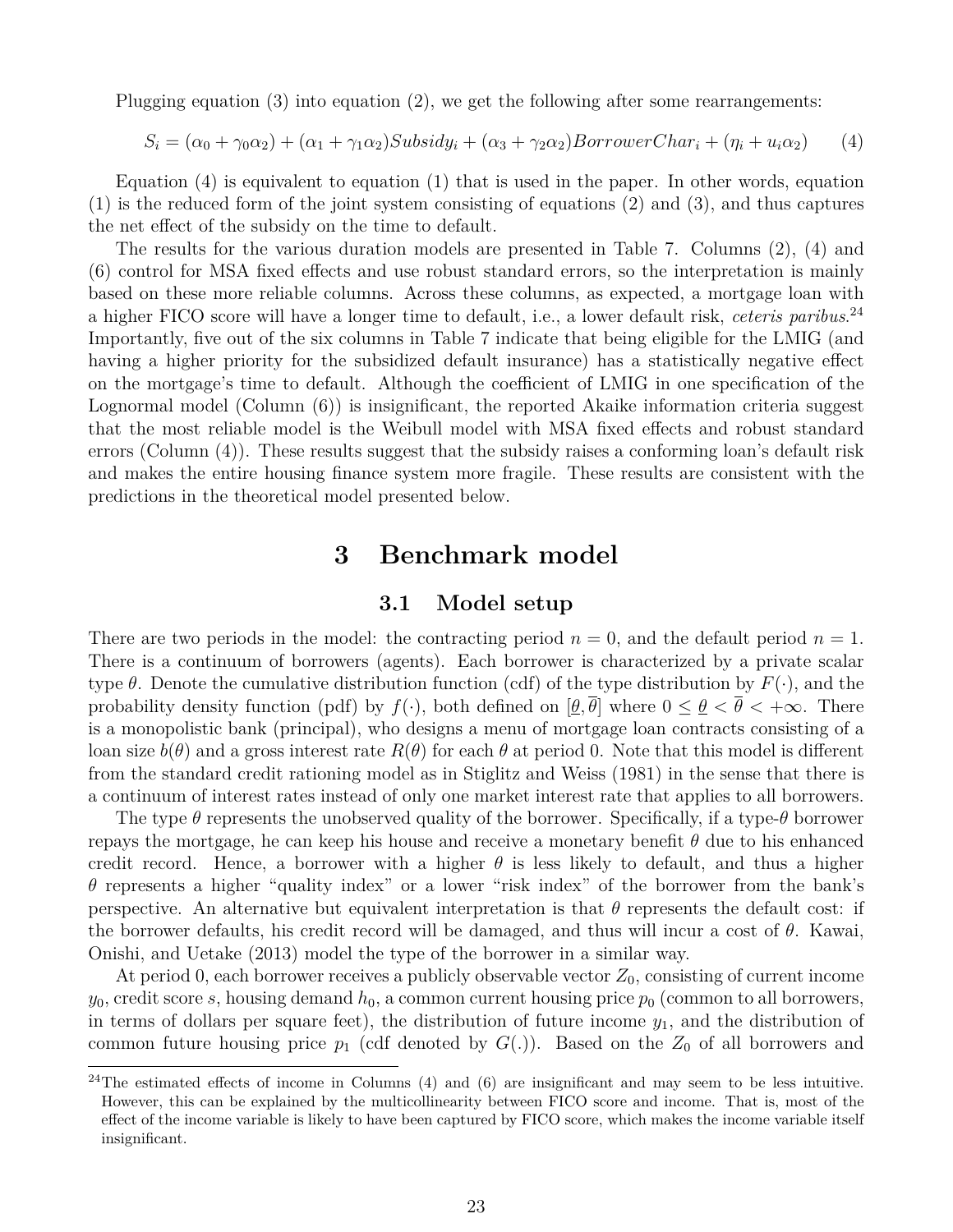|                   | (1)          | (2)          | (3)          | (4)          | (5)           | (6)        |
|-------------------|--------------|--------------|--------------|--------------|---------------|------------|
|                   |              | Exponential, |              | Weibull,     |               | Lognormal, |
|                   | Exponential  | MSA &        | Weibull      | MSA &        | Lognormal     | MSA &      |
|                   |              | Robust       |              | Robust       |               | Robust     |
|                   |              |              |              |              |               |            |
| LMIG              | $-0.2526***$ | $-0.1546***$ | $-0.0587***$ | $-0.0365***$ | $-0.0492***$  | $-0.0342$  |
|                   | (0.000)      | (0.000)      | (0.000)      | (0.000)      | (0.000)       | (0.000)    |
| fico              | $0.0123***$  | $0.0125***$  | $0.0021***$  | $0.0022***$  | $0.0024***$   | 0.002      |
|                   | (0.000)      | (0.000)      | (0.000)      | (0.000)      | (0.000)       | (0.000)    |
| Income            | $-0.0039***$ | $0.0020***$  | $-0.0012***$ | $-0.0001$    | $-0.0009$ *** | $-0.0007$  |
|                   | (0.000)      | (0.000)      | (0.000)      | (0.509)      | (0.000)       | (0.000)    |
| Constant          | $0.6237***$  | $0.3303**$   | $3.7633***$  | 3.6541***    | 3.7759***     | 3.6453     |
|                   | (0.000)      | (0.025)      | (0.000)      | (0.000)      | (0.000)       | (0.000)    |
|                   |              |              |              | $3.6541***$  |               |            |
| Constant          |              |              |              | (0.000)      |               |            |
|                   |              |              | ln(p)        | ln(p)        | ln(sigma)     | ln(sigma)  |
| Parameter         |              |              | 1.7344***    | 1.7288***    | $-0.7343***$  | $-0.7021$  |
|                   |              |              | (0.000)      | (0.000)      | (0.000)       | (0.000)    |
|                   |              |              |              |              |               |            |
| Observations      | 2,559,329    | 2,559,329    | 2,559,329    | 2,559,329    | 2,559,329     | 2,559,329  |
| Degree of Freedom | 3            | 245          | 3            | 245          | 3             | 3          |
| Chi <sub>2</sub>  | 9186         | 19230        | 8418         | 34348        | 9053          | 9053       |
| AIC               | 198424.1     | 198604.5     | 146904.8     | 126821.5     | 2096724.6     | 1996872.4  |

Table 7: Effects of subsidy on time to default

(1) P-values are in parentheses; \*\*\* means  $p<0.01$ , \*\* means  $p<0.05$ , and \* means  $p<0.1$ .

(2) LMIG=1 if the borrower satisfies the criterion of the "Low-and-Moderate-Income Goal," and 0 otherwise.

 $(3)$  AIC = Akaike information criterion.

(4) Columns (2), (4) and (6) control for MSA fixed effects and use robust standard errors.

the type distribution  $F(.)$ , the bank optimally designs the menu of mortgage contracts at time 0. Moreover, the bank has full commitment; it cannot change the contract terms once the contract menu is offered.

At period 1, each borrower receives a publicly observable vector  $Z_1$ , consisting of an income realization  $y_1$  and a common housing price  $p_1$ . For simplicity, assume  $y_1$  is sufficiently high so that no borrower will default due to the inability to repay, i.e., there is no "illiquidity default" in this model. Rather, this paper only considers the strategic default triggered by housing price shocks.<sup>25</sup> Based on the realization of  $p_1$ , the borrower optimally chooses to default or repay. By contrast, due to the full commitment, the bank behaves mechanically at time 1: if the borrower repays, the bank collects the total repayment amount  $Rb \equiv T$ ; if the borrower defaults, the bank forecloses on the house and collects  $\alpha_f p_1 h_0$  instead of *T*, where  $0 < \alpha_f < 1$  is the recovery ratio during the foreclosure process, i.e.,  $1 - \alpha_f$  represents the liquidation cost.

 $^{25}$ Elul et al. (2010), among others, discuss the modeling of the default decision using the "double trigger" framework: First, "illiquidity default," i.e., the borrower would like to repay, but is not able to because of the low income received in that period, see Gerardi, Shapiro, and Willen (2007) for example. Second, "strategic default," i.e., the borrower chooses to default even if he is able to repay. Evidence by Bhutta, Dokko, and Shan (2010) and Gerardi et al. (Forthcoming) indicates that the "illiquidity default" played a more important role in the recent crisis. Using survey data, Guiso, Sapienza, and Zingales (2013) find that the propensity of "strategic default" is affected by both pecuniary and non-pecuniary factors (such as views about fairness and morality), and that exposure to other people who strategically defaulted increases the propensity to default strategically. But Gerardi et al. (Forthcoming) emphasize the important interaction between the two sources of default.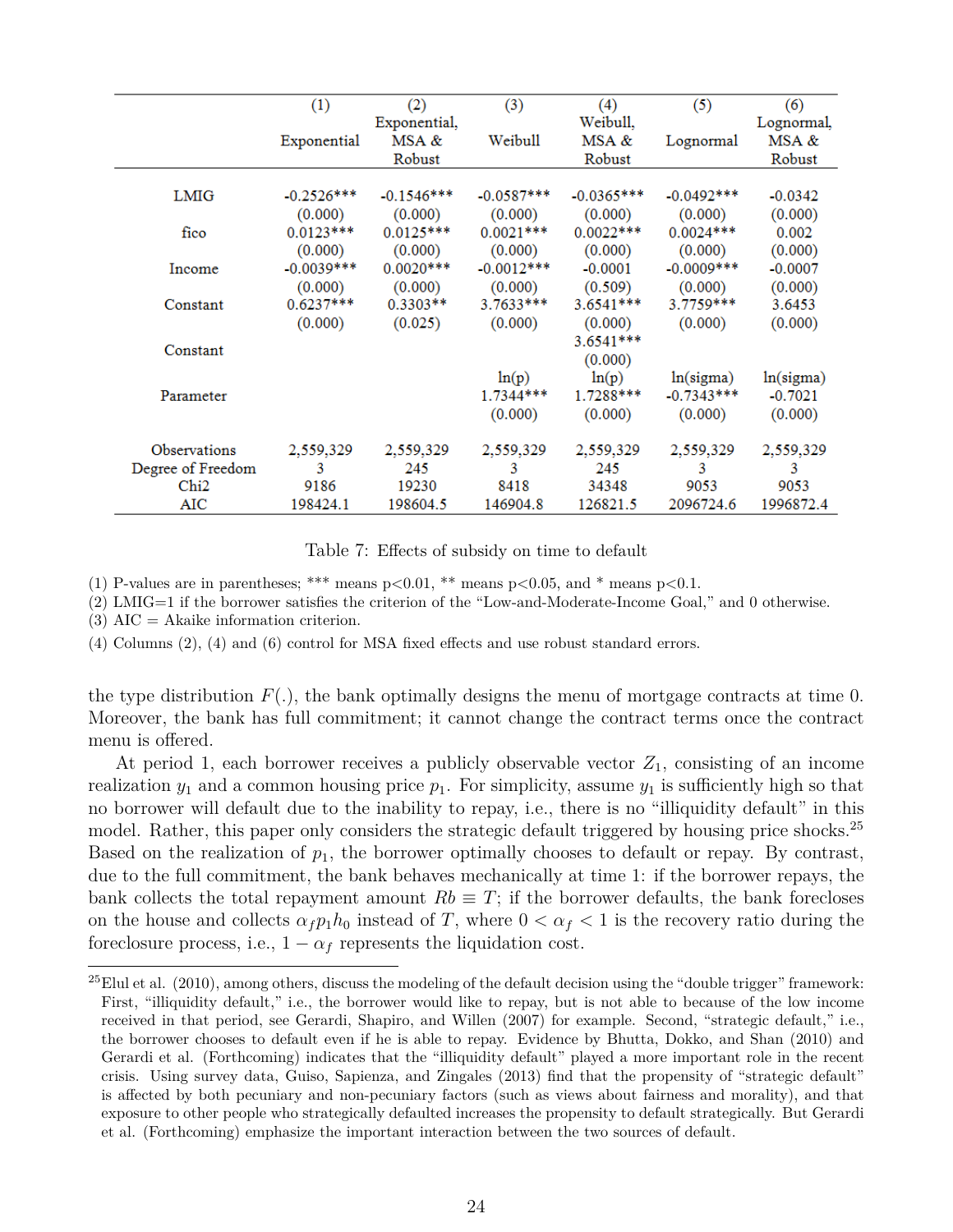To focus on the screening process by the bank with a tractable model, two additional assumptions are made. First, all borrowers are assumed to have the same  $Z_0$  and  $Z_1$ . It follows that the unobservable quality  $\theta$  is the only factor driving the variation of the contracts, so the menu of bank's contracts can be written as  $\{(b(\theta), R(b)) | \theta \in [\underline{\theta}, \overline{\theta}]\}$ , with the understanding that all these contracts are conditional on the observable current income, credit score, etc.

This assumption also implies that the observables do not provide the bank with any extra information regarding the borrower's true quality  $\theta$ . To justify this simplifying assumption, notice that in reality, current income *y*<sup>0</sup> includes initial saving which is accumulated in the past over a long period of time, and housing demand  $h_0$  can depend on, for example, the number of children. As a result, both  $y_0$  and  $h_0$  are somewhat exogenous, and can be uncorrelated with  $\theta$ . But it is easy to allow  $y_0$ , *s*,  $h_0$  and  $y_1$  to be correlated with the type  $\theta$ , in which case the bank will make lending decisions based on the posterior type distribution obtained from Bayes' rule. Note that although the bank's problem will be affected if we allow correlation between the observables and the type, the borrower's problem will *not* be affected, since the borrower is assumed to perfectly know his own type.

The second additional assumption is that  $h_0$  is exogenous. Although it is easy to allow the correlation between the (exogenous)  $h_0$  and  $\theta$ , it is not easy to *endogenize*  $h_0$ . To see this, note that  $h_0$  is observable to the bank before making the lending decision. In case the equilibrium  $h_0$ chosen by the borrower is strictly monotone in  $\theta$ , the bank can perfectly back out the underlying *θ*, and thus the design of the mortgage contracts will become a degenerate problem.

## **3.2 Borrower's problem**

#### **3.2.1 Borrower's problem: period 1**

At time  $n = 1$ , the borrower faces a discrete-choice problem contingent on the housing price realization  $p_1$ , which is to choose a default dummy  $d: \mathcal{P} \mapsto \{0, 1\}$ , where  $\mathcal{P} = [0, p_1^{max}]$  is the set of all possible realizations of housing price  $p_1$ . If the borrower defaults, he loses his house, and the only payoff he gets is his income  $y_1$ . If he repays, he loses the total scheduled repayment of  $T \equiv Rb$ , but keeps the market value of the house  $p_1h_0$ . In addition, the non-defaulter receives a monetary benefit  $\theta$ , as well as his income realization  $y_1$ .

Note that it is more convenient to represent the bank's contract menu using the total scheduled repayment *T* instead of the interest rate *R*. This is because it is the *T* (rather than *R* or *b* alone) that matters for the borrower's default decision. Presented this way, the model suggests two interesting analogies. First, a two-period mortgage contract can be understood as a two-period *zero-coupon bond*. In period 0, the bank makes an upfront payment *b* (bond price or loan size) to buy the "bond" from the borrower. In return, the borrower promises to repay the scheduled amount *T* (face value of the bond) to the bank in period 1 (although he can choose to default). The ratio of *T* over *b* is the gross interest rate *R*. Second, the mortgage contract can be understood as an *employment contract* between the firm owner and the worker. The *T* is like the task level that the work needs to fulfill, and the *b* is like the wage required by the worker to compensate for fulfilling the task. Fulfilling a task is costly to the worker, just as making a repayment is costly to the borrower.<sup>26</sup>

 $^{26}$ As Segal (2012) points out, when characterizing the theoretical properties, it is more convenient to use a direct revelation contract (DRC) instead of a tariff. Therefore, henceforth I will represent the contract menu as  $\{(b(\theta), T(\theta)) | \theta \in [\underline{\theta}, \overline{\theta}]\}.$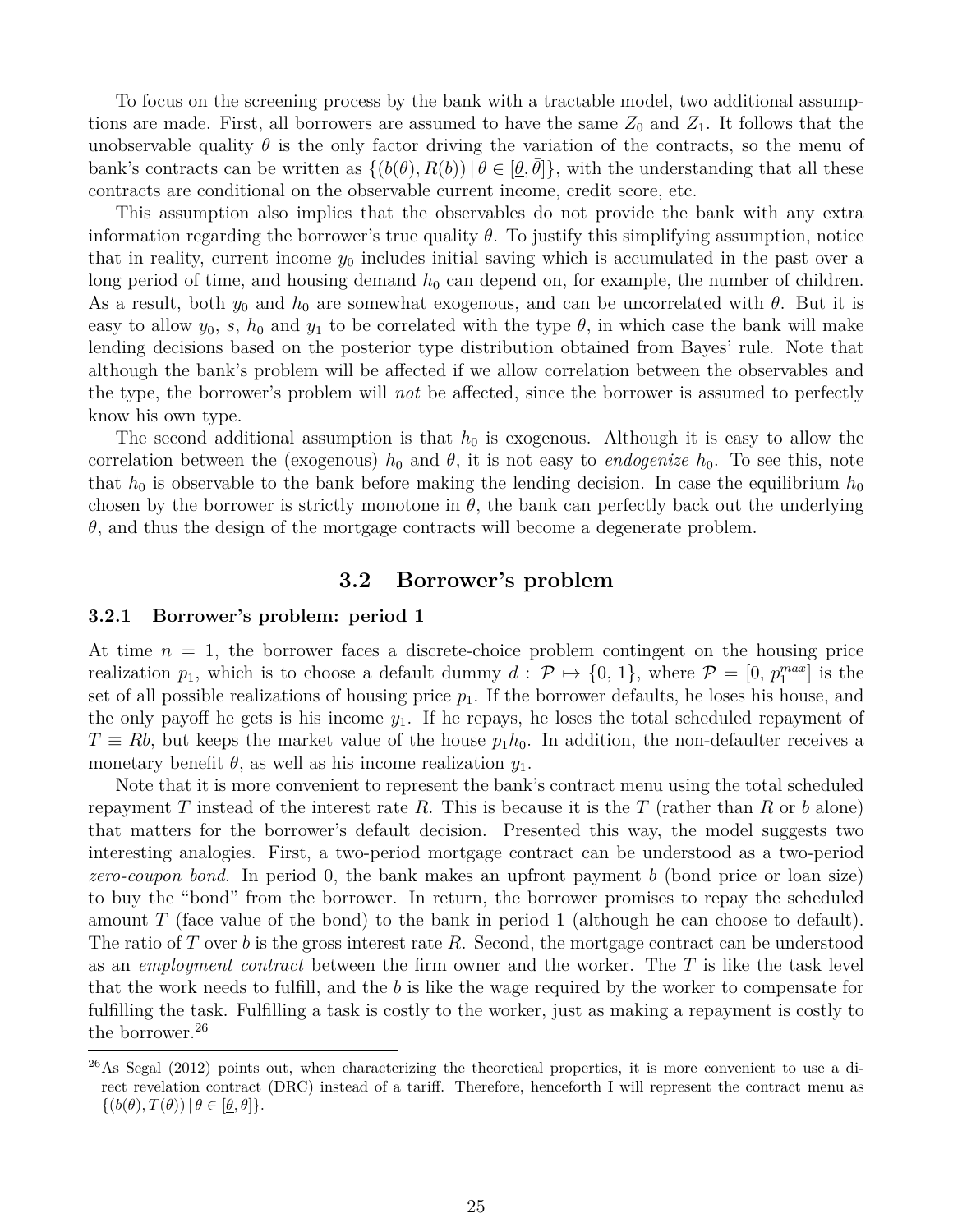Denoting the utility of a type- $\theta$  borrower by  $U_1(p_1, T, \theta)$ , his problem at  $n = 1$  can be written as:

$$
U_1(p_1, T, \theta) = \max\{y_1, p_1h_0 + \theta - T + y_1\}
$$

Clearly, the borrower follows a threshold strategy at time 1: he defaults if and only if the housing price realization  $p_1$  is less than or equal to a threshold

$$
\bar{p}_1(T,\theta) \equiv \frac{T-\theta}{h_0}.
$$

Moreover, the default threshold strictly increases in  $T \left( \frac{\partial \bar{p}_1}{\partial T} = \frac{1}{h_0} \right)$  $\frac{1}{h_0}$  > 0) and decreases in  $\theta$  ( $\frac{\partial \bar{p}_1}{\partial \theta}$  =  $-\frac{1}{h}$  $\frac{1}{h_0}$  < 0). The intuition is as follows: for a given borrower *θ*, a higher scheduled repayment *T* makes him more demanding (asking for a higher  $p_1$  realization to make up the higher *T*) and thus more likely to default; for a given scheduled repayment  $T$ , a borrower of a higher type has a higher opportunity cost of default, and thus is less likely to default.

#### **3.2.2 Borrower's problem: period 0**

At time 0, the borrower has a two-stage decision problem. In the first stage, he decides whether to participate in the mortgage market (borrow from the bank and buy a house), or to stay outside (rent a house in both periods using his income endowments). A type-*θ* borrower will participate if and only if his expected lifetime utility from participating, denoted by  $U(\theta)$ , is larger than or equal to that of his outside option,  $y_0 + E_0 y_1$ <sup>27</sup> In the second stage, conditional on participation, the borrower optimally chooses the mortgage contract  $(b(\theta), T(\theta))$  (equivalently, choosing which type to report) to maximize his life time utility:

$$
U(\theta) = \max_{\tau \in \Theta} \left[ v(h_0) + y_0 - (p_0 h_0 - b(\tau)) \right] + \beta E_0 U_1(p_1, T(\tau), \theta)
$$

where the expression in the bracket is the borrower's utility at period 0 (the utility from living in the house  $v(h_0)$ , plus the utility from consumption which equals the current income  $y_0$  minus the down payment  $p_0h_0 - b$ ; the set of all possible types is denoted by  $\Theta$ , and the expected utility is equal to

$$
E_0 U_1(p_1, T, \theta) = \int_0^{\bar{p}_1(T, \theta)} y_1 g(p_1) dp_1 + \int_{\bar{p}_1(T, \theta)}^{p_1^{max}} (p_1 h_0 + \theta - T + y_1) g(p_1) dp_1
$$
  
=  $E_0 y_1 + \int_{\bar{p}_1(T, \theta)}^{p_1^{max}} (p_1 h_0 + \theta - T) g(p_1) dp_1$   
\equiv  $E_0 y_1 + \frac{1}{\beta} W(T, \theta).$ 

Since  $v(h_0) + y_0 - p_0h_0 + \beta E_0y_1$  is a constant which does not affect the maximization problem, henceforth I will ignore it.<sup>28</sup> Then the above problem is equivalent to

$$
U(\theta) = \max_{\tau \in \Theta} b(\tau) + W(T(\tau), \theta)
$$
\n(5)

 $27$ Assume that the rental prices in both period 0 and period 1 are such that the money-metric utility to the borrower from living in a rental house exactly equals the amount of income he spends to rent the house. Hence, the value of his outside option equals  $y_0 + E_0 y_1$ .

<sup>&</sup>lt;sup>28</sup>The constant  $v(h_0)+y_0-p_0h_0+\beta E_0y_1$  is clearly relevant for the borrower's participation decision, i.e., whether to borrow a mortgage and buy a house, or to rent a house and receive a reservation utility. Hence, strictly speaking, we should keep this constant and another constant (the reservation utility) throughout the analysis. It turns out that these two constants do not affect the equilibrium, so I ignore both of them for brevity.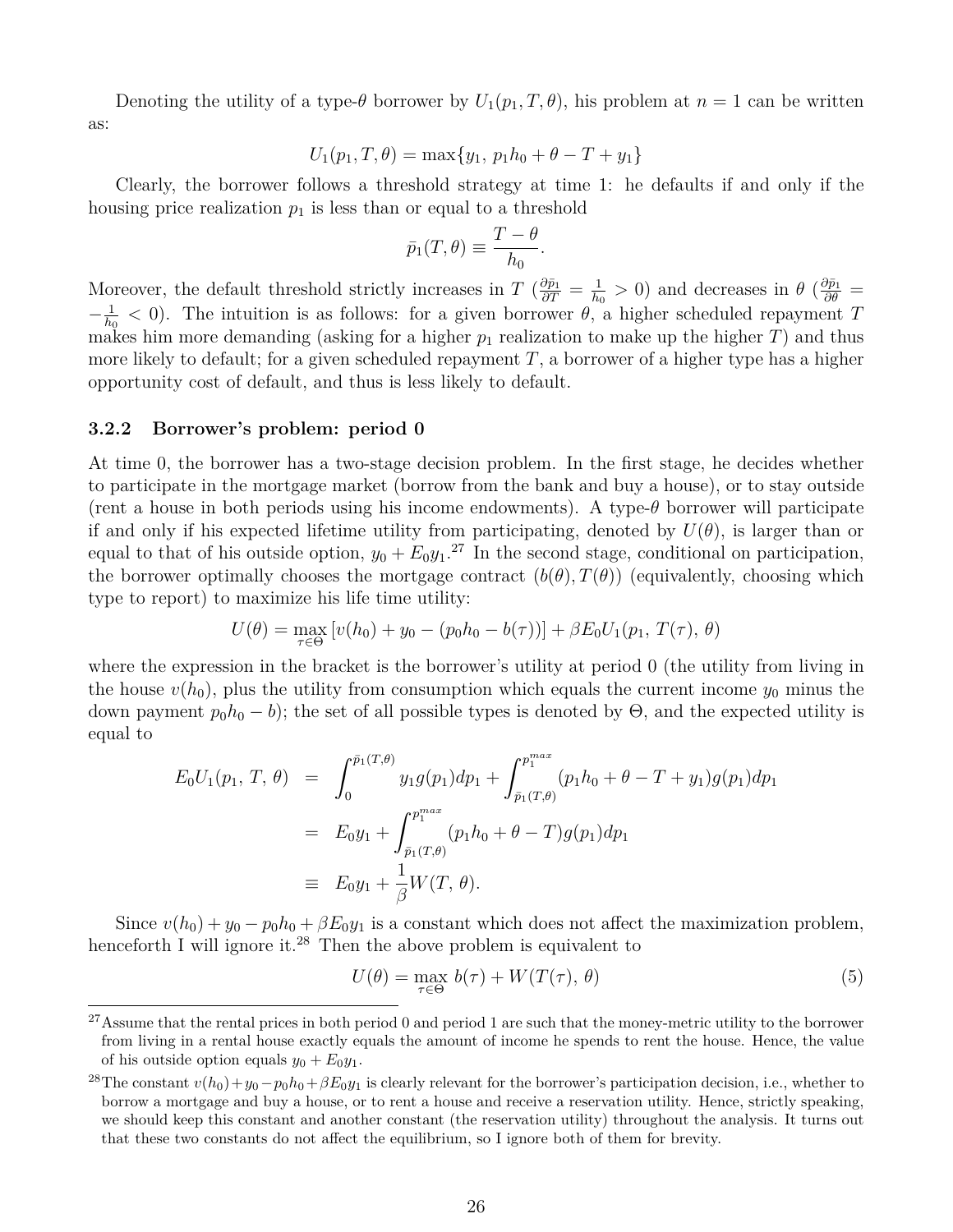where  $W(T, \theta)$  is defined as above. This formula shows that by taking a mortgage contract, the borrower receives two assets: first, an upfront consumption flow with a value of *b*; second, a continuation value  $W(T, \theta)$ .

Below are some remarks on the borrower's problem. First, I assume that the borrower cannot adjust the housing size over time. Hence, the housing size in period 1 remains  $h_0$ . Second, for simplicity, I assume the borrower cannot save for consumption purposes, so the borrower has to spend all of their income in each period. This assumption is not innocuous, but does not seem too unrealistic either, because the mortgage balance is much larger than the flow saving in each period.

## **3.3 Bank's problem without subsidy**

When faced with a borrower of type  $\theta$ , the bank has two decisions to make. First, it optimally decides to approve or reject the borrower. Second, conditional on approval, it optimally designs the loan contract  $(b(\theta), T(\theta))$  for the borrower.

As for the bank's first decision, consider the following threshold rejection strategy: for some  $\theta_0 \in (0, \bar{\theta})$ , the bank approves the type- $\theta$  borrower if and only if  $\theta \ge \theta_0$ . Note that although the bank does not observe the type, it can still "choose"  $\theta_0$  to exclude borrowers. This is because the bank is able to design the menu of contracts to affect which  $\theta_0$  will be just indifferent between taking the mortgage contract and staying outside. An alternative way to see this is that due to the incentive compatibility constraints, the bank behaves as if it can observe the true types of all borrowers; the bank sorts borrowers according to  $\theta$ , and optimally decides the lowest type  $\theta_0$  to lend to. These arguments establish why such a threshold rejection strategy can be implemented. The optimality condition for choosing  $\theta_0$  will be discussed later. Maskin and Riley (1984), among others, have considered the same threshold exclusion strategy.

As for the bank's second decision, it designs a menu of loan sizes and scheduled repayments  $\{(b(\theta), T(\theta)) \mid \theta \in [\theta_0, \bar{\theta}] \}$  to maximize its total expected profit from all borrowers. Specifically:

$$
\Pi \equiv \max_{(b(.),T(.))} \int_{\theta_0}^{\bar{\theta}} [-b(\theta) + \Omega(T(\theta), \theta, 0)] f(\theta) d\theta
$$
\n*subject to*:  
\n
$$
U(\theta) \ge 0, \quad \forall \theta \in [\theta_0, \bar{\theta}] \quad (IR)
$$
\n
$$
b(\theta) + W(T(\theta), \theta) \ge b(\tau) + W((T(\tau), \theta), \quad \forall \theta, \tau \in [\theta_0, \bar{\theta}] \quad (IC)
$$
\n(6)

where  $(IR)$  is the individual rationality constraint;  $(IC)$  is the incentive compatibility constraint;  $\Omega(T,\theta,\omega) \;=\; \frac{1}{R_f} \{ \int_0^{\bar{p}_1(T,\theta)} [\alpha_f p_1 h_0 \,+\, \omega(T-\alpha_f p_1 h_0)] g(p_1) dp_1 \,+\, \int_{\bar{p}_1(T,\theta)}^{p_1^{max}} T g(p_1) dp_1 \} \;\; \text{is the expected}$ revenue from a type-*θ* borrower. Specifically,  $R_f$  is the (gross) risk-free interest rate,  $α_f$  is again the fraction of the housing value recovered by the bank in case of a default, and  $0 \leq \omega \leq 1$  is the fraction of subsidy on the bank's unrecovered loss. When  $p_1$  is below  $\bar{p}_1(T, \theta)$ , in which case type  $\theta$  defaults, the bank receives  $\alpha_f p_1 h_0$  from the foreclosed house and  $\omega(T - \alpha_f p_1 h_0)$  from the government in case the subsidy program exists and the loan is eligible for the subsidy (see next section). When  $p_1$  is above  $\bar{p}_1(T, \theta)$ , in which case type  $\theta$  does not default, the bank simply collects *T*.

Note that I model the subsidy mechanism as a *free* but *partial* insurance (i.e., the bank can only recover part of the loss), instead of a *costly* but *full* insurance as in reality. In terms of the net present value, the subsidy mechanism in my model is equivalent to that in reality, but such an abstraction allows me to avoid modelling the mortgage default insurance market, which significantly simplifies the analysis.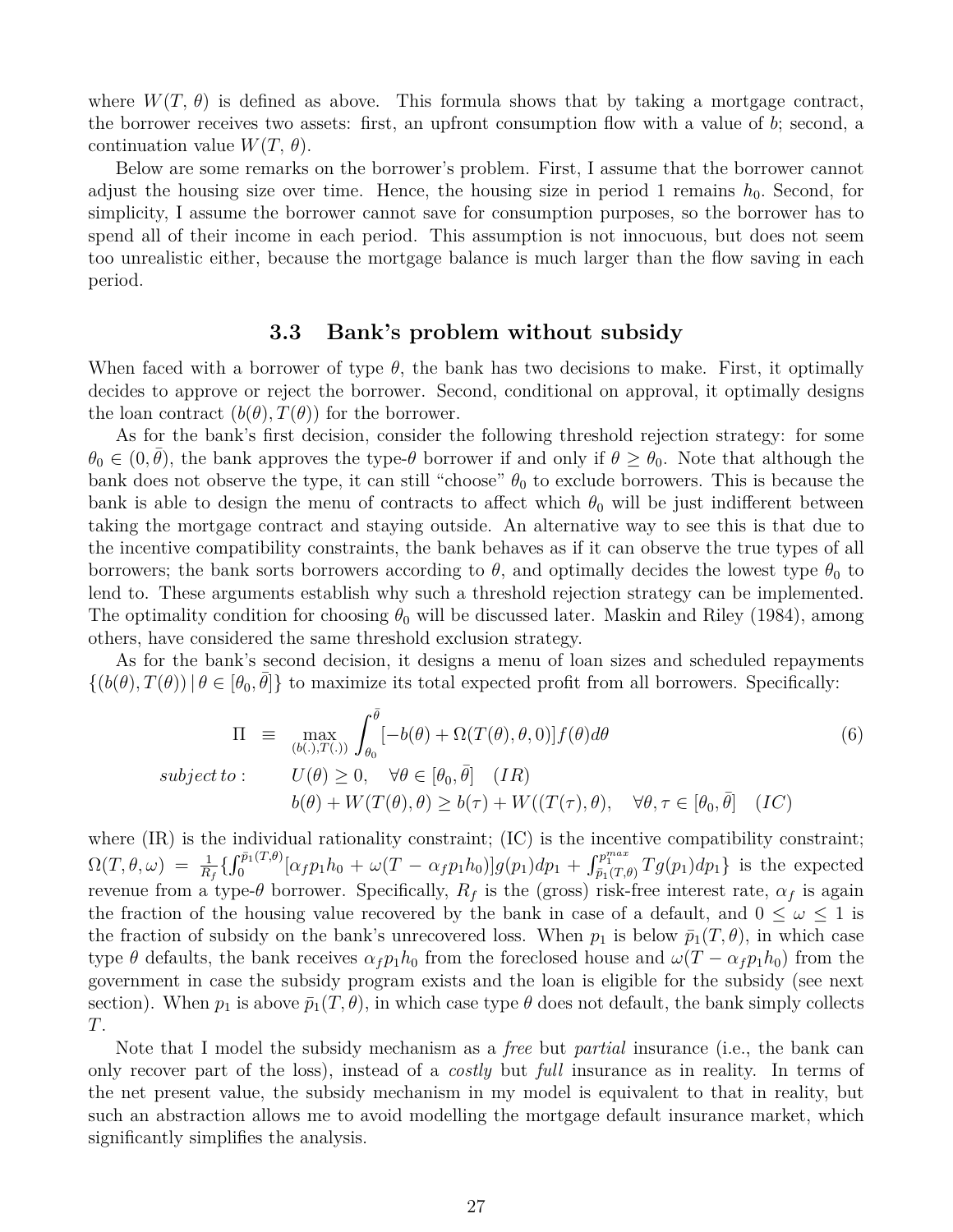It turns out that the specific expression of the  $\Omega(T,\theta,\omega)$  function does not matter for the results, so I do not use a specific functional form for the rest of the paper. Instead, I just specify the following assumptions on  $\Omega(T, \theta, \omega)$ :

$$
\Omega_T(T,\theta,\omega) > 0, \ \Omega_{\omega}(T,\theta,\omega) > 0, \ \Omega_{T\omega}(T,\theta,\omega) > 0, \quad \forall T \in \mathcal{R}^+, \ \forall \theta \in [\theta_0, \bar{\theta}] \ and \ \forall \omega \in [0,1] \tag{7}
$$

For the functional form of  $\Omega$  specified above, these assumptions are clearly satisfied. More generally, these are *not* restrictive assumptions, given the features of the subsidy program described in the introduction.

Note that the bank's funding cost of making a loan of size  $b(\theta)$  is simply  $b(\theta)$ . I assume such a simple one-dollar-to-one-dollar funding cost function because the bank is assumed to borrow funds at the risk-free rate from the international financial market, which has unlimited fund supply. Hence, to lend one dollar, the bank just needs to borrow one dollar from the international financial market. This seems to be an innocuous assumption, especially before the financial crisis when the internatial financial market had sufficient confidence in U.S. banks. Moreover, I assume that the bank's administrative cost is zero, and that the bank's total cost only consists of the funding cost.

## **3.4 Characterization of the optimal contracts**

### **3.4.1 Single-Crossing Property (SCP)**

Since the SCP is crucial to simplify the bank's problem (6), this subsection provides a discussion of this property.

The marginal utility of the borrower from taking a contract with an additional dollar of scheduled repayment *T* is

$$
W_T(T,\theta) = -\{\beta[1 - G(\bar{p}_1)] \times 1 + \beta g(\bar{p}_1) \frac{\partial \bar{p}_1}{\partial T} \times (\bar{p}_1 h_0 + \theta - T)\}\tag{8}
$$

The negative sign indicates that *T* decreases the utility of the borrower, which is intuitive. To highlight this negative relationship, I refer to  $-W(T, \theta)$  as the "disutility" and  $-W_T(T, \theta) \equiv$  $|W_T(T, \theta)|$  as the "marginal disutility." Equation (8) illustrates that the marginal disutility from one extra dollar of *T* consists of two effects:

First, in the case of a good housing price realization where borrower  $\theta$  decides to repay, which occurs with probability  $1-G(\bar{p}_1)$ , he will need to pay the extra dollar, which constitutes a marginal disutility of  $\beta[1-G(\bar{p}_1)] \times 1$  to the borrower. I refer to this effect as the "*repayment balance effect*."

Second, the extra dollar of *T* makes the borrower more demanding (increasing his default threshold  $\bar{p}_1$ ) and raises his default probability by  $\frac{\partial G(\bar{p}_1)}{\partial T} = g(\bar{p}_1)\frac{\partial \bar{p}_1}{\partial T}$ . If default does occur, the borrower will lose his house (losing  $\bar{p}_1 h_0$ ) and damage his credit record (losing  $\theta$ ), although he can avoid paying *T*. Therefore, the higher default probability due to the one extra dollar of *T* brings a disutility of  $\beta[g(\bar{p}_1)\frac{\partial \bar{p}_1}{\partial T} \times (\bar{p}_1h_0 + \theta - T)]$  to the borrower. I refer to this effect as the "*default threshold effect*."

Importantly, due to the inability to commit, the borrower still has a chance to make a default decision in period 1. Moreover, the optimality condition of this decision implies that at the threshold housing price  $\bar{p}_1$ , the borrower is indifferent between repayment and default, so  $\bar{p}_1 h_0$  +  $\theta - T = 0$ . Therefore, the "*default threshold effect*" turns out to be 0, and the only marginal disutility of increasing *T* by one dollar is the "*repayment balance effect*," i.e.,

$$
W_T(T, \theta) = -\beta[1 - G(\bar{p}_1)] \times 1
$$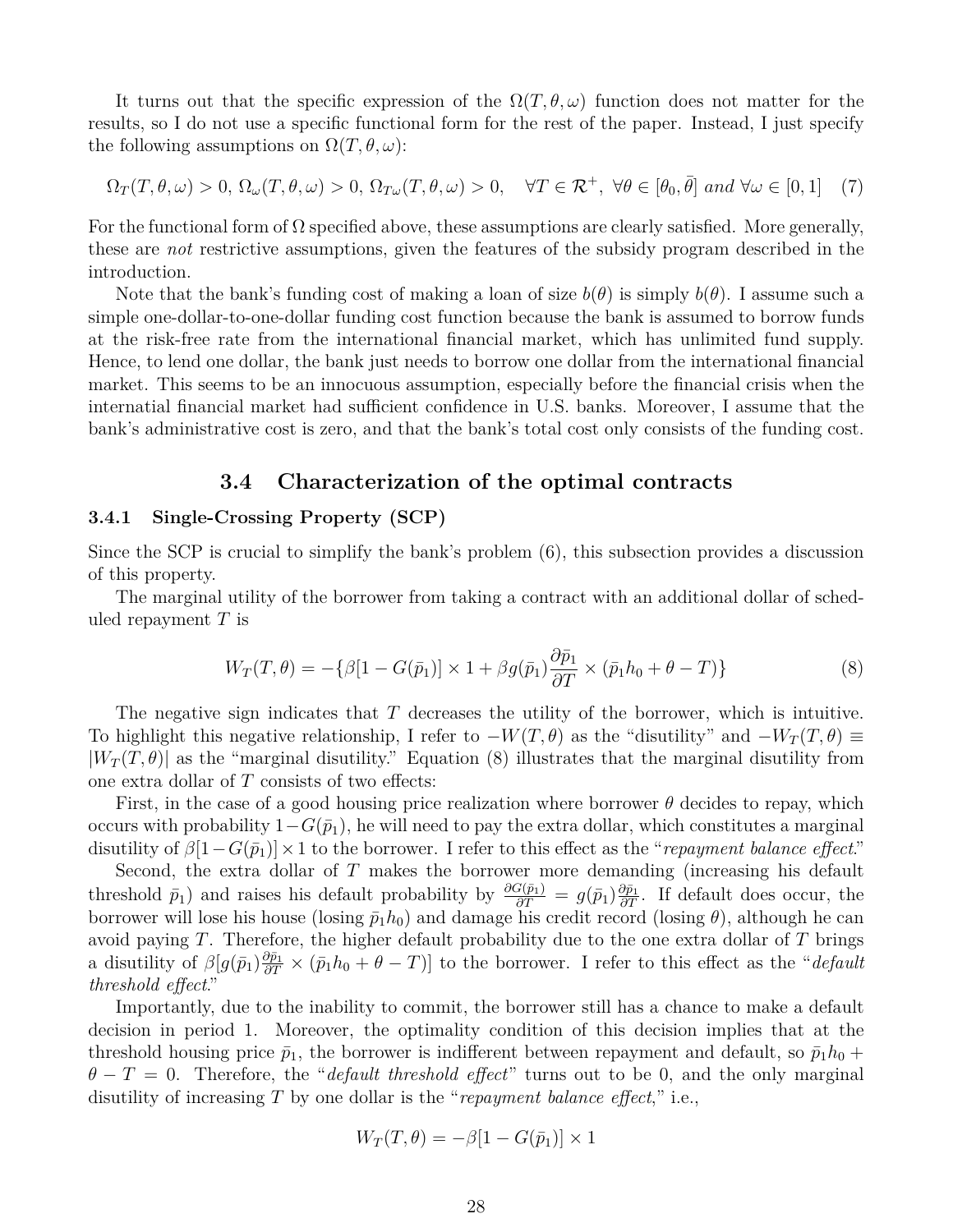which is the repayment probability multiplied by the marginal payment, discounted by *β*.

It then follows that

$$
W_{T\theta}(T,\theta) = -\beta \frac{\partial [1 - G(\bar{p}_1)]}{\partial \theta}, \quad \forall \theta \in [\underline{\theta}, \bar{\theta}]
$$

By Lemma 1, we have  $\frac{\partial [1-G(\bar{p}_1)]}{\partial \theta} > 0$ , i.e., the repayment probability  $1 - G(\bar{p}_1)$  is strictly higher for a borrower of a higher quality  $\theta$ ; but the marginal repayment (\$1) is independent of  $\theta$ . Therefore,  $W_{T\theta}(T,\theta) < 0$  for all  $\theta \leq \theta \leq \theta$ . Hence, we have the following lemma:

LEMMA 1: *The borrower's preference satisfies:*

 $(i)$   $W_T(T, \theta) < 0$  *in*  $\theta \leq \theta \leq \theta$ *, so the borrower will strictly suffer more in period 1 from taking a contract with a larger T in period 0.*

*(ii)*  $W_{T\theta} < 0$  *in*  $\underline{\theta} \leq \theta \leq \overline{\theta}$ *, i.e., it has the SCP in the entire domain. Hence, the optimal*  $T(\theta)$ *is strictly decreasing in*  $\theta \leq \theta \leq \bar{\theta}$ .

Parts (i) and (ii) of this lemma are both intuitive: a borrower of a higher quality understands that for the same scheduled repayment *T*, he will be more likely to repay (to avoid his higher default cost). Because the marginal disutility of slightly increasing *T* equals the repayment probability multiplied by the constant marginal payment (discounted by  $\beta$ ), the higher-quality borrower finds it more costly to take a contract with a slightly higher *T* compared with a lower-quality borrower, i.e.,  $\frac{\partial |W_T(T,\theta)|}{\partial \theta} = -W_{T\theta}(T,\theta) > 0$ . Therefore, the higher-quality borrower wants to take a lower *T* in the first place, compared with a lower-quality borrower (all else being equal). Moreover, when designing the optimal contracts, the bank has to respect this.<sup>29</sup>

#### **3.4.2 Optimal contracts**

It turns out that under the SCP, we can replace the principal's *global* IC constraints by *local* IC constraints, which are also referred to as ICFOC.<sup>30</sup> In addition, by the strict monotonicity of the information rent  $U(\theta)$ , it suffices to impose the IR on type  $\theta_0$  alone. Moreover, the bank will adjust the contract menu to completely extract  $\theta_0$ 's information rent, so  $\theta_0$ 's IR must be binding at the optimum. Hence, the bank's problem (6) can be simplified to

$$
\Pi = \max_{(T(.), b(.))} \int_{\theta_0}^{\bar{\theta}} [-b(\theta) + \Omega(T(\theta), \theta, 0)] f(\theta) d\theta
$$
  
\nsubject to:  $U(\theta_0) = b(\theta_0) + W(T_0, \theta_0) = 0$  (IR)  
\n
$$
U(\theta) = U(\theta_0) + \int_{\theta_0}^{\theta} W_{\tau}(T(\tau), \tau) d\tau, \quad \forall \theta \in [\theta_0, \bar{\theta}]
$$
 (ICFOC)

Moreover, to simplify the solution of the model as well as to understand the results intuitively, we can reformulate the contract design problem. It is natural to think about the contract menu offered by the bank as specifying for each loan size *b* an interest rate *R*, or effectively a scheduled repayment burden ("tariff")  $T = Rb$ . But this is equivalent to specifying instead a loan size b for each scheduled repayment burden *T*. That is, instead of  $(b, R(b))$  or  $(b, T(b))$ , we will view the

<sup>29</sup>The strict monotonicity of *T* follows from Edlin and Shannon (1998). Edlin and Shannon (1998) also require the differentiability of the tariff function, which is  $b(T)$  in this paper. It can be seen later that  $b(T)$  is indeed differentiable.

<sup>&</sup>lt;sup>30</sup>The ICFOC is the same as the borrower's first-order condition (FOC)  $b'(T) = -W_T(T, \theta)$  (treating *T* as the allocation and *b* as the transfer, as explained later). For more details, see Mirrlees (1971) and Tirole (1994, Page 15).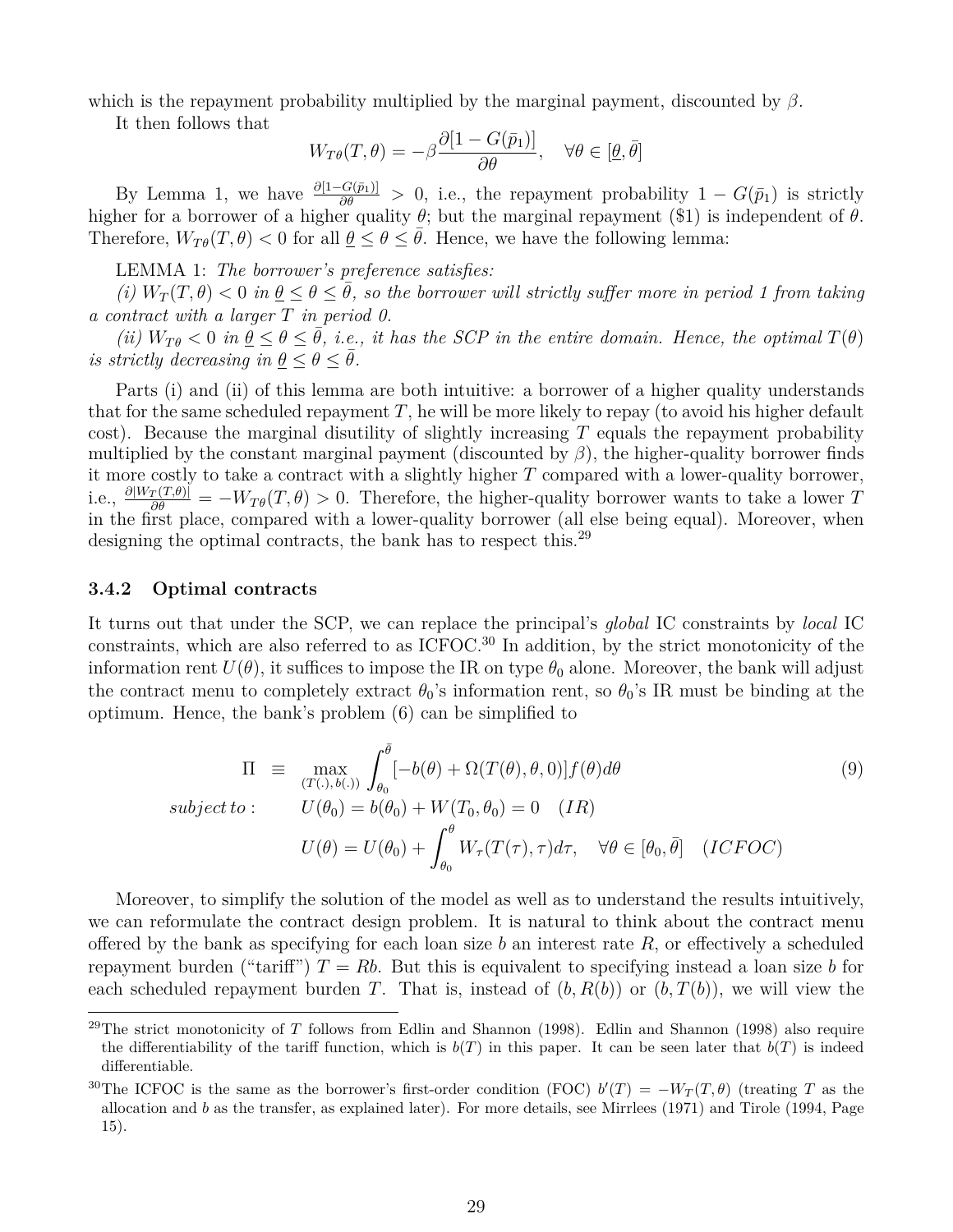contract menu as pairs  $(T, b(T))$ , treating *T* as the allocation and  $b(T)$  as the upfront payment (tariff) to compensate the borrower for taking a particular repayment burden *T*. Doing so will significantly simplify the solution procedure, since it transforms the original utility function that is nonlinear in the tariff to one that is quasi-linear in the newly-defined tariff (recall that the utility function  $u(T, b, \theta) = b + W(T, \theta)$ .

Using the reformulated model, we can obtain the optimal contracts following the standard procedure, which is to eliminate the transfer and then solve the relaxed pointwise maximization problem. Through the following two propositions, this subsection characterizes the benchmark model's optimal contracts obtained this way.

*PROPOSITION 1: Assume that the following second-order condition (SOC) holds:*<sup>31</sup>

$$
W_{TT}(T,\theta) + \Omega_{TT}(T,\theta,0) - \frac{1 - F(\theta)}{f(\theta)} W_{\theta TT}(T,\theta) < 0, \quad \forall T \in \mathcal{R}^+ \text{ and } \forall \theta \in [\theta_0, \bar{\theta}]
$$

*Then conditional on the rejection threshold*  $\theta_0 \in (\underline{\theta}, \overline{\theta})$ *, the optimal contracts can be solved in the following order:*

*(i) the optimal scheduled repayment*  $T(\theta)$  *to a borrower of type*  $\theta$  *is the solution to the following functional equation:*

$$
-W_T(T,\theta) = \Omega_T(T,\theta,0) + \frac{1 - F(\theta)}{f(\theta)} [-W_{\theta T}(T,\theta)], \quad \forall \theta \in [\theta_0, \bar{\theta}]
$$
\n(10)

*where*  $W_T(T, \theta) = -\beta[1 - G(\bar{p}_1)] \times 1 < 0$ ,  $\Omega_T(T, \theta, 0) > 0$  *is the bank's marginal revenue under zero subsidy, and*  $W_{\theta T} = W_{T\theta} = -\beta g(\bar{p}_1) \frac{1}{h}$  $\frac{1}{h_0}$  < 0.

*(ii) the associated information rent*  $U(\theta)$  *is given by* 

$$
U(\theta) = U(\theta_0) + \int_{\theta_0}^{\theta} W_{\tau}(T(\tau), \tau) d\tau = \int_{\theta_0}^{\theta} W_{\tau}(T(\tau), \tau) d\tau, \quad \forall \theta \in [\theta_0, \bar{\theta}]
$$
 (11)

*where*  $W_{\tau}(T,\tau) = \frac{\partial U(\tau)}{\partial \tau} = \beta[1 - G(\bar{p}_1(T,\tau))] \times 1 > 0$  *is the information rent to a borrower of type τ .*

*(iii)* the optimal loan size  $b(\theta)$  *is given by* 

$$
b(\theta) = U(\theta) - W(T, \theta), \quad \forall \theta \in [\theta_0, \bar{\theta}]
$$
\n(12)

*(iv)* the optimal interest rate  $R(\theta)$  is given by

$$
R(\theta) = \frac{T(\theta)}{b(\theta)}, \quad \forall \theta \in [\theta_0, \bar{\theta}]
$$

PROOF: see Appendix A. *Q.E.D.*

Equation (10) is the bank's optimality condition of choosing the scheduled repayment  $T(\theta)$  for a type-*θ* contract. Following the reformulation explained above, we can interpret equation (10) as follows. On the one hand, when increasing the scheduled repayment  $T(\theta)$  for type- $\theta$  borrowers by

 $31$ The SOC is to ensure the solution to the FOC is a maxima rather than a minima, so that the analysis of optimal contracts is meaningful. It turns out under reasonable parametrizations of the  $\Omega$  function, this SOC holds.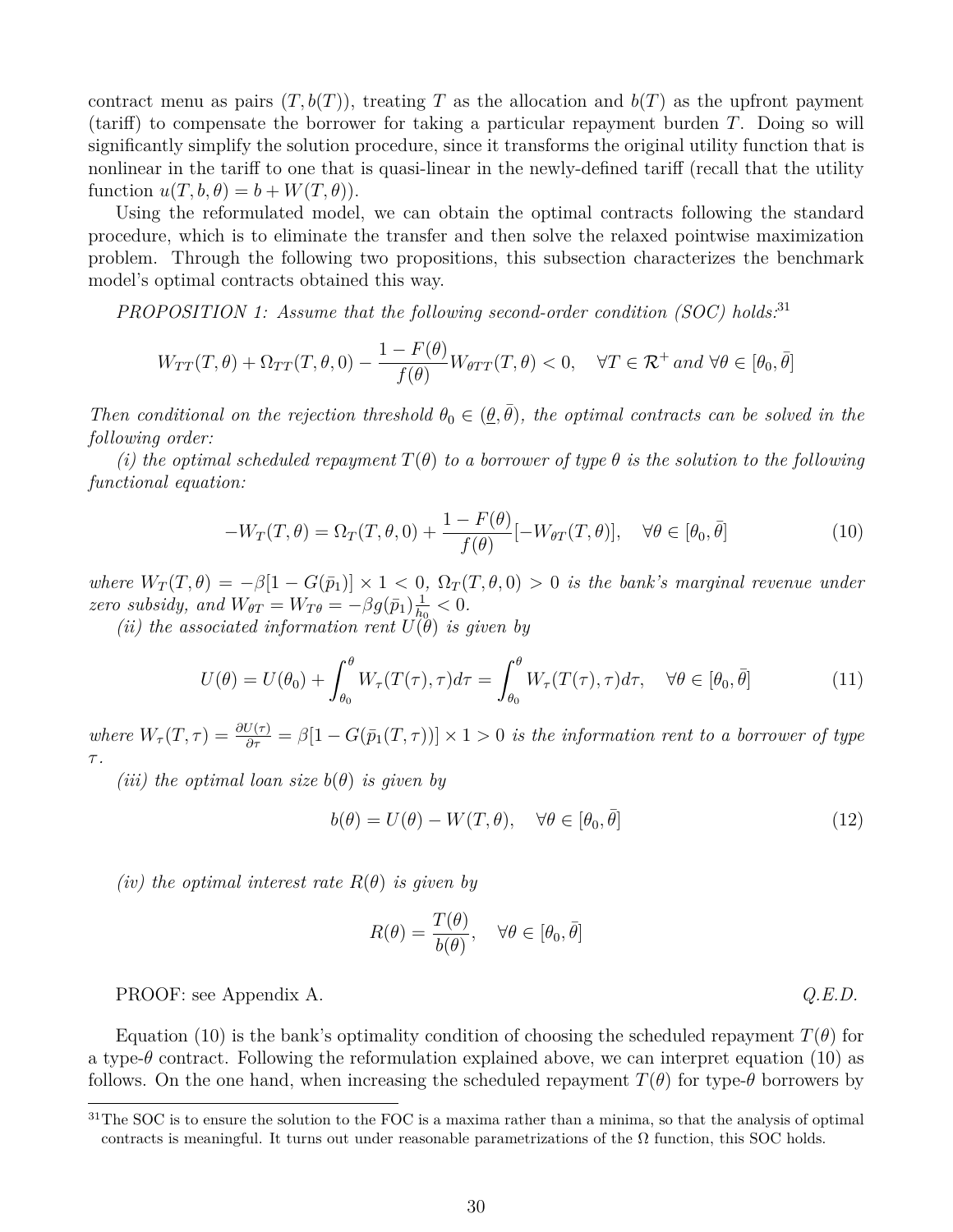one dollar, the bank has to pay a larger upfront amount *b* in order to convince them to take the contract. This constitutes the bank's marginal cost of increasing *T*. Mathematically, this marginal cost equals  $b(T)$ . Note that following the reformulation, the borrower's optimality condition becomes  $-W_T(T, \theta) = b'(T)$ , so the left-hand side (LHS) of equation (10) captures the bank's marginal cost of increasing  $T(\theta)$  by one dollar.

On the other hand, the bank's marginal benefit of increasing the scheduled repayment  $T(\theta)$  by one dollar consists of two parts, both captured by the right-hand side (RHS) of equation (10). First, doing so can directly increase the bank's expected revenue from a type- $\theta$  borrower by  $\Omega_T(T, \theta, 0)$ . Second, by increasing the scheduled repayment  $T(\theta)$  for type  $\theta$ , the bank makes type- $\theta$ 's contract less attractive to all borrowers of types higher than  $\theta$ , so higher types will have a lower incentive to take type- $\theta$ 's contract. As a result, the bank can save some information rents: the marginal saving from each borrower of higher types (in absolute value) is  $\left|\frac{\partial W_{\theta}(T,\theta)}{\partial T}\right| = -W_{\theta T}(T,\theta)$  (note that  $W_{\theta T}(T,\theta) < 0$ , and there are  $\frac{1-F(\theta)}{f(\theta)}$  such borrowers (relative to the mass of type- $\theta$  borrowers).

As for the optimal choice of the rejection threshold  $\theta_0$ , we have the following proposition:

*PROPOSITION 2: The optimal rejection threshold*  $\theta_0 \in (\underline{\theta}, \overline{\theta})$  *is determined by* 

$$
[\Omega(T_0, \theta_0, 0) + W(T_0, \theta_0)]f(\theta_0) = W_{\theta}(T_0, \theta_0)[1 - F(\theta_0)]
$$
\n(13)

*where*  $T_0 = T(\theta_0)$  *is given by equation (10).* 

The LHS of equation (13) captures the bank's marginal benefit of decreasing the rejection threshold  $\theta_0$ . Decreasing  $\theta_0$  allows the bank to expand its customer base and to earn a higher profit. Specifically, the bank can earn  $\Omega(T_0, \theta_0, \omega) - b(T_0)$  from each borrower of type  $\theta_0$ , and there are  $f(\theta_0)$  of them. Note that the bank will always adjust the contract terms such that  $\theta_0$ earns zero information rent, i.e.,  $U(\theta_0) = b(\theta_0) + W(T_0, \theta_0) = 0$ , so  $W(T_0, \theta_0) = -b(\theta_0)$  and thus  $[\Omega(T_0, \theta_0, 0) + W(T_0, \theta_0)]f(\theta_0)$  is indeed the increase in the (total) profit from all type- $\theta_0$  borrowers.

The RHS of equation (13) captures the bank's marginal cost of decreasing the rejection threshold  $\theta_0$ . As  $\theta_0$  becomes lower, all higher types (i.e., existing customers) will have more contracts to mimic, so the bank has to give up more information rents to them to satisfy the IC. Specifically, the bank has to give up  $W_\theta(T_0, \theta_0) > 0$  to each borrower of type  $\theta > \theta_0$ , and there are  $1 - F(\theta_0)$ of such borrowers.

#### **3.4.3 Properties of the optimal contracts**

This subsection characterizes some properties of the optimal contracts through two propositions.

*PROPOSITION 3: Under the optimal contracts with no subsidy, the loan size (leverage ratio)*  $b(\theta)$  *is continuous and strictly decreasing in*  $\theta$  *for*  $\theta_0 \leq \theta \leq \theta$ *. That is, a higher-quality borrower is strictly less leveraged.*

The mathematical proof of this proposition is provided in Appendix B. Below is an intuitive understanding. On the one hand, we can establish that the optimal  $b$ -*T* schedule designed by the bank must be strictly increasing. Suppose not. First, consider the case where it is strictly decreasing, as in Figure 5. Suppose further that (*T, b*(*T*)) is the *optimal* contract of a particular borrower. However, if the borrower instead chooses a contract with a strictly lower *T*, e.g., contract  $(T', b(T'))$ , then he can get a strictly larger upfront payment  $b(T')$  in period 0. Moreover, by Part (i) of Lemma 1, the borrower will suffer strictly less in period 1 from taking a contract with a strictly lower *T* in period 0, so the borrower will find it strictly better off to deviate to  $(T', b(T'))$ . Hence,  $(T, b(T))$  cannot be optimal, which is a contradiction. Similar arguments apply to the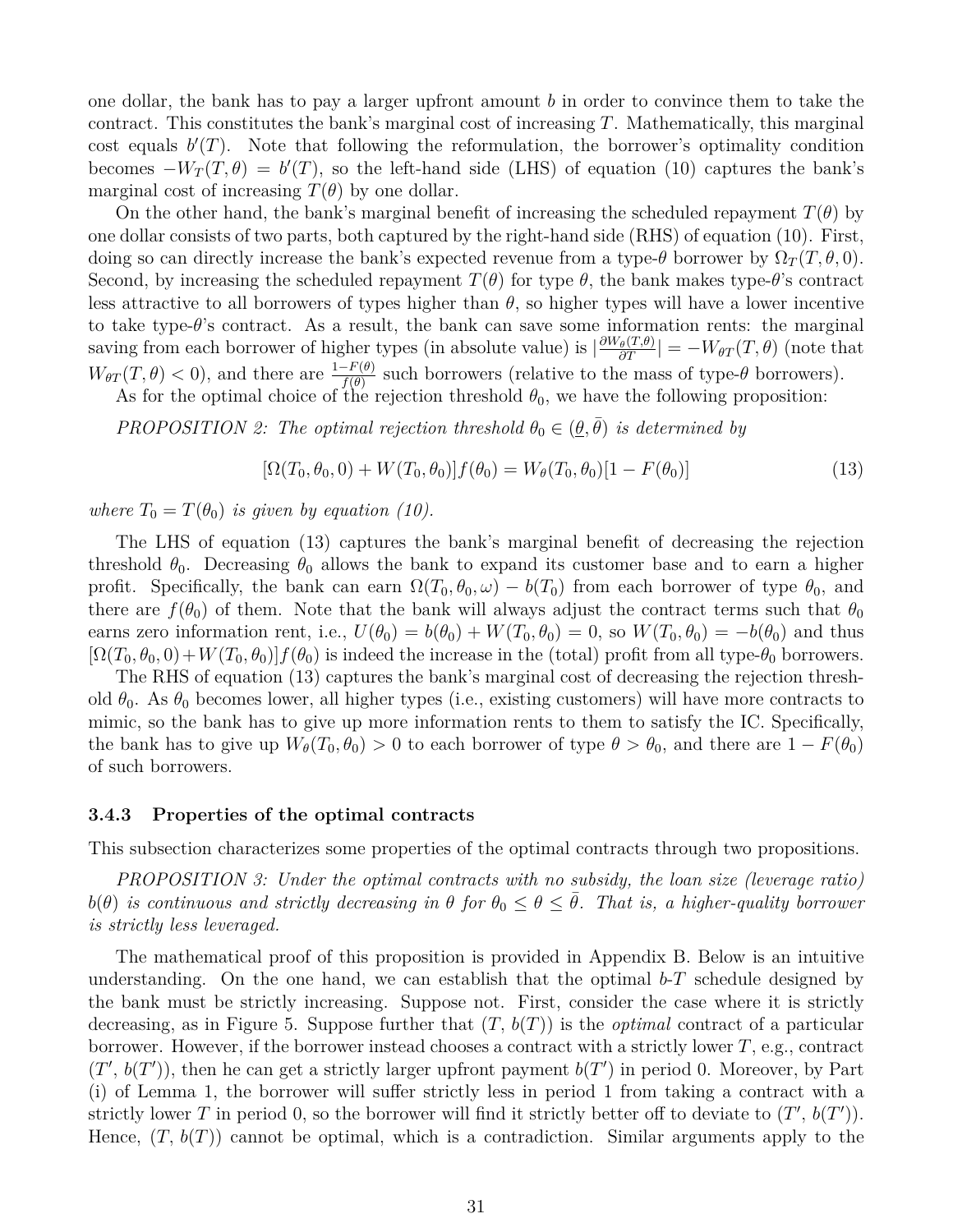case where *b* is flat over some range of *T*. Therefore, the optimal  $b$ -*T* schedule must be strictly increasing.



Figure 5: A proposed b-T schedule without subsidy.

On the other hand, Part (ii) of Lemma 1 states that borrower of a higher quality is more averse to default and will pick a contract with a strictly lower scheduled repayment  $T(\theta)$  at period 0. Combining with the previous argument, it follows that the optimal loan size  $b(\theta)$  strictly decreases in  $\theta$ . Since the model is conditional on the initial housing expenditure  $p_0h_0$ , the loan size  $b(\theta)$ is equivalent to the leverage ratio  $\frac{b}{p_0h_0}$ , so the leverage ratio also strictly decreases in borrower's quality  $\theta$ . This prediction is consistent with the finance literature. The continuity of  $b(\theta)$  is clear, since there is no structural change in the incentives of the bank if there is no subsidy.

So far, I have examined the property of the loan size or leverage ratio of the optimal contracts. To examine the interest rate, the following lemma is needed:

*LEMMA 2: Under the optimal contracts, the elasticity of the loan size b with respect to the scheduled repayment T is strictly less than 1. Hence, as the optimal scheduled repayment T (face value or task) increases, the bank only needs to increase the optimal loan size b (bond price or wage) at an increasingly slower rate.*

PROOF: see Appendix C. *Q.E.D.*

The intuition is as follows. As the borrower moves to a contract with a higher scheduled repayment (face value) *T*, he understands that he will be more demanding and less likely to repay in period 1. Recall that the borrower's marginal disutility of taking an extra dollar of *T* equals his repayment probability, which is decreasing in *T*, multiplied by the marginal repayment, which is always  $\beta \times 1$  regardless of the level of *T*. Hence, the borrower's marginal disutility will be lower as *T* becomes higher. To satisfy the IR and IC constraints as well as to maximize its profit, the bank only needs to compensate the borrower by a smaller increase in *b* (purchasing price) as he moves to a higher *T*.

Based on this lemma, we have the following proposition: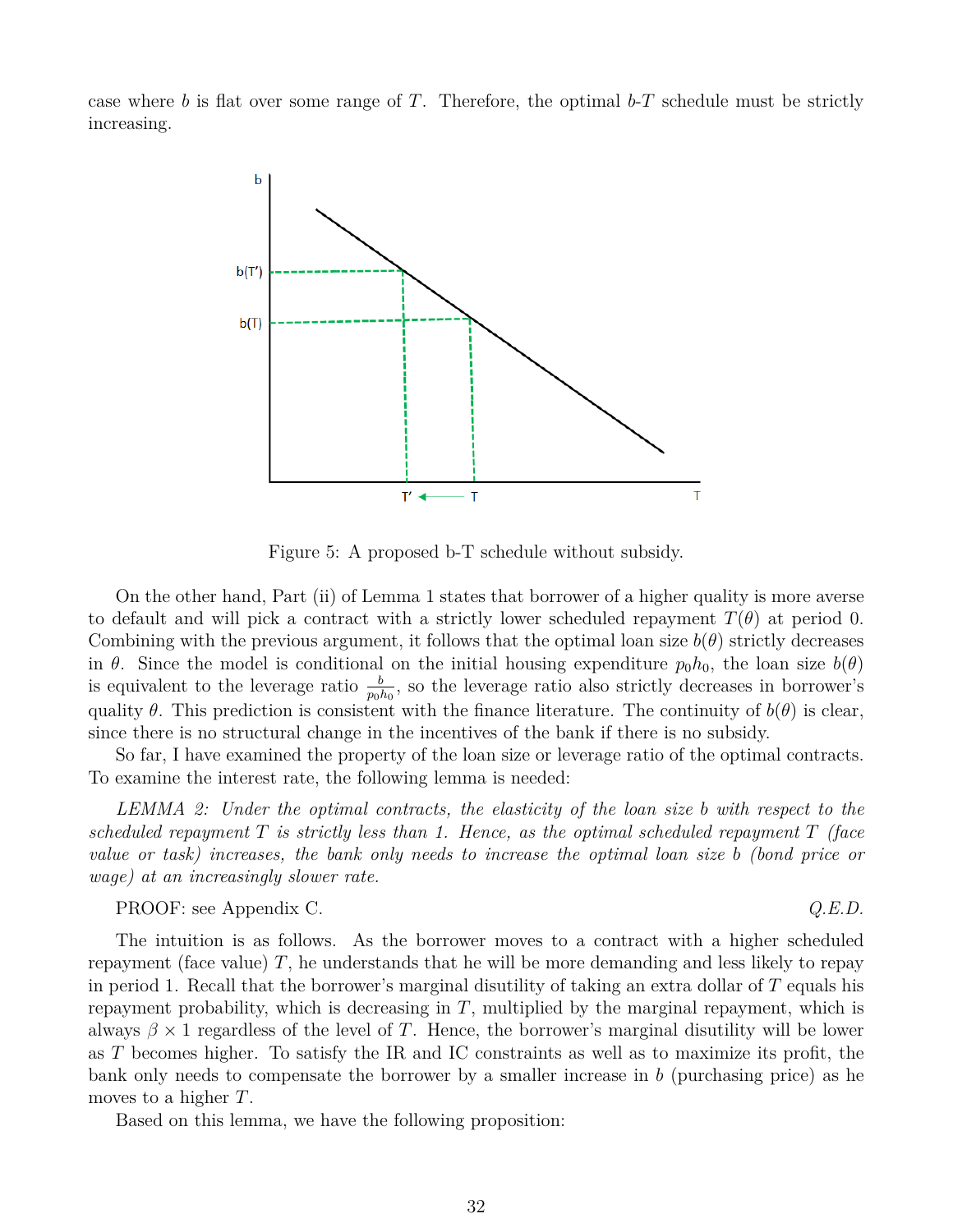*PROPOSITION 4:* Under the optimal contracts with no subsidy, the interest rate  $R(\theta)$  is *continuous and strictly decreasing in*  $\theta$  *for*  $\theta_0 \leq \theta \leq \bar{\theta}$ *. That is, a higher-quality borrower pays a strictly lower interest rate R.*

PROOF: see Appendix D. *Q.E.D.*

This prediction is also consistent with the finance literature. Note that this proposition does not require the optimal  $R(\theta)$  to be differentiable or continuous, and thus allows for a discontinuous  $R(\theta)$  function. The next section will use this property.

The intuition is as follows. By the SCP in Lemma 1, the optimal contract designed for a lowerquality borrower will have a higher scheduled repayment *T* (face value), since he is less likely to pay back and thus suffers less than a higher quality. By Proposition 3, it should also have a higher loan amount *b* (bond price) to compensate for the higher face value *T*, otherwise other types will want to mimic. However, according to Lemma 2, a higher T leads to a lower repayment probability and thus a lower marginal disutility, so the bank only has to increase the upfront compensation *b* (loan amount or bond price) by a smaller percentage than *T*, so the average "compensation per face value" (*received* by the borrower)  $\frac{b}{T}$  is lower for a lower-quality borrower, i.e., the interest rate (*paid* by the borrower)  $\frac{T}{b}$  is higher for a lower-quality borrower than that for a higher quality.

Combining Propositions 3 and 4, we immediately get the following corollary:

COROLLARY *1: Under the optimal contracts with no subsidy, the R-b schedule designed by the bank is continuous and upward sloping.*

Figure 6 shows the optimal *R*-*b* schedule. Note that this does *not* contradict the downward sloping schedule observed in data as in Figure 2, because Figure 2 plots the absolute loan amount whereas the *b* in my model is actually the leverage ratio. More generally, Figure 2 is the pooled plot for all borrowers with different observable characteristics, whereas my model is conditional on these characteristics.<sup>32</sup> In addition, the usual argument for the downward sloping schedule is that a larger loan size tends to split the bank's loan-specific fixed cost more, so that the per-unit cost of providing the loan becomes smaller, hence a lower interest rate. Since my model does not have the fixed cost, the only present effect is the one explained above, which corresponds to an upward sloping schedule.

An important implication of the previous two propositions and Corollary 1 is that borrowers of higher quality will *self-select* into contracts with lower interest rate by taking a lower loan size (leverage ratio). Hence, even if the subsidy is present, it is still *possible* that the observed lower interest rate for conforming loans (than jumbo loans) is due to the higher borrower quality itself and the IC constraints associated with the asymmetric information, rather than due to the subsidy. The next section shows that this is indeed the case.

# **4 Model with subsidy**

## **4.1 Setup and solution procedure for optimal contracts**

Under the subsidy, the borrower's problem remains exactly the same as the benchmark model. The bank's problem is also similar to that in the benchmark model, with the only difference being the bank's expected revenue function. Importantly, because only loans of size less than or equal to the CLL are eligible for the subsidy, the bank's expected revenue function becomes a split function.

 $32$ Due to data restrictions, I cannot create a version of Figure 2 that controls for observable borrower characteristics.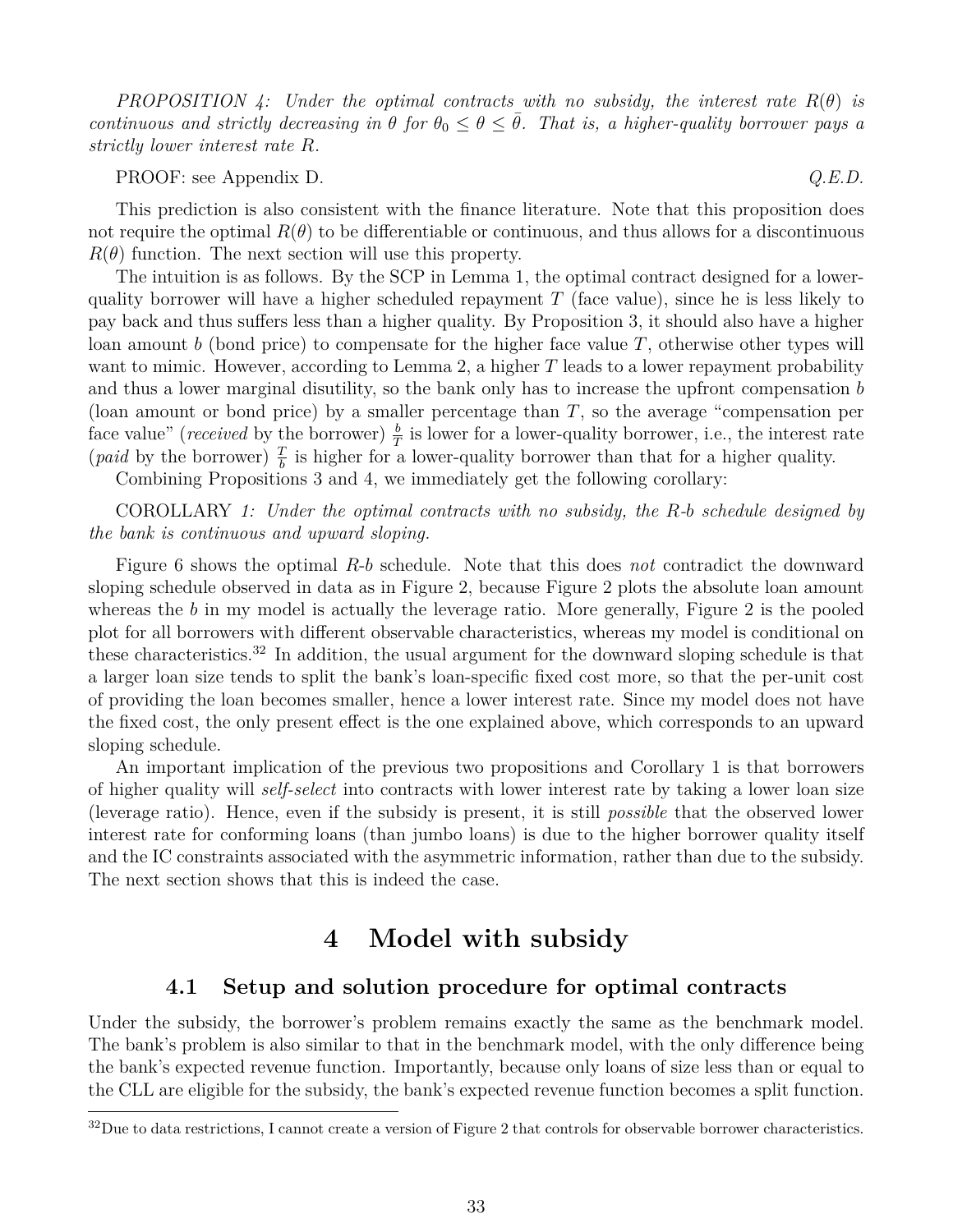

Figure 6: Optimal R-b schedule without subsidy.

Specifically, it remains to be  $\Omega(T, \theta, 0)$  if  $b(\theta) > CLL$  (jumbo loans), and jumps to  $\Omega(T, \theta, \omega)$  if  $b(\theta) \leq CLL$  (conforming loans), where  $0 \leq \omega \leq 1$  is the subsidy parameter. In case a conforming loan defaults, the government subsidizes the bank by  $\omega$  fraction of the loss. Again, the specific expression of the  $\Omega(T, \theta, \omega)$  function does not matter for the results of this paper, so I do not specify its functional form here. The restrictions on  $\Omega(T,\theta,\omega)$  are the same as those in the benchmark model.

Note that the discontinuity caused by the subsidy program makes the bank's objective function to be non-differentiable at *b* = *CLL*. Consequently, the standard maximization techniques are not applicable and thus it is not easy to solve for the general strategy of the bank. Therefore, in this paper I consider a particular strategy of the bank, in which the bank adopts a threshold strategy not only for the loan *approval* decision (as in the benchmark model), but also for the loan *size* decision.

Specifically, I guess that there exist two cutoff types  $\theta_1, \theta_2 \in (\theta_0, \bar{\theta})$ , such that the bank finds it optimal to lend an amount strictly above *CLL* to all types in  $(\theta_0, \theta_1)$  ("jumbo group"), exactly equal to *CLL* to all types in  $[\theta_1, \theta_2]$  ("CLL group"), and strictly below *CLL* to all types in  $(\theta_2, \tilde{\theta}]$ ("strictly conforming group").<sup>33</sup> Moreover, borrowers in each group also find it optimal to accept such loan sizes designed by the bank. Since I also consider a threshold strategy of the bank for the approval decision, the bank will lend 0 to all types in  $[\underline{\theta}, \theta_0]$  ("rejected group"). See Figure 7.

$$
\frac{\text{reject} \quad \text{b} > \text{CLL (jumbo)}}{\theta_0} \quad \frac{\text{b} = \text{CLL} \quad \text{b} < \text{CLL (strictly conforming)}}{\theta_2}
$$



 $33$ If we treat *T* as the tariff and b as the quantity, then the bunching is consistent with the mechanism design literature, such as Topkis (1998) and Edlin and Shannon (1998). That is, the kink of the tariff at one quantity level  $(b = CLL)$  translates into the bunching of the optimal quantity at the same level.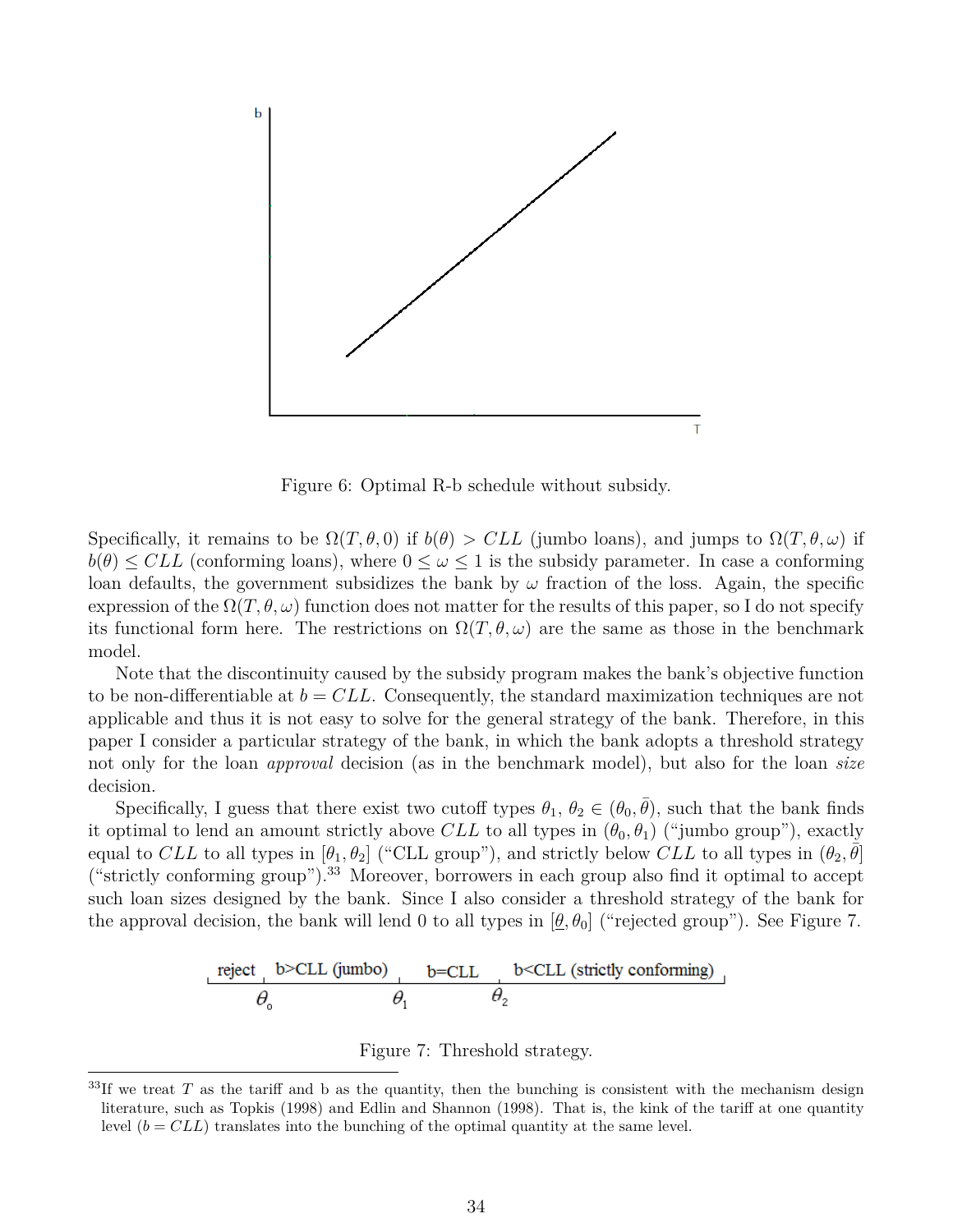Since the benchmark model shows that we have the strict monotonicity of  $T(\theta)$  and  $b(\theta)$  in  $\theta$ , such a threshold strategy is plausible in the case with the subsidy. Under the threshold strategy, the bank's objective function becomes continuous and differentiable in each group, so the bank's problem can be substantially simplified. Note that the problem for the CLL group is degenerate, because the bank cannot distinguish borrowers in this group and thus only needs to choose one interest rate level (equivalently, one scheduled repayment level) for all borrowers in  $[\theta_1, \theta_2]$ . Denote the common interest rate level and the scheduled repayment level of the CLL group by *RCLL* and *TCLL*, respectively.

Moreover, similar arguments with Proposition 3 show that *b* is strictly increasing in *T* in the entire domain of *T*, otherwise all borrowers would strictly prefer contracts with (lower *T*, higher *b*). Hence, it is as if the subsidy program is implemented in terms of *T*, i.e., the loan is eligible for the subsidy if its  $T \leq T_{CLL}$  and ineligible if  $T > T_{CLL}$ .

The borrower's preference still satisfies the SCP, so we can again replace the principal's *global* IC constraints by *local* IC constraints (ICFOC), and thus the bank's problems for the strictly conforming group and the jumbo group under the subsidy are similar to that in the benchmark model, i.e., problem  $(9)^{34}$ . The main difference is that now the bank not only needs the "no within-group deviation conditions (ICFOC)," but also additional IC constraints to ensure there are no "across-group deviations," i.e., borrowers in one group do not have incentives to mimic any other groups. It turns out that under the menu of the optimal contracts with subsidy, borrower's information rent  $U(\theta)$  is continous and strictly increasing in  $\theta$ . Hence, to ensure "no across-group deviations," it suffices to impose the following "no across-group *downward* deviation conditions:" the strictly conforming group does not want to mimic the CLL group; the CLL group does not want to mimic the jumbo group; and the jumbo group does not want to mimic the rejection group.

To summarize, under the subsidy, the menu of optimal contracts can be solved in two steps. First, conditional on the three cutoff types  $(\theta_0, \theta_1, \theta_2)$  and the scheduled repayment of the CLL group  $(T_{CLL})$ , the bank designs a menu of contracts  $(b(\theta), T(\theta))$  for the strictly conforming group and the jumbo group, respectively, subject to "no within-group deviation conditions" (ICFOC) and "no across-group *downward* deviation conditions." Second, the bank chooses  $\theta_0$ ,  $\theta_1$ ,  $\theta_2$  and *TCLL* to maximize the total profits obtained from all groups.

The optimal contracts with subsidy can be obtained using a similar procedure as in Proposition 1 when there is no subsidy.<sup>35</sup> Moreover, the properties of the optimal contracts, as well as the intuition, are also similar to those without subsidy. In particular, the optimal interest rate  $R(\theta)$ with subsidy is still *strictly* decreasing in  $\theta$  over the population of *all* approved borrowers,  $[\theta_0, \bar{\theta}]$ , although it is no longer continuous. For brevity, I do not provide the full characterization of the optimal contracts; rather, I only focus on the effect of the subsidy on the optimal interest rate.

## **4.2 Positive analysis of subsidy for the strictly conforming group**

Let a variable with a superscript *Y* and *N* be the object with and without subsidy, respectively. We have the following lemma:

*LEMMA 4: The introduction of the subsidy program strictly increases the equilibrium scheduled repayment for the same borrower quality in the entire strictly conforming group, i.e.,*  $T^Y(\theta)$  >

<sup>&</sup>lt;sup>34</sup>I will present the characterization of the model with subsidy by treating the contract as a DRC rather than a tariff.

<sup>&</sup>lt;sup>35</sup>We can use the optimal control techniques as in Kirk (2004, Pages 188-189) to derive the necessary conditions for the Hamiltonian.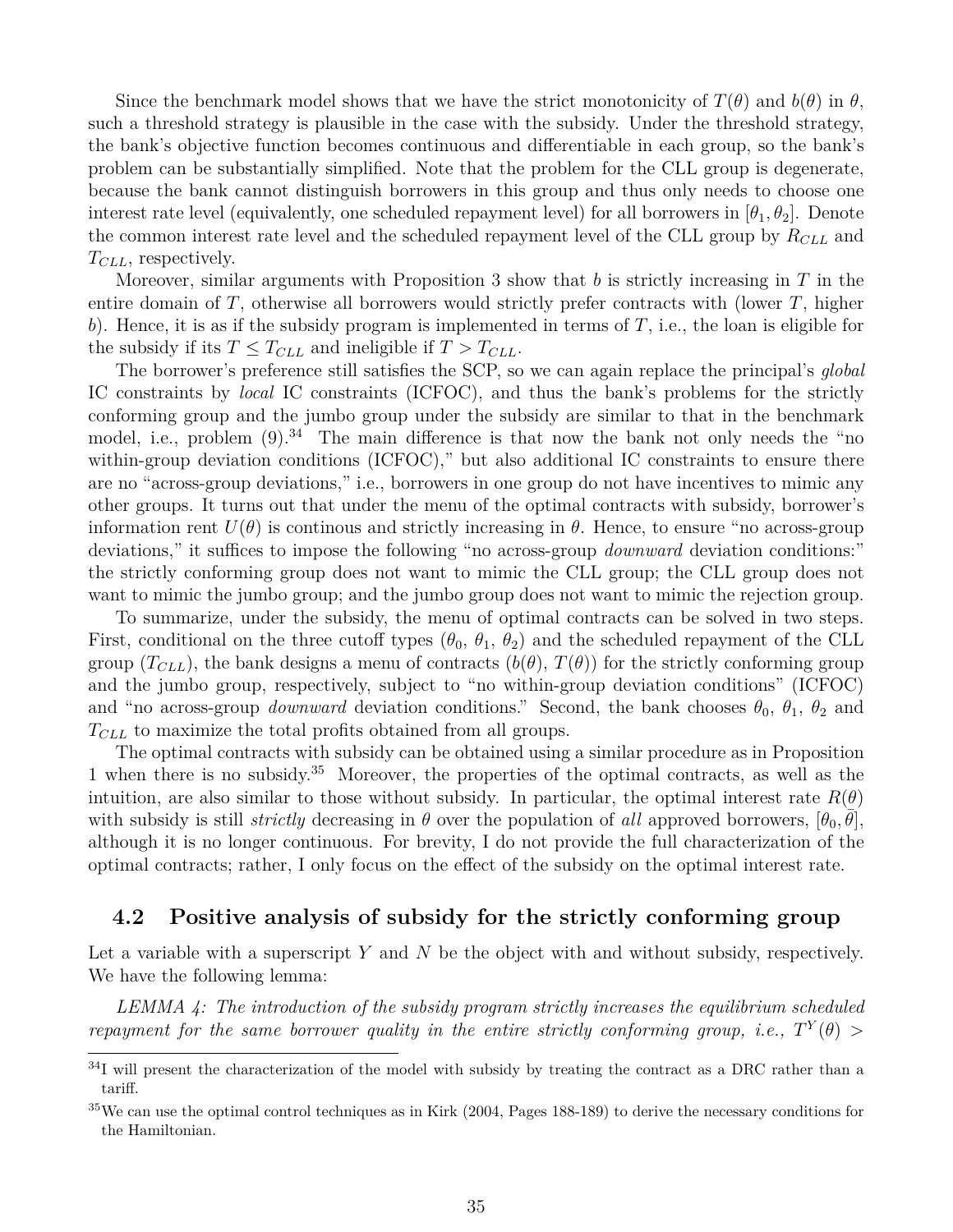$T^N(\theta)$  *for any given*  $\theta$  *in*  $(\theta_2, \bar{\theta}]$ *. Moreover, it strictly increases the aggregate default rate in this group.*

PROOF: see Appendix E. *Q.E.D.*

The intuition is as follows. Because all loans in this group are conforming, the bank can claim a subsidy from the government if the loan defaults. Hence, the subsidy *directly* raises the bank's marginal revenue (MR) of increasing the scheduled repayment *T* for a given borrower type, which  $\text{equals } \Omega_T(T, \theta, \omega) + \frac{1 - F(\theta)}{f(\theta)}[-W_{\theta T}(T, \theta)].$  However, the subsidy does *not directly* affect the marginal cost (MC), which is the extra upfront loan amount paid to the borrower,  $b'(T)$ . This is because borrower's FOC implies that the MC,  $b'(T)$ , is just the borrower's marginal disutility  $|W_T(T, \theta)|$ , which is entirely determined by the borrower's preference rather than the subsidy. Therefore, the bank will increase *T* to intersect the uniformly higher MR curve with the fixed MC curve.

Note that for the same borrower, a higher repayment burden will result in a higher default risk. By the Law of Large Numbers, it follows that the subsidy will result in a higher aggregate default rate. This has an important financial stability implication, which will be discussed again later.

Based on Lemmas 3 and 4, we can establish the following proposition.

*PROPOSITION 5: The introduction of the subsidy program strictly increases the equilibrium interest rate for the same borrower quality in the entire strictly conforming group, i.e.,*  $R^Y(\theta)$  >  $R^N(\theta)$  *for any given*  $\theta$  *in*  $(\theta_2, \bar{\theta})$ *.* 

## PROOF: see Appendix F. *Q.E.D.*

This proposition illustrates the key ideas in this paper. In *contrast* to the literature, this proposition states that the mortgage subsidy program (done through the subsidized default insurance by GSEs) does not lower the interest rate even for loans that are eligible for the subsidy. On the contrary, the subsidy has actually raised the interest rate for the same borrower who borrows an amount strictly below the CLL when the subsidy is present.

The intuition can be best understood in three steps:

Step 1: bank's moral hazard. The subsidy increases the bank's marginal revenue while keeping the marginal cost unchanged, so it is optimal for the bank to expand business by increasing the scheduled repayment *T* (and the loan size/household leverage *b*) for all types, as long as the loans are still conforming. In other words, to take advantage of the underpriced mortgage insurance, the bank will optimally want to take excessive risk. To this end, it intentionally generating more risk through *offering* a higher future repayment burden *T* for each borrower.

Step 2: borrower's "opportunistic" behavior. As *T* increases, the borrower understands that he will be less likely to repay in period 1 and thus suffer less, so his marginal disutility becomes lower. As a result, the borrower is also willing to *accept* the higher *T*.

Step 3: bank's rent extraction behavior. To satisfy the IR and IC constraints as well as to maximize its profit, the bank only needs to compensate the borrower by a smaller percentage increase in the upfront payment *b*, effectively charging a higher  $R = \frac{T}{h}$  $\frac{F}{b}$  after the subsidy is introduced. All these behaviors are optimal from the individuals' own perspectives (both the bank and the borrower are trying to take advantage of the subsidy mechanism), but they will result in a higher system-wide default rate, as discussed earlier in the paper.

Although these arguments are made in terms of *T* and *b*, we can state them equivalently in terms of *R* and *b*. Specifically, although the bank understands that a higher *R* (accompanied by a higher *b*) will lead to a higher default probability, the default insurance subsidy provides the bank with a safety net, which induces the following asymmetric payoff structure to the bank: if the borrower does not default at the higher interest rate *R*, the bank can get a higher profit from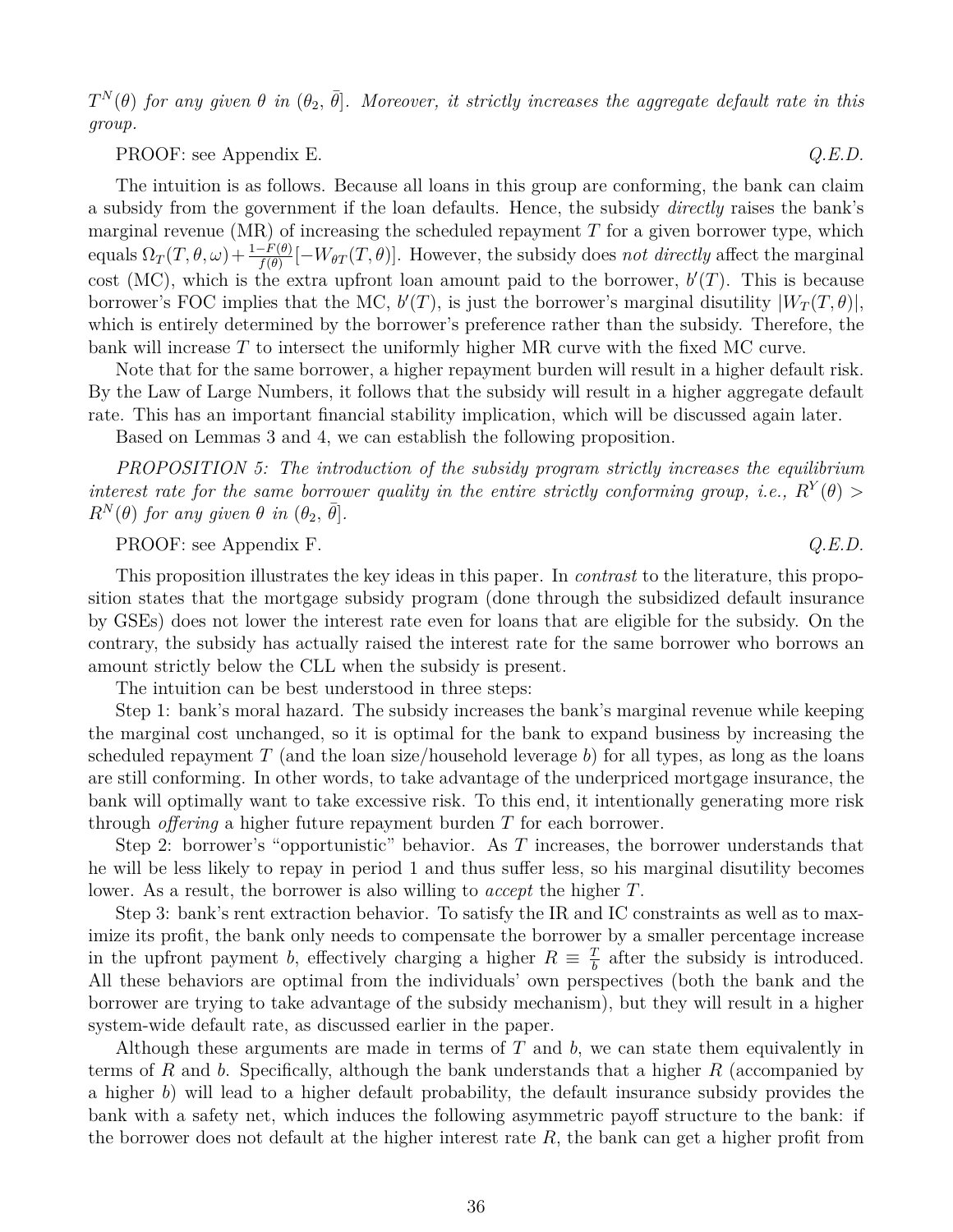the higher interest payment; but even if the borrower does default at the higher *R*, the bank does not have to assume all the loss due to the default insurance subsidy program. Hence, the bank will optimally choose to raise *R*.

Note that the bank also has to design a higher *b* for the higher *R* in order to satisfy the borrower's participation constraint. This is stated in the following proposition:

*PROPOSITION 6: The introduction of the subsidy program increases the leverage ratios of all borrowers in the strictly conforming group. That is,*  $b^Y(\theta) > b^N(\theta)$  *for any given*  $\theta$  *in*  $(\theta_2, \bar{\theta}]$ *.* 

PROOF: see Appendix G. *Q.E.D.*

This proposition has an important implication on financial stability. It implies that the subsidy raises the leverage for the same borrower, which is consistent with the literature (e.g., Elenev, Landvoigt, and Van Nieuwerburgh (2015)). The higher leverage makes the household more susceptible to adverse macroeconomic shocks, increases the (aggregate) default rate, and ultimately undermines financial stability. Note that although the system is protected by the government guarantee, a higher aggregate default rate still tends to weaken financial stability given the various inefficiencies (e.g., fire sale) associated with a higher default rate.

## **4.3 Normative analysis of subsidy for the strictly conforming group**

One may argue that since the subsidy increases the loan sizes of borrowers in the strictly conforming group, and since the borrowers are allowed to default more frequently under the subsidy, their welfare *may* still be higher under the subsidy. Regarding these arguments, we have the following proposition:

*PROPOSITION 7: The introduction of the subsidy program decreases the welfare of all borrowers in the strictly conforming group. That is,*  $U^Y(\theta) < U^N(\theta)$  for any given  $\theta$  *in*  $(\theta_2, \overline{\theta}]$ *.* 

PROOF: see Appendix H.

$$
Q.E.D.
$$

The intuition is as follows. After the subsidy is introduced, the bank is less worried about default, so it lends more aggressively by increasing the scheduled repayment of the mortgage, which is just the face value of the bond if we treat the mortgage contract as a zero-coupon bond explained earlier. This in turn makes the borrower more likely to default, so the marginal disutility from the repayment becomes lower. Therefore, the bank only needs to give up a lower amount of information rent to incentivize borrowers. Up to now, the intuition is exactly the same as the reason why the subsidy increases interest rate. But information rent is the only surplus to consumers in this model, so the consumer welfare will be lower with a higher subsidy.

These arguments show that under asymmetric information, the presence of subsidy enables the bank to extract more information rent from the borrowers. Without the subsidy, the borrower's marginal disutility is relatively high, and the bank needs to give up more information rent to incentivize borrowers to report their types truthfully. With the subsidy, the borrowers can default more frequently (and the bank tolerates that), which lowers the borrower's marginal disutility and thus the borrower only demand for less information rent from the bank.

## **4.4 Jumbo-conforming spread**

So far, this paper has answered the two research questions posed in the introduction. To check if the results are simply due to the possibly unrealistic assumptions of the model, this subsection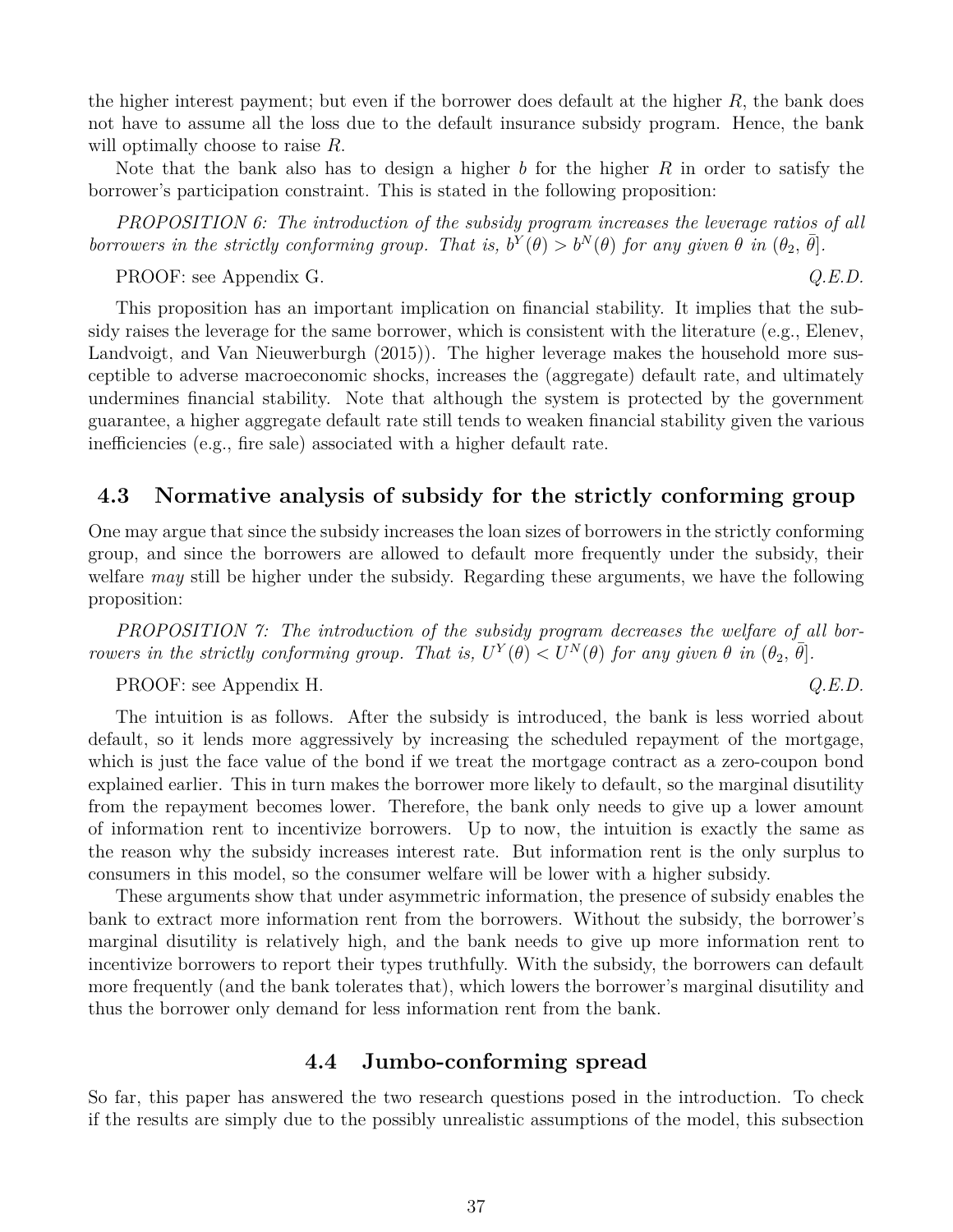examines whether the model can generate the positive jumbo-conforming interest rate spread observed in data. On this, we have the following proposition:

*PROPOSITION 8: The interaction between the subsidy program and asymmetric information generates a positive jumbo-conforming spread in the equilibrium interest rates. That is,*  $\lim_{\theta \uparrow \theta_1} R^Y(\theta) > R^Y(\theta_1) \equiv R_{CLL}.$ 

The proof, provided in Appendix I, is similar to that of Proposition 4, which states that the equilibrium interest rate  $R(\theta)$  without the subsidy is continuous and strictly decreasing in the entire domain  $[\theta_0, \bar{\theta}]$ .<sup>36</sup> But the main intuition of Proposition 8 is still similar to that of Proposition 4. Specifically, to ensure that no borrower in the entire *CLL* group wants to mimic someone in the jumbo group, the bank needs to ensure type  $\theta_1$  (the lowest type in the *CLL* group) is indifferent between taking his own contract (*TCLL, CLL*) and the contract designed for an arbitrarily lower type  $\theta_1^- \equiv \theta_1 - \epsilon$  (the "highest" type in the *jumbo* group),  $(T_1^-, b_1^-)$ . In addition, borrower's SCP implies that the optimal  $T_1^-$  designed for the lower quality  $\theta_1^-$  has a higher scheduled repayment (face value or task). The higher *T* needs to be compensated by a higher *b* (bond price or wage), but again because the marginal disutility of *T* becomes lower at a higher level of *T*, the bank only has to increase the wage compensation by a smaller percentage than the task, so the average "wage per task"  $\frac{b}{T}$  is lower for  $\theta_1^-$ , i.e., the interest rate  $\frac{T}{b}$  is higher. As for the discontinuous jump, it stems from the bank's discontinuous adjustment of  $T(\theta)$  at  $\theta_1$  to account for the subsidy.

Importantly, this proposition implies that the observed jumbo-conforming spread is simply a result of the incentive compatibility constraints associated with asymmetric information in my model (despite the model's unconventional results on interest rates), rather than an indication that the subsidy has lowered the interest rates of conforming loans.

## **4.5 Effects of subsidy on interest rate: summary**

The effects of the subsidy on all groups are summarized in Figure 8 and Figure 9. Note that the  $\theta_0$  with subsidy is equal to that without subsidy, hence the  $R(\theta)$  plots with and without subsidy start from the same point.<sup>37</sup> Also, we do not need to distinguish between  $\theta_2^Y$  and  $\theta_2^N$  because there is no bunching when the subsidy is absent. Similarly for  $\theta_1^Y$  and  $\theta_1^N$ .

<sup>&</sup>lt;sup>36</sup>There are two differences: first, we need to ensure there is no across-group deviations; second, we need to deal with the discontinuity of  $T(\theta)$  at  $\theta_1$  introduced by the subsidy, so we cannot *directly* use the elasticity argument as in Lemma 2.

<sup>&</sup>lt;sup>37</sup>This reflects the fact that my paper focuses on the intensive margin rather than the extensive margin. The proof of this is provided in Appendix J. The intuition is as follows:  $b$  and  $\theta$  are inversely related in this model, so all loans in the neighborhood around  $\theta_0$  are jumbo loans and are ineligible for the subsidy. Therefore, when the bank makes the decision of decreasing or increasing  $\theta_0$  by  $\epsilon$ , the bank cannot get the subsidy from loans in the neighborhood of *θ*<sup>0</sup> anyway, so the introduction of the subsidy has no effect on the bank's optimality condition for choosing  $\theta_0$ , hence no effect on the equilibrium  $\theta_0$ . Appendix J also shows that the subsidy increases both the loan size (household leverage) *b* and interest rate *R* in the jumbo group (for approved borrowers).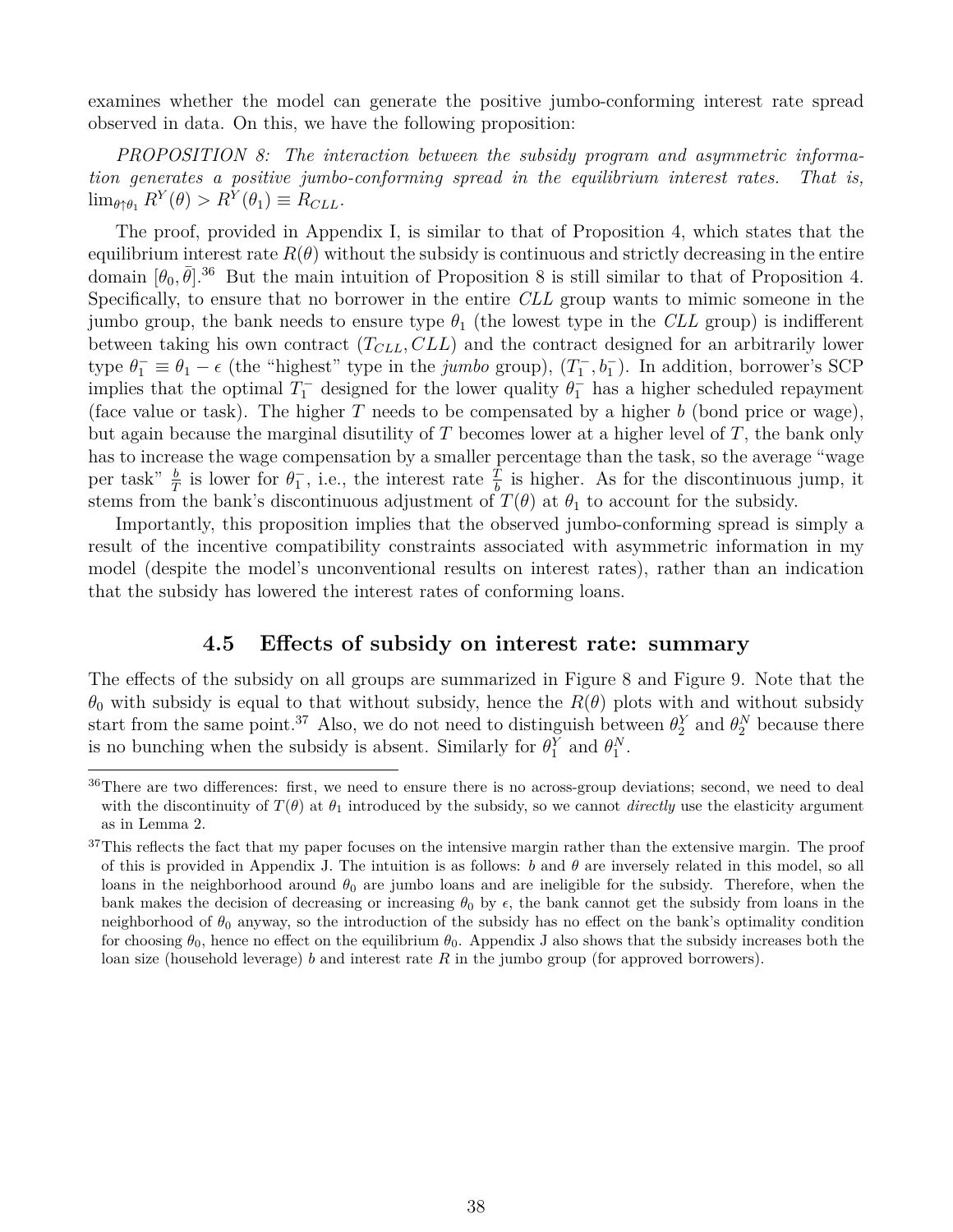

Figure 8: Optimal  $R(\theta)$  schedule with and without subsidy.

*b* is the loan size, *R* is the gross interest rate, and *θ* is the unobservable quality index of the borrower. The superscript *Y* and *N* means with and without subsidy, respectively. The straight line on the bottom is the equilibrium in the counterfactual case without subsidy.



Figure 9: Optimal R-b schedule with and without subsidy.

*b* is the loan size, *R* is the gross interest rate, and  $\theta$  is the unobservable quality index of the borrower. The superscript *Y* and *N* means with and without subsidy, respectively. The straight line on the bottom is the equilibrium in the counterfactual case without subsidy.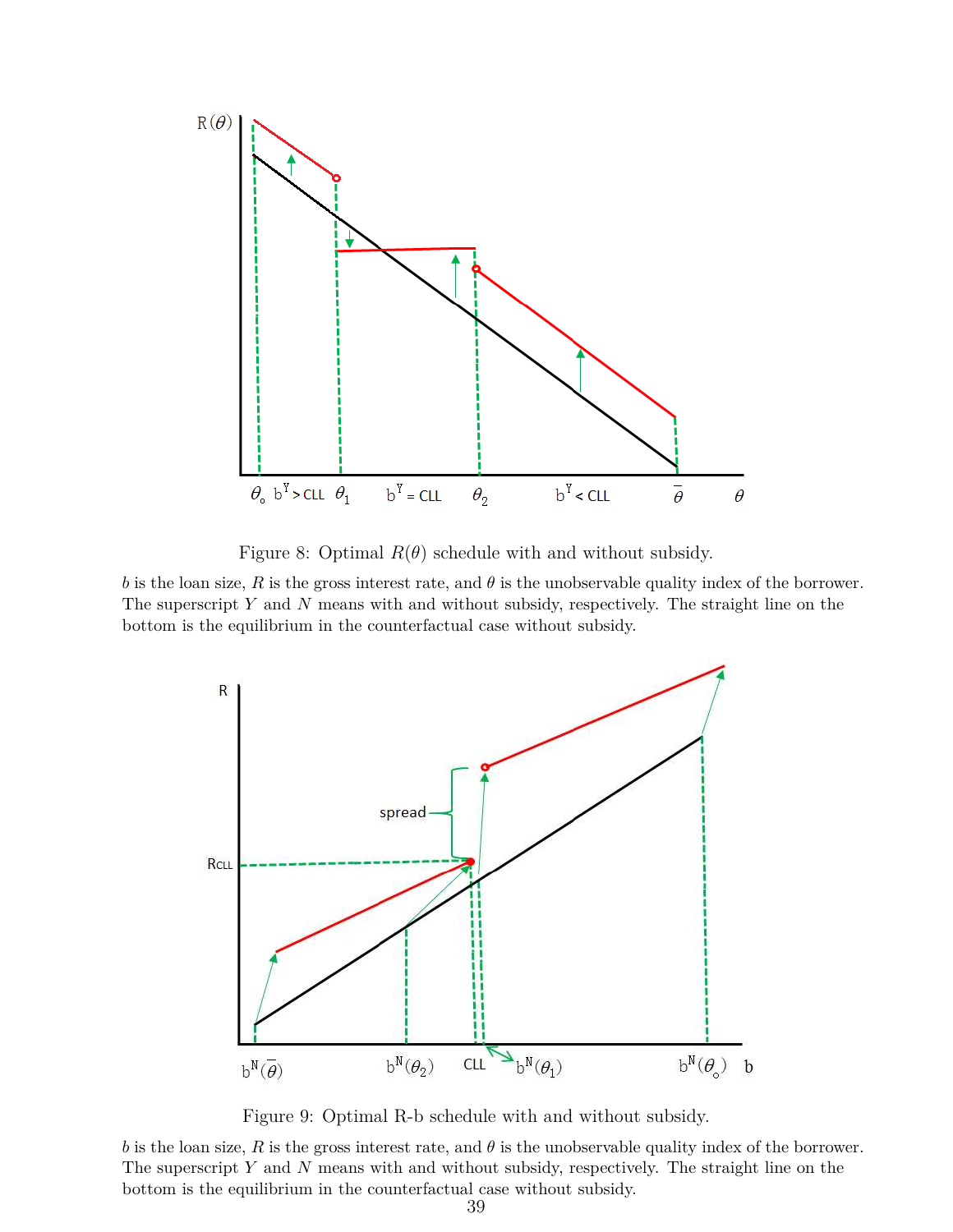As indicated by the northeast arrow in the left bottom of Figure 9, the introduction of the subsidy increases both the loan size and the interest rate for any given borrower quality  $\theta$  until a cutoff type  $\theta_2$  (the "strictly conforming group"). Borrowers who would borrow loans of sizes around CLL in the absence of the subsidy all "bunch" to borrow the same amount CLL at the same interest rate after the subsidy is introduced. And borrowers who would borrow an amount sufficiently larger than CLL in the absence of the subsidy are also affected in a similar way as the strictly conforming group, that is, both their loan amounts and interest rates are higher under the subsidy. Importantly, under the optimal contracts with subsidy, borrowers' incentive compatibility constraints imply that loans just above the CLL should still have higher interest rates than loans just below the CLL, otherwise type  $\theta_1$  will deviate from his own contract and take instead the contract with a loan size just above the CLL, because doing so allows him to take a strictly larger loan size at a strictly lower interest rate. Hence, the observed jumbo-conforming spread is not necessarily an indication that the subsidy benefits conforming borrowers via interest rate reductions.

## **5 Conclusion**

In this paper, I evaluate the effectiveness of the government subsidy done through the mortgage default insurance by the GSEs. I do so both empirically and theoretically. On the empirical front, I show that the supporting evidence for the conventional wisdom is subject to an endogeneity problem: the subsidy policy is implemented in terms of the loan size, which is endogenously chosen by the borrower and thus is affected by the subsidy policy. To circumvent this problem, I use the variation in interest rates generated by a mandate issued by U.S. Congress, the "special affordable goal" targeted at relatively poor borrowers. Since this mandate is implemented in terms of borrowers' incomes, which are unlikely to be manipulated by borrowers of GSE-insured loans, my empirical strategy provides a relatively clean way to identify the causal effect of the subsidy on interest rates. Using this strategy, I find that among the conforming loans, those with a *discontinuously* higher *ex ante* probability to receive the subsidy also have *discontinuously* higher interest rates, which implies that the subsidy has *raised* mortgage interest rates of conforming loans. Using various time-to-default models, I also show that the subsidy raises mortgage default rates, which serves as auxiliary supporting evidence for my model's predictions.

On the theoretical front, I propose a monopolistic screening model with asymmetric information to explain my seemingly counterintuitive empirical result, as well as to shed light on the welfare implications of the subsidy. My model illustrates that the bank's moral hazard problem is the key channel through which the subsidy has raised mortgage interest rates for conforming borrowers. Importantly, exactly because the subsidy allows the bank to more aggressively "exploit" borrowers by charging higher interest rates, the welfare of borrowers will be lower after the subsidy is introduced. This is true even if we do not consider the fact that borrowers have to pay higher taxes to finance the subsidy. In addition, consistent with conventional wisdom and my auxiliary empirical result, the model predicts that the subsidy induces borrowers to default more frequently, which threatens the financial stability.

There are two avenues for future research. On the empirical front, future work can apply the empirical strategies used in this paper to more detailed data so as to mitigate the measurement error problem. On the theoretical front, future work can extend the model to an oligopolistic case to explicitly examine the impacts of the subsidy under competition.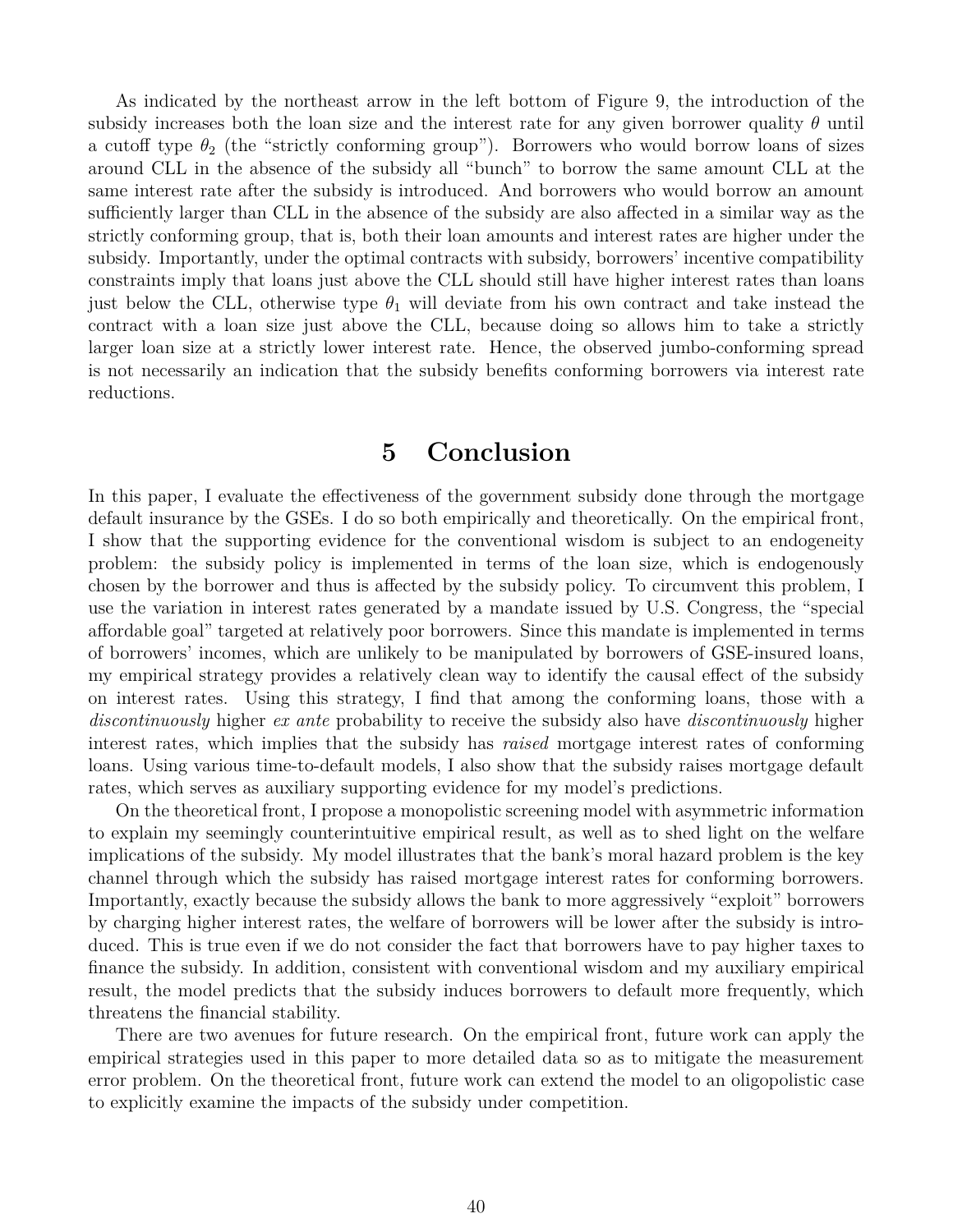# **Appendices**

## **Appendix A: Proof of Proposition 1**

PROOF: The proof is standard, once we reformulate the contract menu as  $(T, b(T))$  instead of  $(b, T(b))$ , as explained in the text. The specific proof is as follows.

*First*, eliminate the transfer from borrower's problem as  $b = -W(T, \theta) + U(\theta)$ .

*Second*, simplify the bank's problem to a pointwise problem. Plugging *b* into bank's objective function in problem (9), we can rewrite the bank's problem as

$$
\max_{(T(.), b(.))} \int_{\theta_0}^{\bar{\theta}} [W(T(\theta), \theta) - U(\theta) + \Omega(T(\theta), \theta, 0)] f(\theta) d\theta \tag{14}
$$

subject to the same IR and ICFOC as in problem (9).

For the second term, use integration by parts:

$$
\int_{\theta_0}^{\overline{\theta}} U(\theta) f(\theta) d\theta = \int_{\theta_0}^{\overline{\theta}} U(\theta) dF(\theta)
$$
  
=  $U(\theta) F(\theta) \Big|_{\theta_0}^{\overline{\theta}} - \int_{\theta_0}^{\overline{\theta}} F(\theta) U'(\theta) d\theta$   
=  $U(\overline{\theta}) - \int_{\theta_0}^{\overline{\theta}} F(\theta) W_{\theta}(T(\theta), \theta) d\theta$ ,

where the last equality uses the differential version of the ICFOC.

Evaluate the ICFOC at  $\theta = \bar{\theta}$ , and we have  $U(\bar{\theta}) = \int_{\theta_0}^{\bar{\theta}} W_{\tau}(T(\tau), \tau) d\tau$ . Hence:

$$
\int_{\theta_0}^{\overline{\theta}} U(\theta) f(\theta) d\theta = \int_{\theta_0}^{\overline{\theta}} W_{\tau}(T(\tau), \tau) d\tau - \int_{\theta_0}^{\overline{\theta}} F(\theta) W_{\theta}(T(\theta), \theta) d\theta
$$

$$
= \int_{\theta_0}^{\overline{\theta}} W_{\theta}(T(\theta), \theta) d\theta - \int_{\theta_0}^{\overline{\theta}} F(\theta) W_{\theta}(T(\theta), \theta) d\theta
$$

$$
= \int_{\theta_0}^{\overline{\theta}} [1 - F(\theta)] W_{\theta}(T(\theta), \theta) d\theta
$$

$$
= \int_{\theta_0}^{\overline{\theta}} \frac{1 - F(\theta)}{f(\theta)} W_{\theta}(T(\theta), \theta) f(\theta) d\theta
$$

Plugging into the bank's objective function, we can simplify the bank's problem as choosing one function  $T(.)$  instead of two functions  $(T(.), b(.))$ :

$$
\max_{T(.)} \int_{\theta_0}^{\bar{\theta}} [W(T(\theta), \theta) + \Omega(T(\theta), \theta, 0) - \frac{1 - F(\theta)}{f(\theta)} W_{\theta}(T(\theta), \theta)] f(\theta) d\theta
$$

This problem is equivalent to the following pointwise maximization problem:

$$
\max_{T(.)} W(T(\theta), \theta) + \Omega(T(\theta), \theta, 0) - \frac{1 - F(\theta)}{f(\theta)} W_{\theta}(T(\theta), \theta)
$$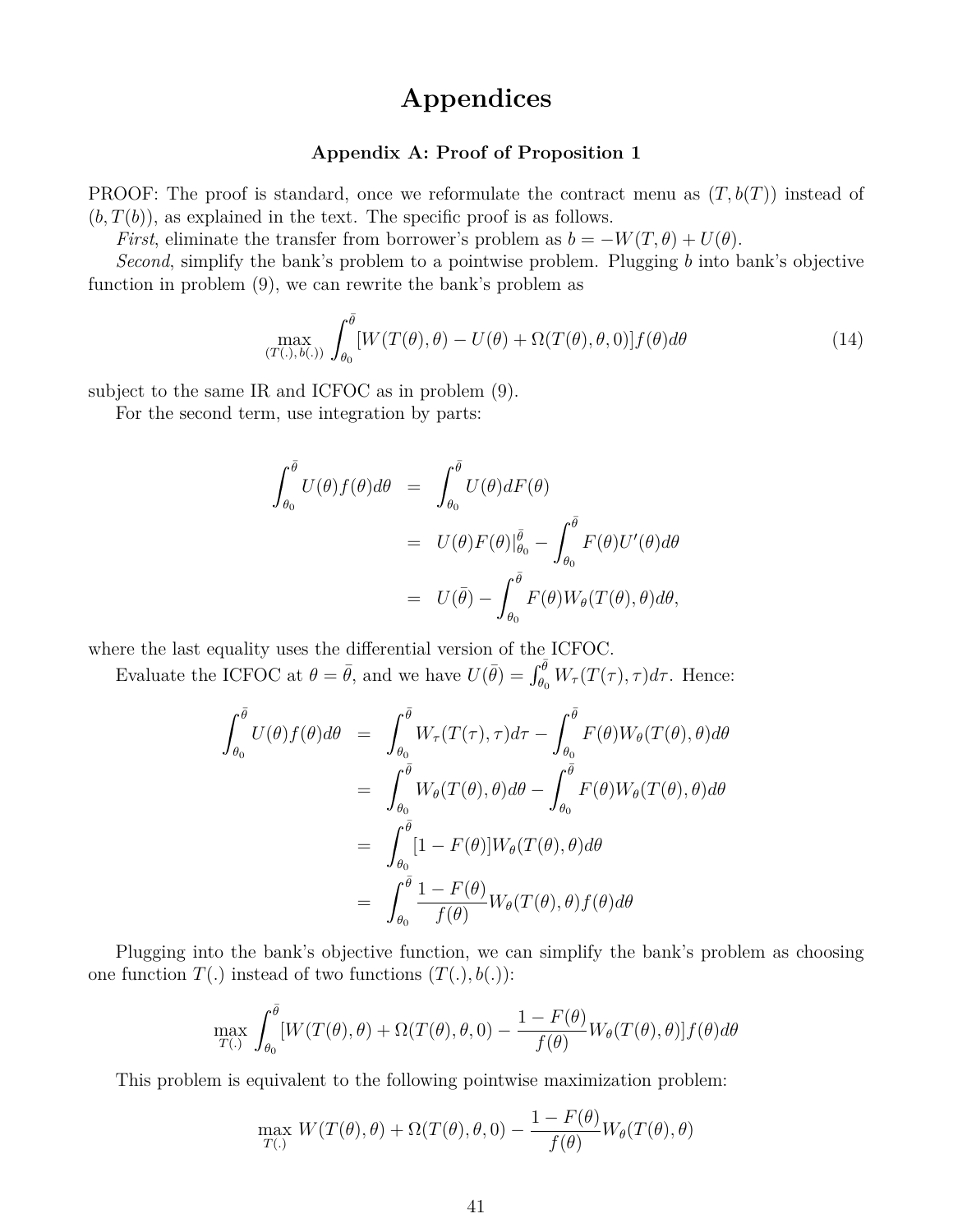The above simplified objective function has the standard interpretation:  $W(T(\theta), \theta) + \Omega(T(\theta), \theta, 0)$ represents the social surplus of offering a type- $\theta$  contract in case of perfect information. However, the presence of information asymmetry requires the bank to give up a certain amount of information rent to the borrower:  $W_{\theta}(T(\theta), \theta)$  is the amount the bank has to give up to each of the types higher than  $\theta$ , and there are  $\frac{1-F(\theta)}{f(\theta)}$  of such types (relative to type- $\theta$  borrowers).

The *third* step is to take the derivative with respect to  $T(\theta)$ . Hence, we have

$$
W_T(T, \theta) + \Omega_T(T, \theta, 0) - \frac{1 - F(\theta)}{f(\theta)} W_{\theta T}(T, \theta) = 0,
$$

which is the rearranged version of equation (10) in Proposition 1. To ensure the above FOC corresponds to a maxima rather than a minima, we need the SOC as specified in Proposition 1.

Once we solve for  $T(\theta)$  from equation (10), we can then plug into the ICFOC to get the equilibrium information rent  $U(\theta)$ , as given by equation (11) in Proposition 1. Finally, we can use the defintion of  $U(\theta)$  to get  $b(\theta) = -W[T(\theta), \theta] + U(\theta)$ , and then  $R(\theta) = \frac{T(\theta)}{b(\theta)}$ . *Q.E.D.*

### **Appendix B: Proof of Proposition 3**

PROOF: Proposition 1 shows that the optimal compensation

$$
b(\theta) = -W(T(\theta), \theta) + U(\theta) = -W(T(\theta), \theta) + \int_{\theta_0}^{\theta} W_{\tau}(T(\tau), \tau) d\tau
$$

so

$$
b'(\theta) = -W_T(T(\theta), \theta)T'(\theta) - W_\theta(T(\theta), \theta) + W_\theta(T(\theta), \theta) = -W_T(T(\theta), \theta)T'(\theta)
$$

Using  $W_T(T(\theta), \theta) < 0$  and  $T'(\theta) < 0$ , we have  $b'(\theta) < 0$ .<br>
(*Q.E.D.*)

#### **Appendix C: Proof of Lemma 2**

#### PROOF:

Want to show

$$
\frac{T}{b(T)}\frac{db(T)}{dT} < 1\tag{15}
$$

Since  $\frac{db(T)}{dT} = -W_T(T, \theta)$  by the FOC of the borrower, it sufficies to show  $\frac{T}{b(T)}[-W_T(T, \theta)] < 1$ , or

$$
b(T) > -TW_T(T,\theta) \tag{16}
$$

Rewrite  $b(T)$  as  $b(T) = b(0) + \int_0^T \left[\frac{db(x)}{dx}\right] dx$ . Using  $b(0) = 0$  and the borrower's FOC  $\frac{db(x)}{dx} =$  $-W_T(x, \theta)$ , we have

$$
b(T) = 0 + \int_0^T [-W_T(x,\theta)]dx = -[W(T,\theta) - W(0,\theta)]
$$
\n(17)

Using  $(17)$ , we can rewrite  $(16)$  as

$$
-[W(T, \theta) - W(0, \theta)] > -TW_T(T, \theta)
$$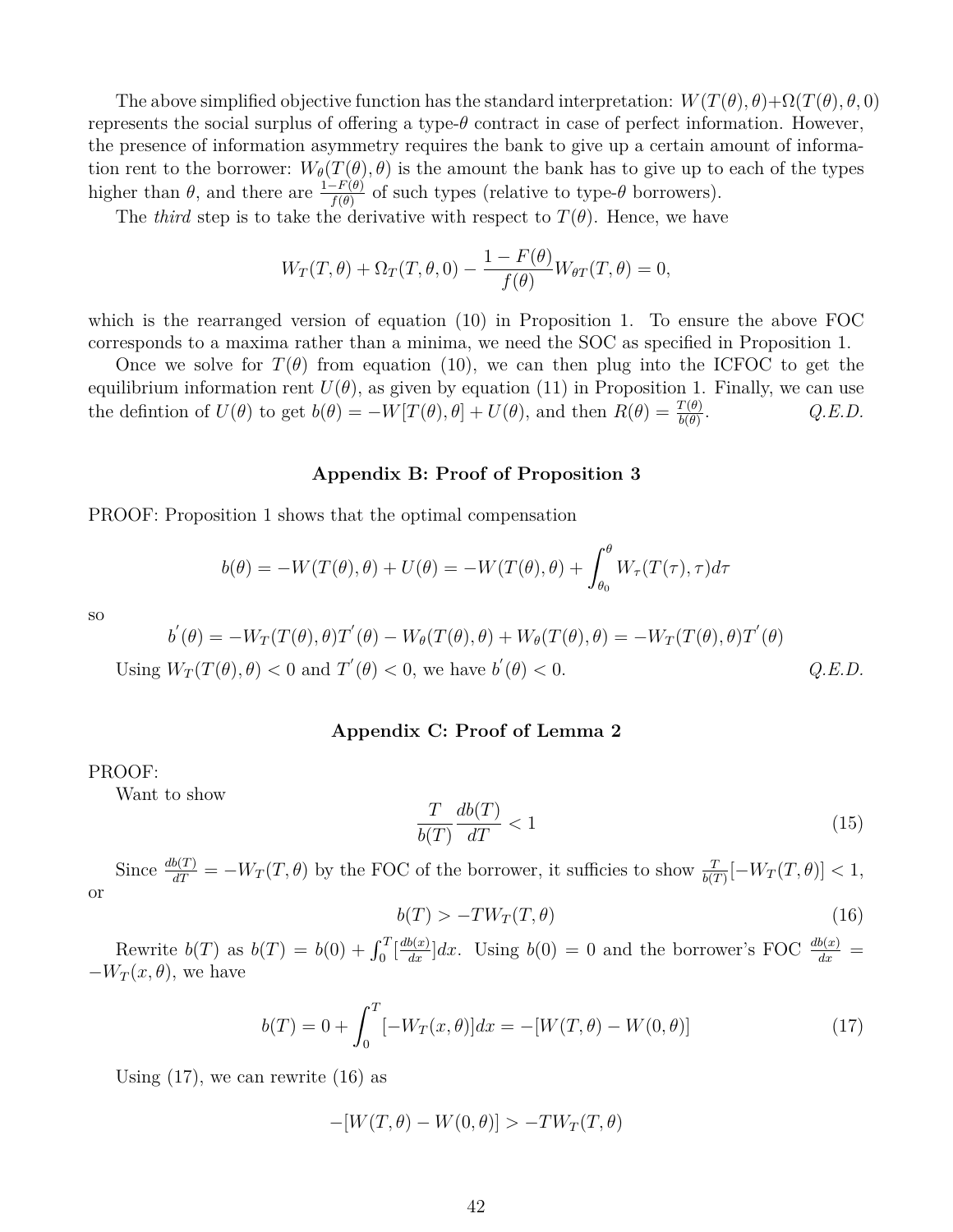Or,

$$
\frac{W(T,\theta) - W(0,\theta)}{T - 0} < W_T(T,\theta) \tag{18}
$$

Note that the LHS of (18) is the slope of the secant line between two points  $(T, W(T, \theta))$  and  $(0, W(0, \theta))$ , and the RHS is the slope of the tangent line passing through the point  $(T, W(T, \theta))$ .

Recall that  $W_T(T, \theta) = -\beta[1 - G(\bar{p}_1)] < 0$ , so

$$
W_{TT}(T,\theta) = \beta g(\bar{p}_1) \frac{1}{h_0} > 0
$$

This establishes that for any given  $\theta \in [\underline{\theta}, \overline{\theta}]$ ,  $W(T, \theta)$  is a strictly decreasing and strictly convex function in  $T \in [0, +\infty)$ . By the mathematical property of such a function, (18) holds (illustrated in Figure 10), and thus (15) holds.



Figure 10: Strict convexity of *W* function.

Hence, the elasticity of *b* with respect to *T* is strictly less than 1 for *any* optimal contract. *Q.E.D.*

## **Appendix D: Proof of Proposition 4**

PROOF: The continuity of  $R(\theta)$  is clear.

To show the strict monotonicity of  $R(\theta)$ , it is equivalent to showing

$$
R(\theta^-) \equiv \frac{T^-}{b^-} > R(\theta) \equiv \frac{T}{b}, \quad \forall \theta_0 < \theta \leq \bar{\theta}
$$

or

$$
\frac{b^-}{b} < \frac{T^-}{T} \tag{19}
$$

where  $\theta^- \equiv \theta - \epsilon$  for any  $\epsilon > 0$ ,  $T^- \equiv T(\theta^-)$ ,  $b^- \equiv b(\theta^-)$ ,  $T \equiv T(\theta)$  and  $b \equiv b(\theta)$ .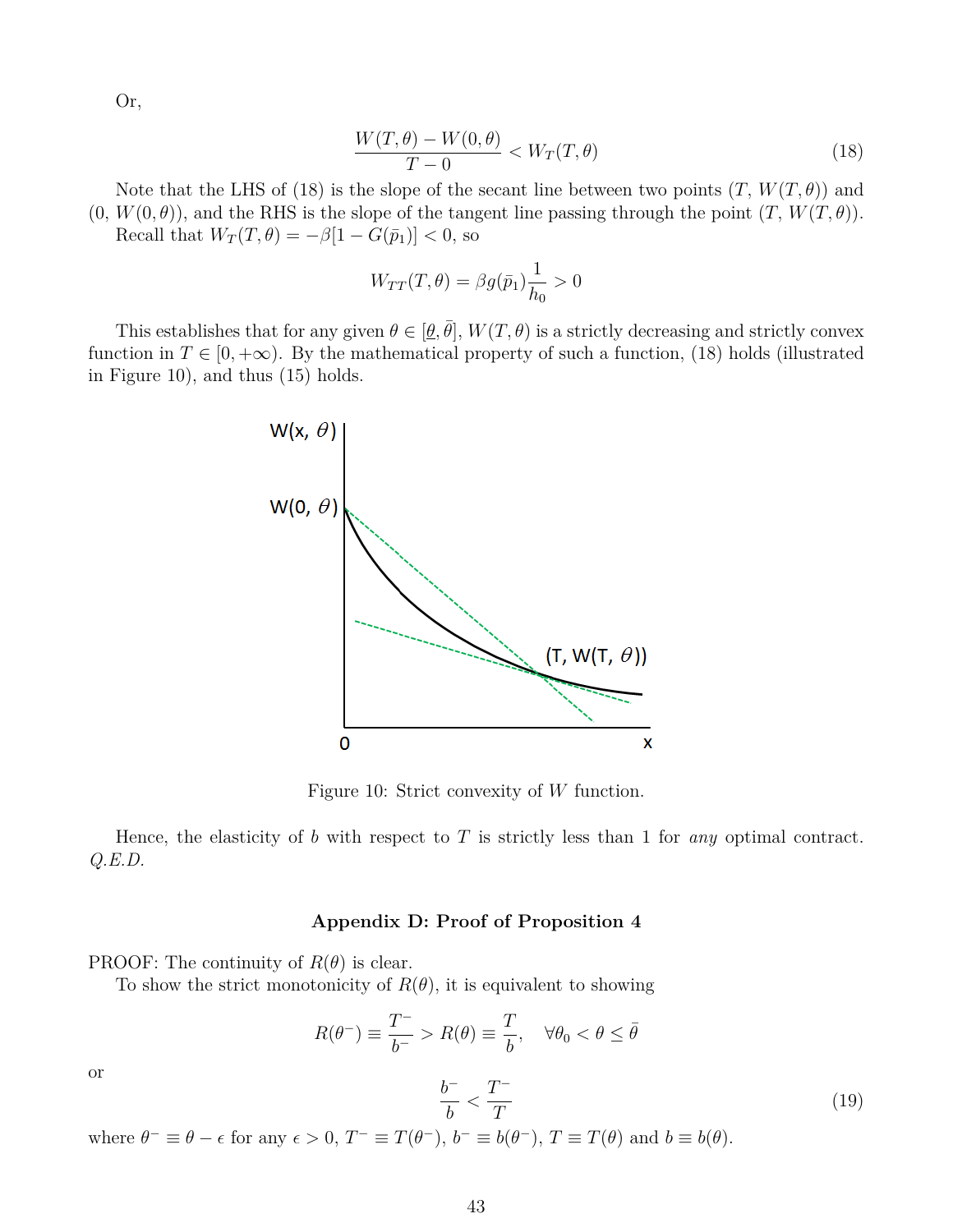By the indifference condition (i.e., the incentive compatibility condition) of type  $\theta$ :  $W(T, \theta)$  +  $b = W(T^-, \theta) + b^-,$  or,

$$
b^{-} = b - [W(T^{-}, \theta) - W(T, \theta)] \tag{20}
$$

The intuition of equation (20) is that the compensation for type  $\theta - \epsilon$ ,  $b^-$ , should be larger than that for type  $\theta$  by the difference in the two types' disutilities from their "tasks."

Plugging equation (20) into (19), (19) becomes

$$
\frac{b - [W(T^-,\theta) - W(T,\theta)]}{b} < \frac{T^-}{T}
$$

Subtract 1 from both sides:

$$
-\frac{W(T^-,\theta)-W(T,\theta)}{b}<\frac{T^--T}{T}
$$

Since  $T^- - T > 0$  by the SCP, (19) becomes

$$
-\frac{W(T^-,\theta) - W(T,\theta)}{T^- - T} < \frac{b}{T} \tag{21}
$$

As in the proof of Lemma 2, we can rewrite *b* as

$$
b(T) = 0 + \int_0^T [-W_T(x,\theta)]dx = -[W(T,\theta) - W(0,\theta)]
$$

Plugging into (21), we get

$$
-\frac{W(T^-,\theta) - W(T,\theta)}{T^- - T} < -\frac{W(T,\theta) - W(0,\theta)}{T - 0} \tag{22}
$$

The LHS of (22) is the absolute value of the slope of the secant line between two points  $(T^-, W(T^-, \theta))$  and  $(T, W(T, \theta))$  which are very close to each other; the RHS is the absolute value of the slope of the secant line between two points  $(T, W(T, \theta))$  and  $(0, W(0, \theta))$ . Since  $W(T, \theta)$  is strictly decreasing and strictly convex in *T* (see the proof of Lemma 2), (22) and thus  $(19)$  hold.  $Q.E.D.$ 

### **Appendix E: Proof of Lemma 4**

### PROOF:

For any given  $\theta \in (\theta_2, \bar{\theta}]$  (in the strictly conforming group), the bank will choose  $T(\theta)$  according to:

$$
-W_T(T,\theta) = \Omega_T(T,\theta,\omega) + \frac{1 - F(\theta)}{f(\theta)}[-W_{\theta T}(T,\theta)]
$$

Taking total derivatives with respect to  $\omega$  on both sides for a given  $\theta$ :

$$
-W_{TT}(T,\theta)\frac{dT}{d\omega} = \Omega_{TT}(T,\theta,\omega)\frac{dT}{d\omega} + \Omega_{T\omega}(T,\theta,\omega) + \frac{1 - F(\theta)}{f(\theta)}[-W_{\theta TT}(T,\theta)]\frac{dT}{d\omega}
$$

Hence,

$$
\frac{dT}{d\omega} = \frac{\Omega_{T\omega}(T,\theta,\omega)}{-W_{TT}(T,\theta) - \Omega_{TT}(T,\theta,\omega) + \frac{1 - F(\theta)}{f(\theta)}W_{\theta TT}(T,\theta)}
$$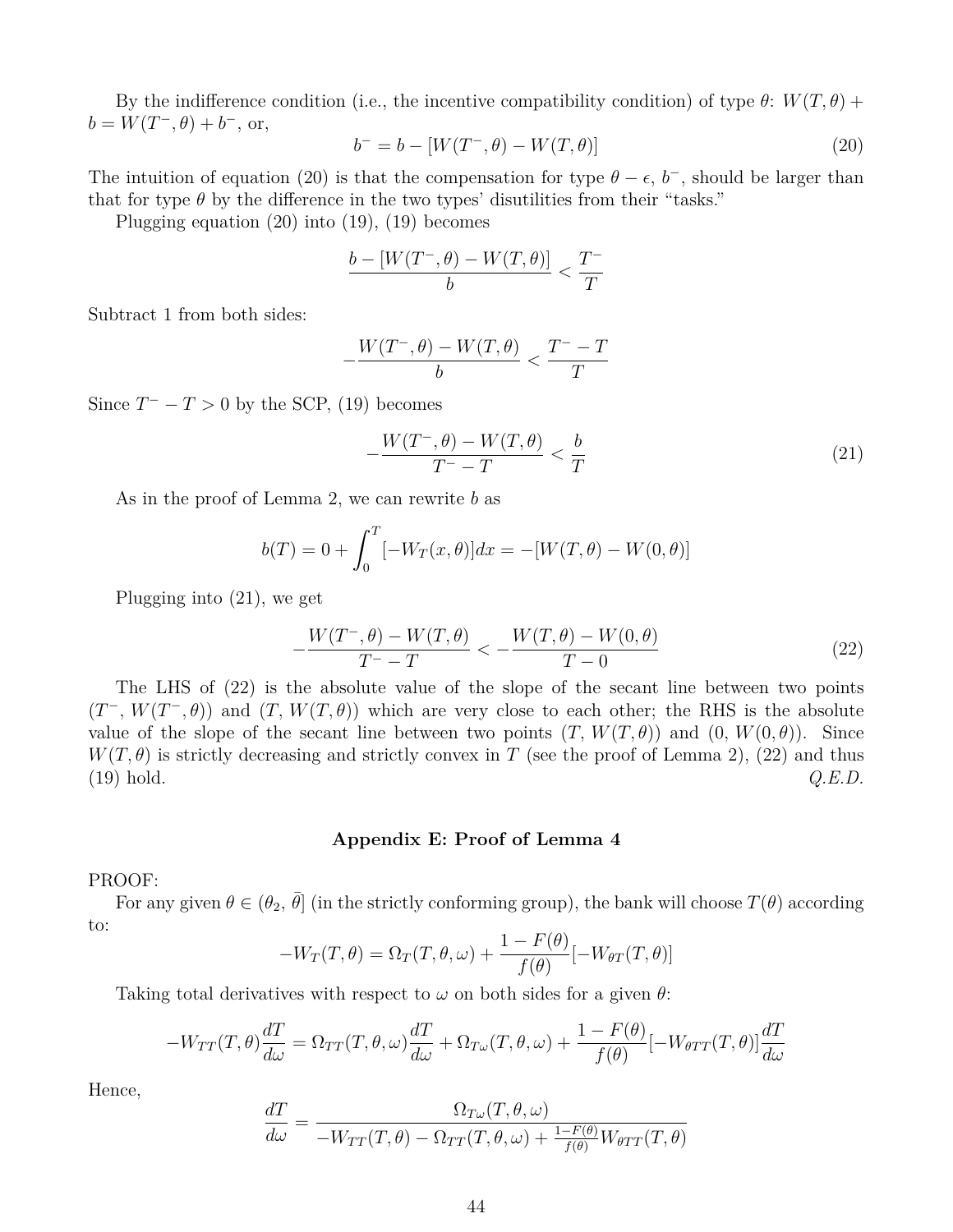By Assumption (7) in the text, we have  $\Omega_{T\omega}(T,\theta,\omega) > 0$ , which is not a restrictive assumption because it is the key feature of the subsidy program considered in the paper.

That the denominator of  $\frac{dT}{d\omega}$  being positive is just the SOC of the bank when designing the optimal contract. To make the analysis of optimal contracts meaningful, it is assumed to be satisfied, as in Proposition 1. Hence,  $\frac{dT}{d\omega} > 0$ .  $\frac{dI'}{d\omega} > 0.$  *Q.E.D.* 

#### **Appendix F: Proof of Proposition 5**

It suffices to show  $\frac{dR(\theta)}{d\omega} > 0$  for all  $0 \le \omega \le 1$ . Using the definition of R, we have  $\frac{dR(\theta)}{d\omega} = \frac{d(\frac{T(\theta)}{b(\theta)})}{d\omega} = \frac{1}{d} \frac{d}{d\omega}$  $\frac{1}{b^2}(\frac{dT}{d\omega}b - T\frac{db}{d\omega}) = \frac{1}{b}$  $\frac{dT}{d\omega}(1-\frac{T}{b})$ *b*  $\frac{db}{dT}$ ). By Lemma 2, 1 –  $\frac{7}{b}$ *b*  $\frac{1}{b^2}(\frac{dT}{d\omega}b - T\frac{db}{d\omega}) = \frac{1}{b}\frac{dT}{d\omega}(1 - \frac{T}{b}\frac{db}{dT})$ . By Lemma 2,  $1 - \frac{T}{b}\frac{db}{dT} > 0$ . And by Lemma 4,  $\frac{dT}{d\omega} > 0$ . Hence,  $\frac{dR(\theta)}{d\omega} > 0$  for all  $\theta_2 < \theta \le \bar{\theta}$  and all  $0 \le \omega \le 1$ .  $Q.E.D.$ 

### **Appendix G: Proof of Proposition 6**

It suffices to show  $\frac{db(\theta)}{d\omega} > 0$  for all  $0 \leq \omega \leq 1$ . Firstly, we can decompose  $\frac{db}{d\omega}$  as  $\frac{db}{d\omega} = \frac{db}{dT}$ *dT dT dω* . Secondly, note that  $\frac{d\bar{b}}{dT} = -W_T(T, \theta) > 0$ , and  $\frac{dT}{d\omega} > 0$  (by Proposition 5), we have  $\frac{db}{d\omega} > 0$ . *Q.E.D.* 

## **Appendix H: Proof of Proposition 7**

The welfare of type  $\theta$  in the strictly conforming group is just the information rent  $U(\theta)$ , which is given by

$$
U(\theta) = U(\theta_0) + \int_{\theta_0}^{\theta} W_{\tau}(T(\tau), \tau) d\tau = \int_{\theta_0}^{\theta} W_{\tau}(T(\tau), \tau) d\tau, \quad \forall \theta \in (\theta_2, \bar{\theta}]
$$

where  $W_{\tau}(T,\tau) = \frac{\partial U(\tau)}{\partial \tau} = \beta[1 - G(\bar{p}_1(T,\tau))] \times 1 > 0$  is the information rent to a borrower of type *τ* .

Note that although the presence of the subsidy introduces a discontinuity to the schedule of *T*(*.*), *b*(*.*) and *R*(*.*), we can still use the above formula for the information rent. The reason is that the schdule of  $U(.)$  is still continuous in  $\theta$  despite the presence of the subsidy. This is in turn because the bank will always re-design the contract menu to eliminate any discontinuous jump in *U*(*.*) in order to extract the consumer rents as much as possible. In other words, the standard "smooth pasting" argument applies.

Using  $\frac{d\theta_0}{d\omega} = 0$  (see Appendix J), we have

$$
\frac{dU(\theta)}{d\omega} = \int_{\theta_0}^{\theta} W_{\tau T}(T(\tau), \tau) \frac{dT(\tau)}{d\omega} d\tau, \quad \forall \theta \in (\theta_2, \bar{\theta}]
$$

Since  $W_{\tau T}(T(\tau), \tau) < 0$  and  $\frac{dT(\tau)}{d\omega} > 0$ , we have  $\frac{dU(\theta)}{d\omega} < 0$ ,  $\forall \theta \in (\theta_2,$ ¯*θ*]*. Q.E.D.*

#### **Appendix I: Proof of Proposition 8**

PROOF: The proof is analogous to that of Proposition 4 as in Appendix D. We only need to  $\text{replace } \theta \text{ by } \theta_1, \theta^- \text{ by } \theta_1^-; \text{ accordingly, replace } T \text{ by } T_{CLL} \text{ and } b \text{ by } CLL.$  *Q.E.D.*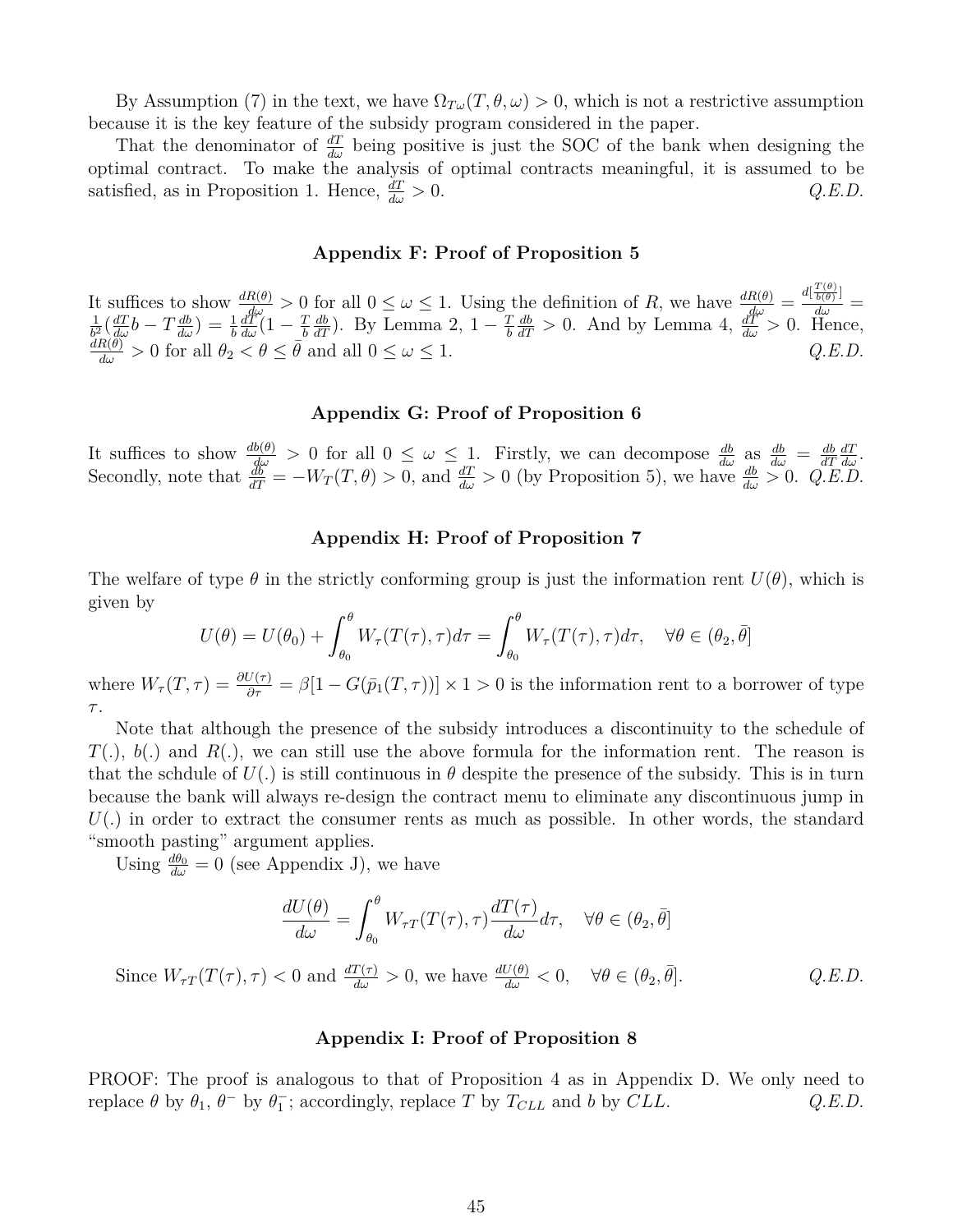#### **Appendix J: Effect of subsidy for jumbo group**

First, we can show that  $T(\theta_1 - \epsilon)$  (where  $\epsilon > 0$  is an arbitrarily small number) must increase as the subsidy is introduced. This can be established by the incentive compatibility condition of  $\theta_1 - \epsilon$ between his own contract  $(b(\theta_1 - \epsilon), T(\theta_1 - \epsilon))$  and  $\theta'_1 s$  contract  $(CLL, T_{CLL})$ .

Second, by the continuity and monotonicity of  $T(\theta)$  in  $[\theta_0, \theta_1)$ , we can establish that

$$
T^{Y}(\theta) > T^{N}(\theta), \quad \forall [\theta_0, \theta_1).
$$

Third, by the monotonicity of  $b(T)$  schedule, we have

$$
b^Y(\theta) > b^N(\theta), \quad \forall [\theta_0, \theta_1).
$$

Moreover, by Lemma 2, *T* must increase faster than *b*, so we have

$$
R^{Y}(\theta) > R^{N}(\theta), \quad \forall [\theta_0, \theta_1).
$$

The rest of this appendix is devoted to the discussion of  $\theta_0$ . Since the bank is monopolistic and is very likely to earn a positive total profit in equilibrium, we should pin down the lending threshold  $\theta_0$  by using the FOC with respect to  $\theta_0$ , rather than the zero-profit condition of the bank (in terms of its total profit). Note that the reason why there is an FOC with respect to  $\theta_0$  is that the bank still needs to *choose* the value of  $\theta_0$  subject to all borrowers' IRs and ICs, including both within-group and across-group ICs.

Specifically, under the subsidy, the FOC for  $\theta_0$  is

$$
[\Omega(T_0, \theta_0, 0) + W(T_0, \theta_0)]f(\theta_0) = W_{\theta}(T_0, \theta_0)[1 - F(\theta_0)]
$$
\n(23)

where the LHS is again the marginal benefit through expanding the customer base by marginally decreasing  $\theta_0$ : the bank obtains a profit of  $\Omega(T_0, \theta_0, 0) - b(T_0) = \Omega(T_0, \theta_0, 0) + W(T_0, \theta_0)$  from each  $\theta_0$  $(u\sin g U(\theta_0) = b(T_0) + W(T_0, \theta_0) = 0)$ , and there are  $f(\theta_0)$  of them. The RHS is the marginal cost of decreasing  $\theta_0$ : a lower  $\theta_0$  means all higher types will have more contracts to mimic, so the bank has to give up more information rents to all existing customers to ensure incentive compatibility.

Importantly, it is  $\Omega(T_0, \theta_0, 0)$  rather than  $\Omega(T_0, \theta_0, \omega)$  that enters equation (23). This is because all loans of types in the neighborhood of  $\theta_0$  are of size larger than the CLL, and thus ineligible for the subsidy. When the bank makes the decision of decreasing or increasing  $\theta_0$  by  $\epsilon$ , the bank cannot get any subsidy from loans in the neighborhood of  $\theta_0$ , so the subsidy does not affect the optimality condition of choosing  $\theta_0$ , equation (23).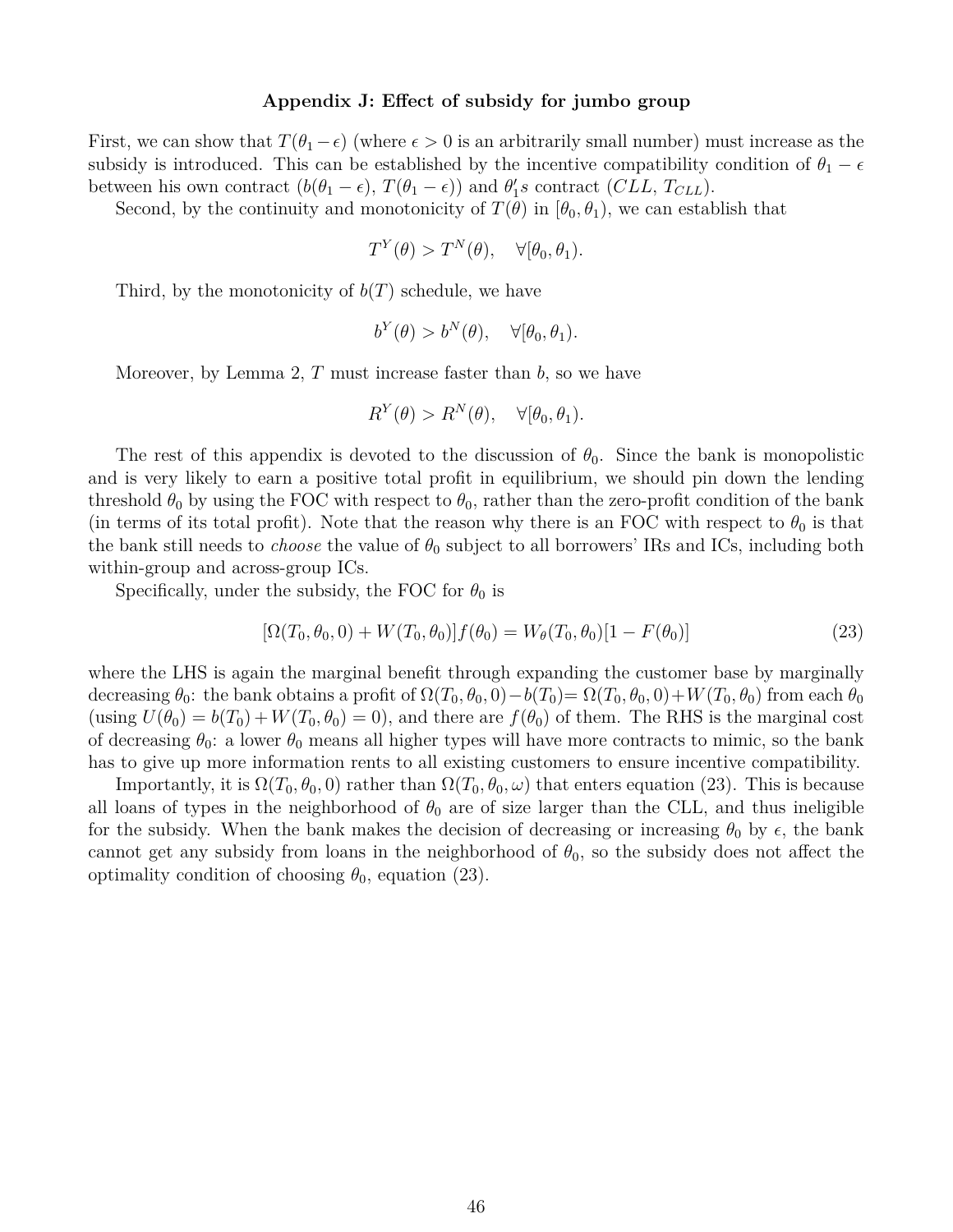## **References**

- [1] Acharya, V., M. Richardson, S. Van Nieuwerburgh, and L. J. White (2011): "*Guaranteed To Fail: Freddie, Fannie, and the Debacle of U.S. Mortgage Finance*," Princeton University Press.
- [2] Acharya, V., and T. Yorulmazer (2007): "Too Many to Fail An Analysis of Time-inconsistency in Bank Closure Policies," *Journal of Financial Intermediation*, 16, 1-31.
- [3] Adelino, M., A. Schoar, and F. Severino (2014): "Credit Supply and House Prices: Evidence from Mortgage Market Segmentation," NBER Working Paper, No. 17832.
- [4] Ambrose, B. W., R. Buttimer, and T. Thibodeau (2001): "A New Spin on the Jumbo/Conforming Loan Rate Differential," *Journal of Real Estate Finance and Economics*, 23, 309-35.
- [5] Ambrose, B. W., J. Conklin, and J. Yoshida (2016): "Credit Rationing, Income Exaggeration, and Adverse Selection in the Mortgage Market," *Journal of Finance*, 71, 2637-2686.
- [6] Ambrose, B., M. LaCour-Little, and A. Sanders (2004): "The Effect of Conforming Loan Status on Mortgage Yield Spreads: A Loan Level Analysis," *Real Estate Economics*, 32, 541-69.
- [7] Anzoategui, D., M. Chivakul, and W. Maliszewski (2015): "Financial Distortions in China: A General Equilibrium Approach," IMF Working Paper, No. 15/274.
- [8] Avery, R., K. Brevoort, and G. Canner (2007): "Opportunities and Issues in Using HMDA Data," *Journal of Real Estate Research*, 29(4), 351-380.
- [9] Bajari, P., S. Chu, and M. Park (2011): "An Empirical Model of Subprime Mortgage Default From 2000 to 2007," NBER Working Paper.
- [10] Bhutta, N. (2012): "GSE Activity and Mortgage Supply in Lower-Income and Minority Neighborhoods: The Effect of the Affordable Housing Goals." *Journal of Real Estate Finan Econ,* 45, 238-261.
- [11] Bhutta, N., J. Dokko, and H. Shan (2010): "The Depth of Negative Equity and Mortgage Default Decisions," *Finance and Economics Discussion Series, Federal Reserve Board.*
- [12] Bubb, R., and A. Kaufman (2014): "Securitization and Moral Hazard: Evidence from Credit Score Cutoff Rules," *Journal of Monetary Economics*, 63, 1-18.
- [13] Burgess, G., S. M. Sherlund, and W. Passmore (2005): "The Effect of Housing Government-Sponsored Enterprises on Mortgage Rates," *Real Estate Economics*, 33 (3), 427-463.
- [14] Chambers, M., C. Garriga, and D. E. Schlagenhauf (2009): "Housing Policy and the Progressivity of Income Taxation," *Journal of Monetary Economics*, 56(8), 1116-1134.
- [15] Cotterman, R. F., and J. E. Pearce (1996). *Studies on Privatizing Fannie Mae and Freddie Mac,* Chapter The Effects of the Federal National Mortgage Association and the Federal Home Loan Mortgage Corporation on Conventional Fixed-Rate Mortgage Yields, pp. 97–168. U.S. Department of Housing and Urban Development, Office of Policy Development and Research.
- [16] DeFusco, A. A., and A. Paciorek (2014): "The Interest Rate Elasticity of Mortgage Demand: Evidence from Bunching at the Conforming Loan Limit," *Finance and Economics Discussion Series, Federal Reserve Board.*
- [17] Edlin, A., and C. Shannon (1998): "Strict Monotonicity in Comparative Statics," *Journal of Economic Theory*, (81), 201-19.
- [18] Elenev, V., T. Landvoigt, and S. Van Nieuwerburgh (2015): "Phasing out the GSEs," Working Paper, NYU Stern.
- [19] Elul, R., N. S. Souleles, S. Chomsisengphet, D. Glennon, and R. Hunt (2010): "What Triggers Mortgage Default?" *American Economic Review: Papers & Proceedings*, 100, 490-494.
- [20] Farhi, E., and J. Tirole (2012): "Collective Moral Hazard, Maturity Mismatch, and Systemic Bailouts," *American Economic Review*, 102(1): 60-93.
- [21] Floetotto, M., Michael K., and J. Stroebel (2016): "Government Intervention in the Housing Market: Who Wins, Who Loses?" *Journal of Monetary Economics*, 80 (C), 106-123.
- [22] Frame, W. S., L. D. Wall, and L. J. White (2013): "The Devil's in the Tail: Residential Mortgage Finance and the U.S. Treasury," *Journal of Applied Finance*, 23, 61-83.
- [23] Fuster, A., and J. Vickery (2015): "Securitization and the Fixed-Rate Mortgage," *Review of Financial Studies*, 28 (1): 176-211.
- [24] Gerardi, K., K. F. Herkenho, L. E. Ohanian, and P. S. Willen (Forthcoming): "Unemployment, Negative Equity, and Strategic Default," *Review of Financial Studies*.
- [25] Gerardi, K., A. H. Shapiro, and P. Willen (2007): "Subprime Outcomes: Risky Mortgages, Homeownership Experiences, and Foreclosure," Working Paper No. 07-15, Federal Reserve Bank of Boston.
- [26] Gervais, M. (2002): "Housing Taxation and Capital Accumulation," *Journal of Monetary Economics*, 49(7), 1461-1489.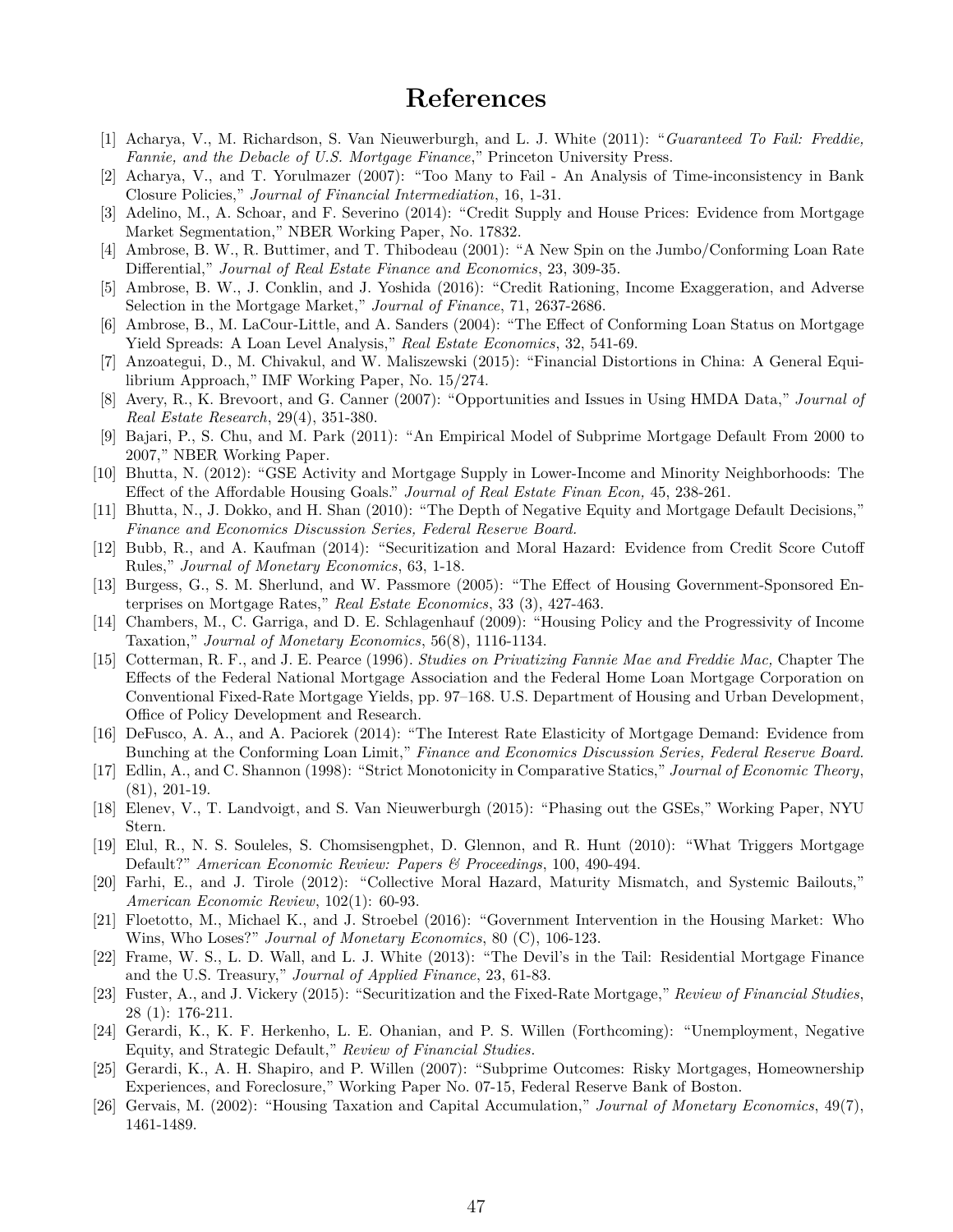- [27] Guiso, L., P. Sapienza, and L. Zingales (2013): "The Determinants of Attitudes Toward Strategic Default on Mortgages," *Journal of Finance*, 68 (4), 1473-1515.
- [28] Guttentag, J. (2010): "*The Mortgage Encyclopedia*," 2nd edition, McGraw-Hill Companies, Inc.
- [29] Imbens, G., and Lemieux, T. (2008): "Regression Discontinuity Designs: A Guide to Practice," *Journal of Econometrics*, 142(2), 615-635.
- [30] Jeske, K., D. Krueger, and K. Mitman (2013): "Housing, Mortgage Bailout Guarantees and the Macro Economy," *Journal of Monetary Economics*, 60 (8).
- [31] Jiang, W., A. A. Nelson, and E. Vytlacil (2014): "Liar's Loan? Effects of Origination Channel and Information Falsification on Mortgage Delinquency," *Review of Economics and Statistics,* 96, 1-18.
- [32] K., Kei, K. Onishi, and K. Uetake (2013): "Signaling in Online Credit Markets," Working Paper*.*
- [33] Kaufman, A. (2014): "The Influence of Fannie and Freddie on Mortgage Loan Terms," *Real Estate Economics,* 42 (2), 472-496.
- [34] Keys, B. J., T. Mukherjee, A. Seru, and V. Vig (2010): "Did Securitization Lead to Lax Screening? Evidence from Subprime Loans," *Quarterly Journal of Economics*, 125 (1), 307-362.
- [35] Keys, B. J., A. Seru, and V. Vig (2012): "Lender Screening and the Role of Securitization: Evidence from Prime and Subprime Mortgage Markets," *Review of Financial Studies*, 25 (7), 2071-2108.
- [36] Kim, M., D. Kligera, and B. Vale (2003): "Estimating Switching Costs: the Case of Banking," *Journal of Financial Intermediation*, 12 (1), 25-56.
- [37] Kirk, D. E. (2004): *Optimal Control Theory: An Introduction*, Prentice-Hall.
- [38] LaCour-Little, M., and J. Yang (2013): "Taking the Lie out of Liar Loans: The Effect of Reduced Documentation on the Performance and Pricing of Alt-A and Subprime Mortgages," *Journal of Real Estate Research,* 35, 507-553.
- [39] Lee, D. S., and T. Lemieux (2010): "Regression Discontinuity Designs in Economics." *Journal of Economic Literature,* 48(2): 281-355.
- [40] Lucas, D., and R. McDonald (2010): "Valuing Government Guarantees: Fannie and Freddie Revisited," In *Measuring and Managing Federal Financial Risk*, edited by Deborah Lucas., Chicago: University of Chicago Press.
- [41] Maskin, E. and J. Riley (1984): "Monopoly with Incomplete Information," *Rand Journal of Economics*, 15, 171-196.
- [42] Mayer, C., and P. Karen (2009): "Subprime Mortgages: What, Where, and to Whom?" In *Housing Markets and the Economy: Risk, Regulation, and Policy: Essays in honor of Karl E. Case*.
- [43] McKenzie, J. (2002): "A Reconsideration of the Jumbo/Non-jumbo Mortgage Rate Differential," *Journal of Real Estate Finance and Economics,* 25, 197-214.
- [44] Mian, A., and A. Sufi (Forthcoming): "Fraudulent Income Overstatement on Mortgage Applications During the Credit Expansion of 2002 to 2005," *Review of Financial Studies*.
- [45] Mirrlees, J. A. (1971): "An Exploration in the Theory of Optimum Income Taxation," *Review of Economic Studies*, 38 (2), 175-208.
- [46] Moulton, S. (2014): "Did Affordable Housing Mandates Cause the Subprime Mortgage Crisis?" *Journal of Housing Economics*, 24, 21-38.
- [47] Naranjo, A., and A. Toevs (2002): "The Effects of Purchases of Mortgages and Securitization by Government Sponsored Enterprises on Mortgage Yield Spreads and Volatility," *Journal of Real Estate Finance and Economics,* 25, 173-96.
- [48] Passmore, W. (2005): "The GSE Implicit Subsidy and the Value of Government Ambiguity," *Real Estate Economics*, 33 (3), 465-486.
- [49] Passmore, W., R. Sparks, and J. Ingpen (2002): "GSEs, Mortgage Rates, and the Long-Run Effects of Mortgage Securitization," *Journal of Real Estate Finance and Economics*, 25, 215-42.
- [50] Piskorski, T., and A. Tchistyi (2010): "Optimal Mortgage Design," *Review of Financial Studies*, 23 (3), 98-140.
- [51] Poterba, J., and T. Sinai (2011): "Revenue Costs and Incentive Effects of the Mortgage Interest Deduction for Owner-Occupied Housing," *National Tax Journal*, 64 (2, Part 2), 531–564.
- [52] Poterba, J., and T. Sinai (2008): Tax Expenditures for Owner-Occupied Housing: Deductions for Property Taxes and Mortgage Interest and the Exclusion of Imputed Rental Income," *American Economic Review: Papers & Proceedings,* 98 (2), 84-89.
- [53] Segal, I. (2012): "Lecture Notes in Contract Theory," Stanford University.
- [54] Sharpe, S. A. (1990): "Asymmetric Information, Bank Lending and Implicit Contracts: A Stylized Model of Customer Relationships," *Journal of Finance*, 45 (4), 1069-1087.